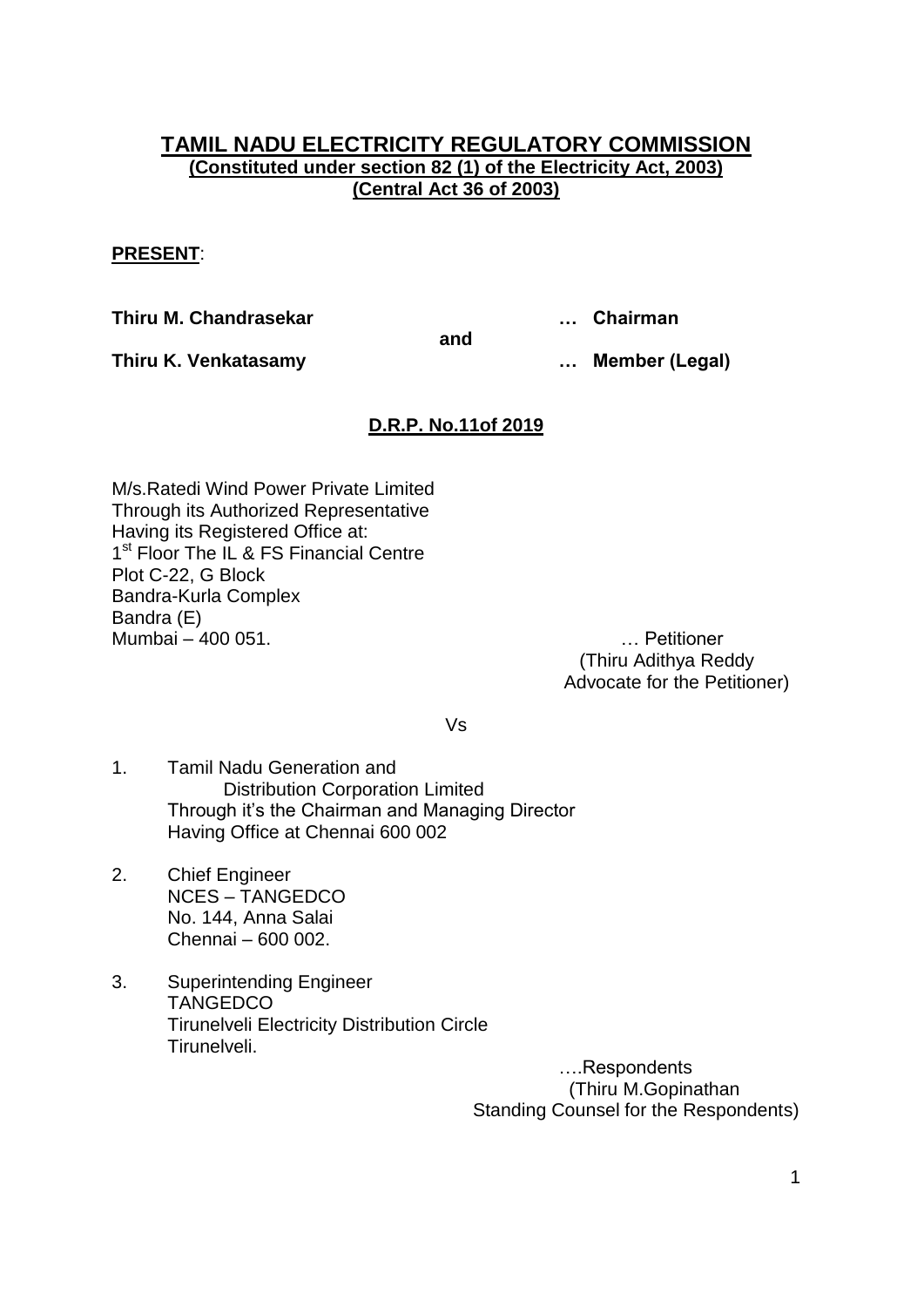| Dates of hearing | 12-11-2019; 28-01-2020; 13-10-2020; |
|------------------|-------------------------------------|
|                  | 01-12-2020; 29-12-2020; 05-01-2021; |
|                  | 02-02-2021; 16-02-2021; 23-02-2021; |
|                  | 16-03-2021; 30-03-2021; 15-04-2021; |
|                  | 20-04-2021; 03-08-2021; 24-08-2021; |
|                  | 21-09-2021; 05-10-2021; 09-11-2021; |
|                  | 07-12-2021 and 15-12-2021           |
|                  |                                     |

**Date of order : 19-04-2022**

The D.R.P.No.11 of 2019 came up for final hearing before the Commission on 15-12-2021 and the Commission upon perusing the petition and connected records and after hearing the submissions of both sides passes the following:-

#### **ORDER**

#### **1. Prayer in D.R.P. No. 11of 2019:-**

The prayer of the petitioner in this D.R.P.No.11of 2019 is to-

- (i) direct the Respondent to refund the balance amount of Rs.5,72,62,542/- for the period upto March 2018 that has been collected on the basis of erroneous application of the Amendment dated 19-06-2013 along with interest of Rs.2,28,30,563/- calculated till 17-09-2019 for the purpose of this petition but payable as calculated from original due date of payment for each generation month till actual date of payment considering interest rate as per Clause 6 (2) of the Agreement;
- (ii) direct the Respondent to make all future payments towards Energy Charges in accordance with the APPC rate applicable in line with letter and spirit of Amendment dated 19-06-2013 and
- (iii) grant ex-parte ad interim relief in terms of prayer (b) as prayed for above.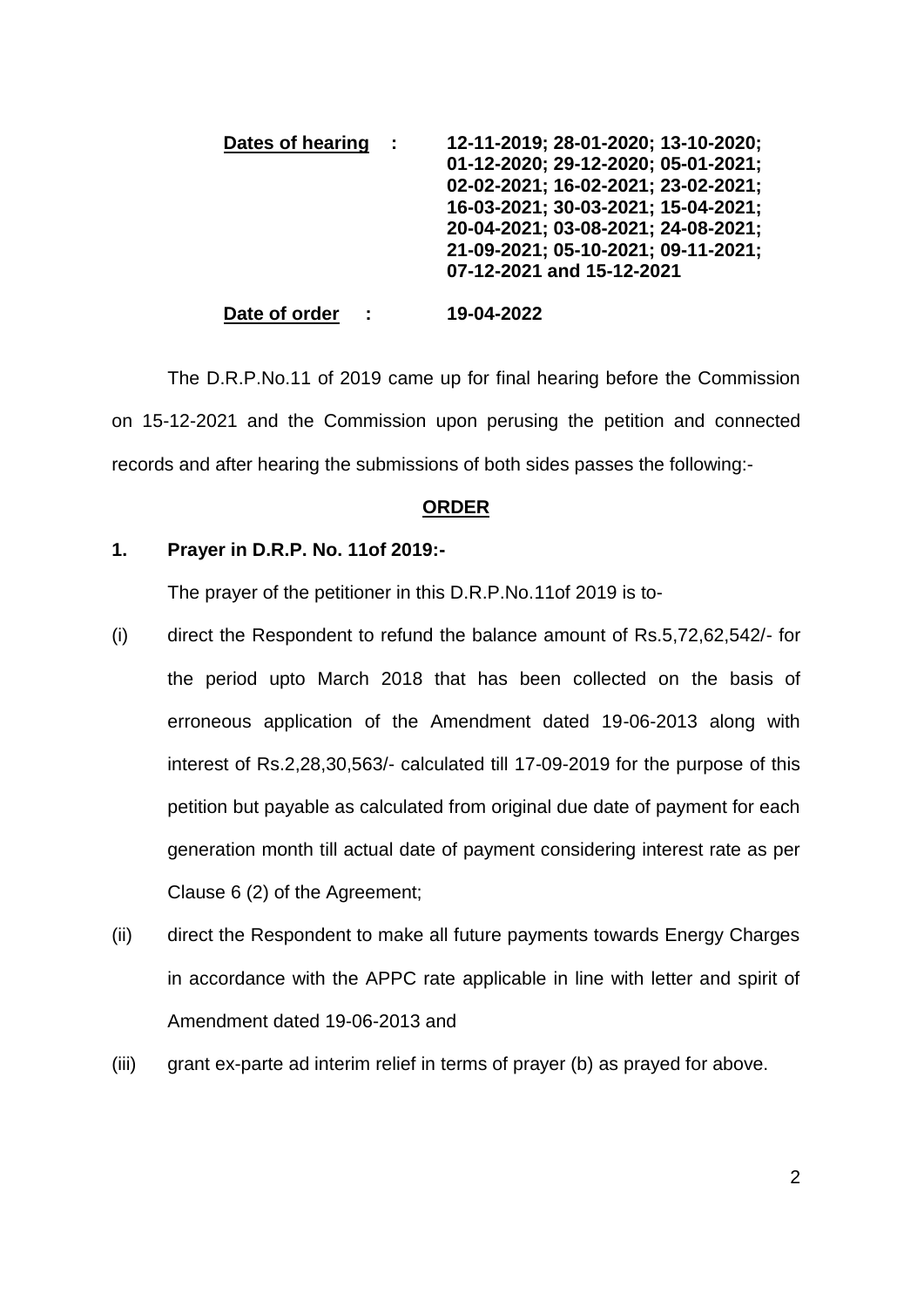#### **2. Facts of the Case:-**

This petition has been filed under section 86 (1) (f) and other relevant provisions of the Electricity Act, 2003 read with Regulation2 (1) (h) of the Tamil Nadu Electricity Regulatory Commission (Renewable Energy Purchase Obligation) Regulations, 2010 dated 07-12-2010 seeking refund of amount wrongly recovered by TANGEDCO on the basis of erroneous application of the Amendment dated 19-06-2013.

#### **3. Contentions of the Petitioner:-**

3.1. M/s. Ratedi Wind Power Private Limited (earlier known as IL&FS Wind Power Limited) has filed the present petition under section 86 (1) (f) and other relevant provisions of the Electricity Act, 2003 read with Regulation 2 (1) (h) of the Tamil Nadu Electricity Regulatory Commission (Renewable Energy PurchaseObligation) Regulations, 2010 dated 07.12.2010 and Regulation 16 (1) of the TNERC- Conduct of Business Regulations, 2004 seeking refund of amount recovered by Tamil Nadu Generation and Distribution Corporation Limited on the basis of erroneous application of the Amendment dated 19-06-2013 issued by the Tamil Nadu Electricity Regulatory Commission vide Notification No. TNERC/RPO/19/3.

3.2. During Financial Year (FY) 2011-12, the Petitioner approached the Respondent herein with its proposal to sell wind energy generated from its Wind Energy Generator HT Sc No. 3979, 3980, 4004, 3988, 3989, 3990, 4000, 4001, 4002, 4003, 4009, 4012, 4008, 3987, 3985 with 15 Nos of Generators of Enercon make having capacity of 12 MW (15 X 800 KW WEG) as installed at SF No. 1/1B,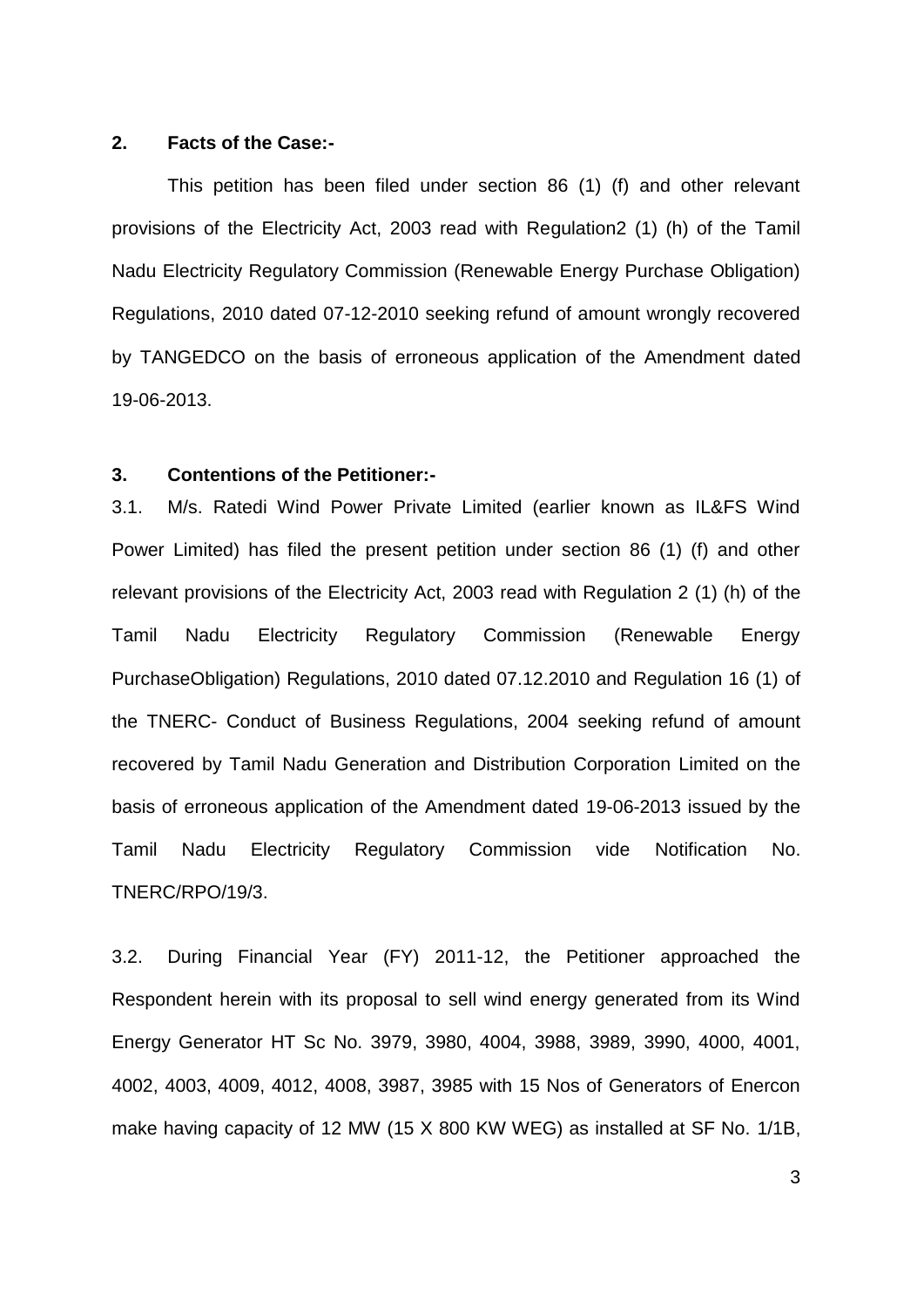1C of Ukkiranklottai Village, Tirunelveli Taluk in Tirunelveli District commissioned on 28-12-2011 under Renewable Energy Certificate Scheme.

3.3. In response, the Respondent accepted the Petitioner's proposal and agreed to buy the energy from the Petitioner from their 15 Nos of Generators of Enercon make having capacity of 12 MW (15 X 800 KW WEG) vide executing Wind Energy Purchase Agreement (15 Nos). In view of name change of the Petitioner Company, 15 amended Renewable Wind Energy Purchase Agreements dated 07.02.2014 ("Agreement(s)") were executed. The details are provided below for ease of reference:-

| SI.            | <b>Original EPA</b> | Supplementary   | <b>HT</b> | Date of     | <b>MW</b> |
|----------------|---------------------|-----------------|-----------|-------------|-----------|
| No.            | Date                | <b>EPA Date</b> | <b>SC</b> | Commissioni |           |
|                |                     |                 | No.       | ng          |           |
| 1              | 28-12-2011          | 07-02-2014      | 3980      | 28-12-2011  | 0.8       |
| $\overline{2}$ | 28-12-2011          | 07-02-2014      | 3979      | 28-12-2011  | 0.8       |
| 3              | 03-02-2012          | 07-02-2014      | 4004      | 03-02-2012  | 0.8       |
| $\overline{4}$ | 13-01-2012          | 07-02-2014      | 3988      | 13-01-2012  | 0.8       |
| 5              | 13-01-2012          | 07-02-2014      | 3989      | 13-01-2012  | 0.8       |
| 6              | 13-01-2012          | 07-02-2014      | 3990      | 13-01-2012  | 0.8       |
| 7              | 01-02-2012          | 07-02-2014      | 4000      | 01-02-2012  | 0.8       |
| 8              | 01-02-2012          | 07-02-2014      | 4001      | 01-02-2012  | 0.8       |
| 9              | 01-02-2012          | 07-02-2014      | 4002      | 01-02-2012  | 0.8       |
| 10             | 02-02-2012          | 07-02-2014      | 4003      | 02-02-2012  | 0.8       |
| 11             | 06-02-2012          | 07-02-2014      | 4009      | 06-02-2012  | 0.8       |
| 12             | 10-02-2012          | 07-02-2014      | 4012      | 10-02-2012  | 0.8       |
| 13             | 06-02-2012          | 07-02-2014      | 4008      | 06-02-2012  | 0.8       |
| 14             | 13-01-2012          | 07-02-2014      | 3987      | 13-01-2012  | 0.8       |
| 15             | 10-01-2012          | 07-02-2014      | 3985      | 10-01-2012  | 0.8       |
|                | Total               |                 |           |             | 12.0      |

3.4. That amongst other terms and conditions, it has been agreed under Clause 5 of the Agreement that the Energy Charges payable by the Respondent to the Petitioner would be at the pooled cost of power purchase rate of Rs.2.54/KWH as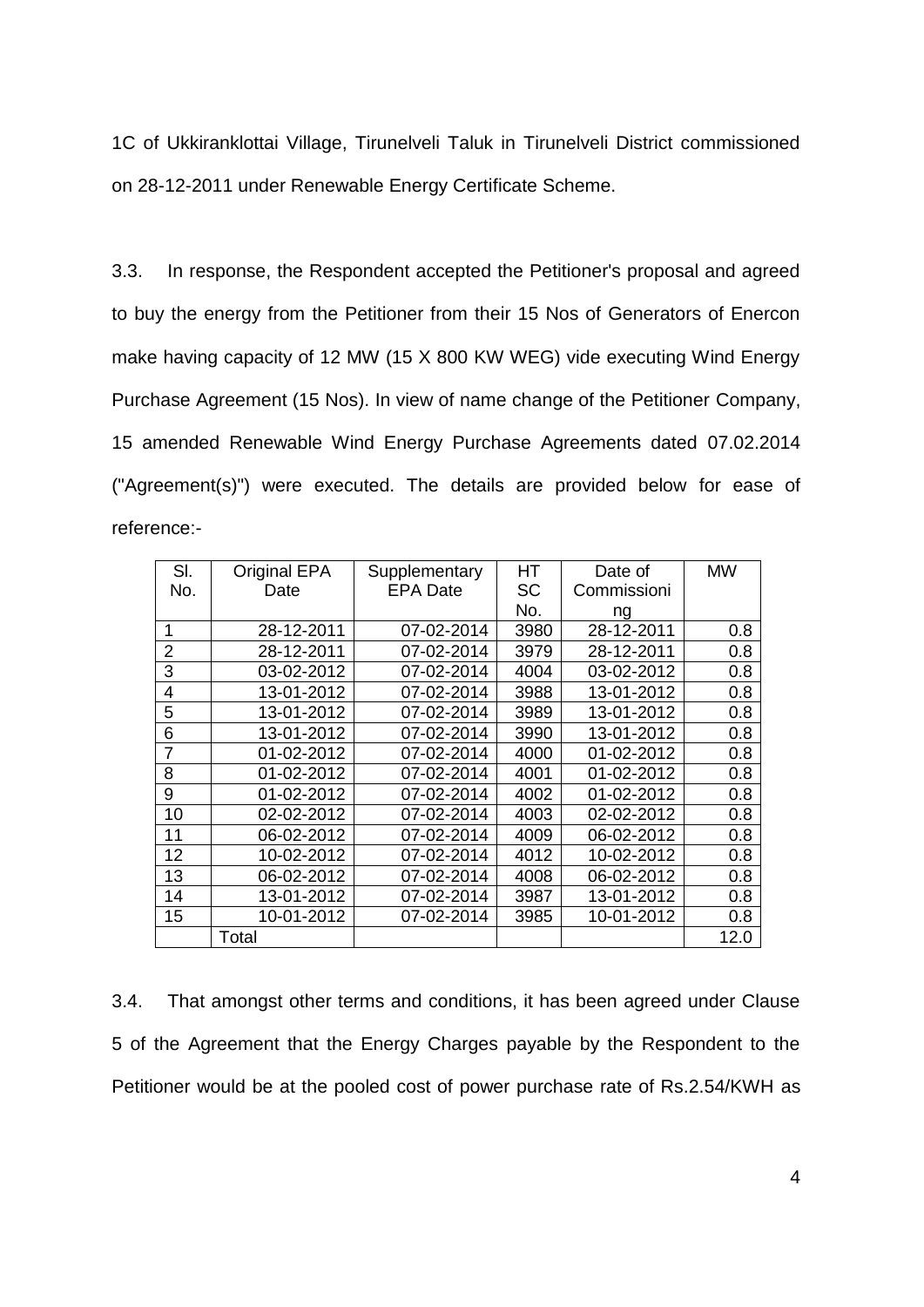per the Commission Memo. TNERC/M.04/E/RPO dated 28.12.2010 ("Order dated 28.12.2010").

3.5. The Order dated 28.12.2010 defines Pooled Cost of Power Purchase as, weighted average pooled price at which the distribution licensee has purchased the electricity including cost of self-generation in the previous year from all the longterm energy suppliers, but excluding those based on liquid fuel, purchased from traders, short-term purchases and renewable energy sources." The said definition is in line with the definition of Pooled Cost of Power Purchase under Regulation 2 (1) (h) of the Tamil Nadu Electricity Regulatory Commission (Renewable Energy Purchase Obligation) Regulations, 2010 dated 07.12.2010 ("RPO Regulations").

3.6. That vide the Order dated 28.12.2010, the Commission specified he Pooled Cost of Power Purchase by the Respondent for the FY 2009-10 as Rs.2.37 per unit. It was also specified by the Commission that the Pooled Cost of Power specified in Order dated 28.12.2010 would remain in force even beyond 31.03.2011, if no new rate is notified by 31.03.2011 by the Commission.

3.7. That the said rate of Rs.2.37 per unit remained in force till 31.03.2012 as no new rate was fixed by the Commission in the interim. Thereafter, the Commission by its Order dated 03.09.2012 specified the Pooled Cost of Power Purchase as Rs.2.54 per unit for FY 2012-13. Hence, the rate of Rs.2.54/ KWH was the average Pooled Cost of Power Purchase ("APPC") rate prevailing at the time of the FY 2012-13. Subsequently, the APPC rates were revised from year to year by the Commission and specified vide its orders as follows:-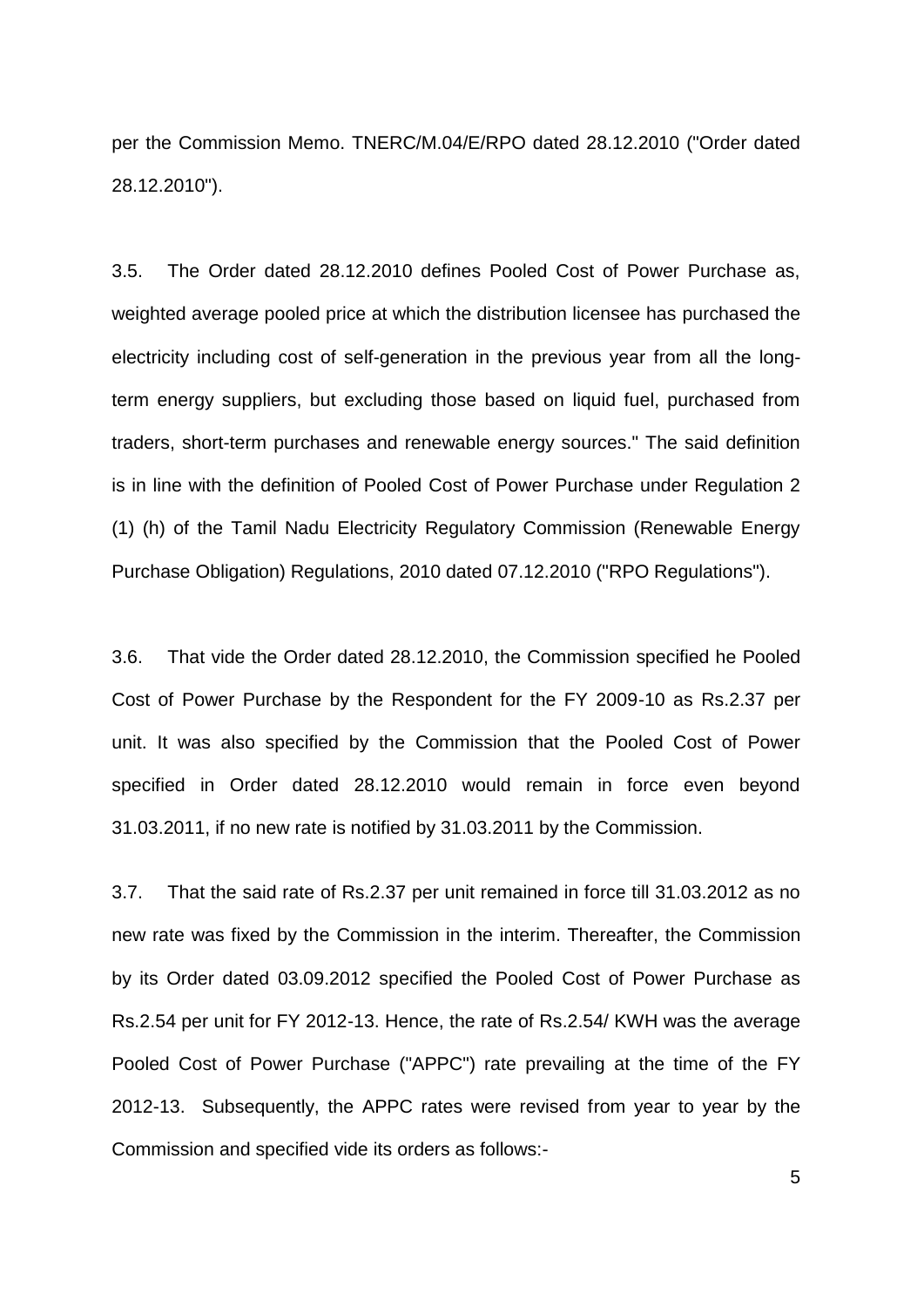| <b>Financial Year</b> | <b>APPC Rate</b> | <b>Effective Period</b>  |
|-----------------------|------------------|--------------------------|
| 2012-13               | 2.54             | 01-04-2012<br>From<br>to |
|                       |                  | 31-03-2013               |
| 2013-14               | 3.11             | 01-04-2013<br>to<br>From |
|                       |                  | 31-03-2014               |
| 2014-15               | 3.38             | 01-04-2014<br>to<br>From |
|                       |                  | 31-03-2015               |
| 2015-16               | 3.55             | 01-04-2015<br>to<br>From |
|                       |                  | 31-03-2016               |
| 2016-17               | 3.96             | 01-04-2016<br>to<br>From |
|                       |                  | 31-03-2017               |
| 2017-18               | 3.70             | 01-04-2017<br>to<br>From |
|                       |                  | 31-03-2018               |
| 2018-19               | 3.97             | 01-04-2018<br>to<br>From |
|                       |                  | 31-03-2019               |

3.8. The RPO Regulations have undergone amendments to various regulations from time to time. One such amendment was made to the RPO Regulations by this Commission vide Tamil Nadu Electricity Regulatory Commission Notification No. TNERC/RPO/19/3 dated 21.01.2013 applicable w.e.f. 19.06.2013 ("Amendment dated 19.06.2013"). Vide the said amendment, the Commission amended Regulation 2 (1) (h) of the RPO Regulations by way of adding the words, "….. subject to the maximum of 75% of the preferential tariff fixed by the Commission to that category/ sub category of NCES generators" to the definition of 'Pooled Cost of Power Purchase'. Hence, vide the Amendment dated 19.06.2013, a capping of 75% of preferential tariff was put on the APPC rate in anticipation of the APPC rate exceeding the preferential tariff in a particular year. The Amendment dated 19.06.2013 also included an explanatory statement which stated the reasoning behind bringing about the amendment. The reasoning was that, "In the long run, Pooled Cost of Power Purchase may exceed the preferential tariff fixed by the Commission for renewable energy due to escalation of conventional fuel cost. It is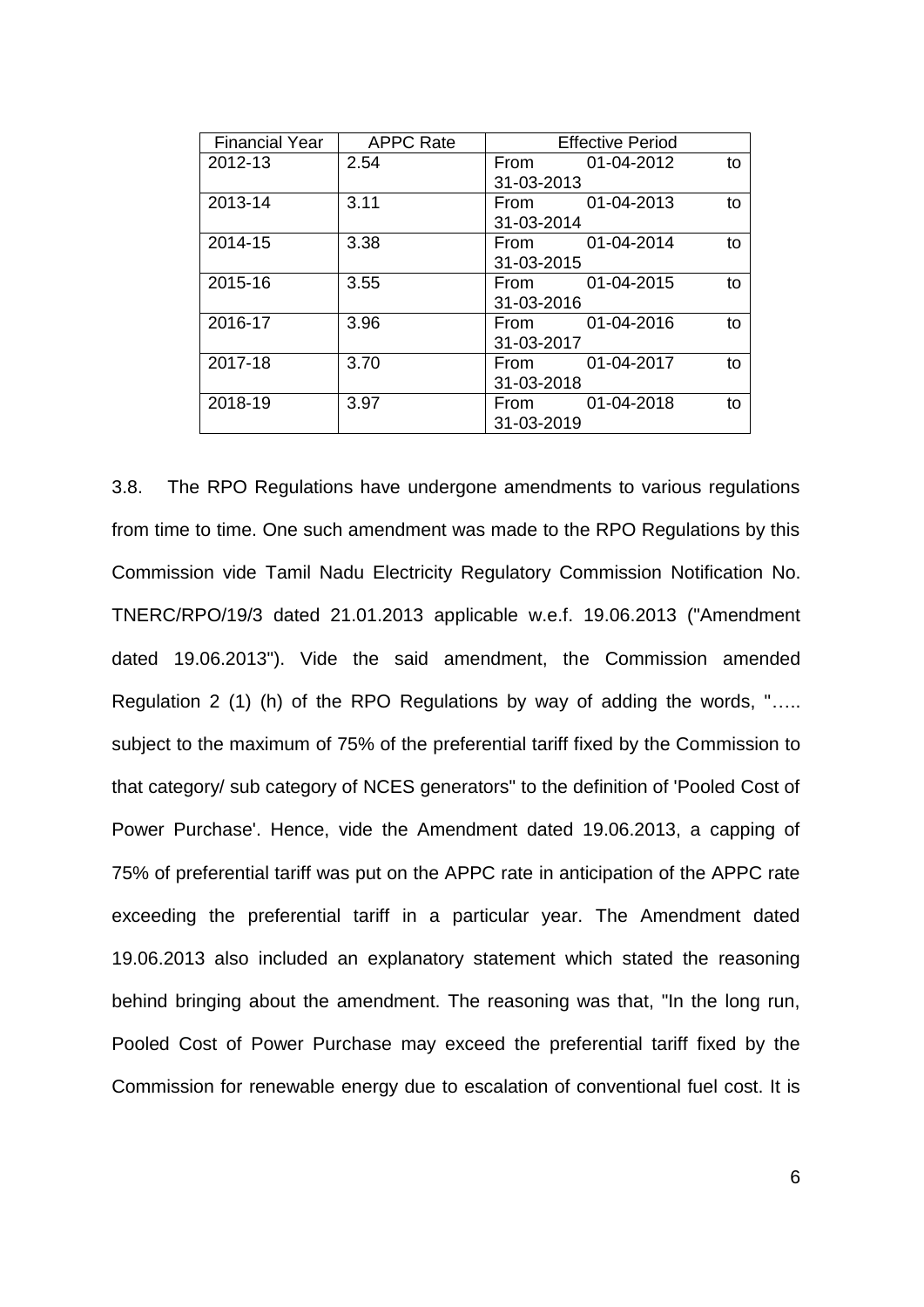prudent that a limit has to be fixed for arriving at the reasonable Pooled Cost of Power purchase.

3.9. That Preferential Tariff has been defined as "the tariff fixed by the Commission for sale of energy from a generating station based on renewable energy sources to a distribution licensee" under Regulation 2 (1) (j) of the RPO Regulations. The following the Amendment dated 19.06.2013, the revised definition of Pooled Cost of Power Purchase under Regulation 2 (1) (h) of the RPO Regulations has been made applicable to the Petitioner's Agreement to reduce the APPC rate to 75% of the preferential tariff vide the Respondent's memo no. CFC/FC/REV/DFC/REVAS.3/D.No.388/2017 dated 15.11.2017 ("Memo dated 15.11.2017"). Such reduction has been made in complete disregard to the fact that the APPC rate applicable to the Petitioner's has already been expressly laid down in the Agreement and was specified by the Commission on 03.09.2012 i.e. before the coming into force of Amendment dated 19.06.2013.

3.10. That the APPC rate is an average price of power purchases prevailing in the previous year which may go up or down in the following years. The same is echoed by the explanatory statement appended to the Amendment dated 19.06.2013 as it states that, "In the long run, Pooled Cost of Power Purchase may exceed the preferential tariff fixed by the Commission…… " However, the APPC rates have been revised vide Memo dated 15-11-2017, irrespective of whether the APPC rate exceeds the preferential tariff for a particular FY, as follows:-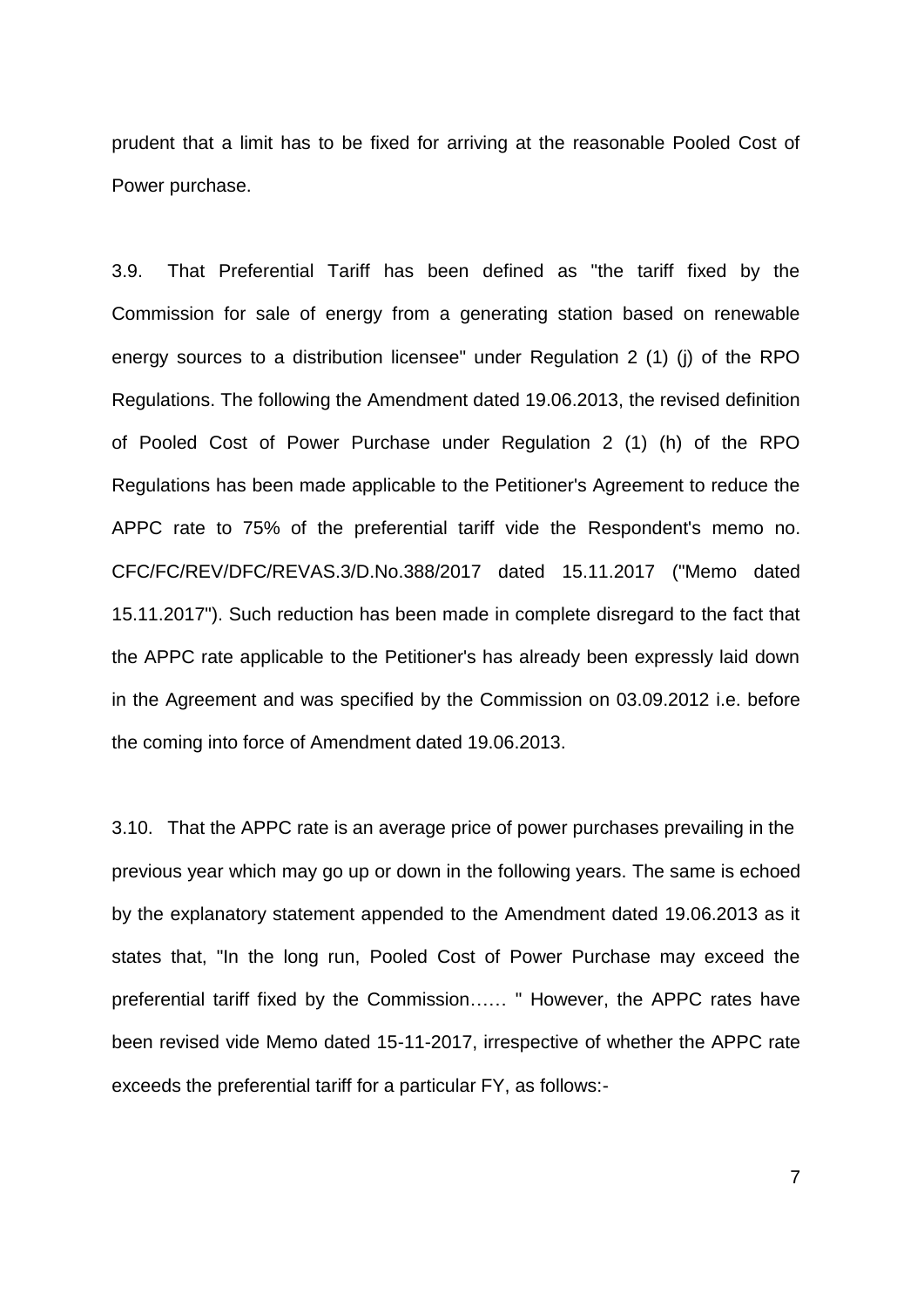| Financial<br>Year | <b>APPC Rate</b> | Preferential<br>Tariff | Effective<br>Period | 75% of<br>Preferential | Revised<br>Power |
|-------------------|------------------|------------------------|---------------------|------------------------|------------------|
|                   |                  |                        |                     | <b>Tariff</b>          | Purchase         |
|                   |                  |                        |                     |                        | Rate             |
| 2012-13           | 2.54             | 3.39                   | upto                | 2.54                   | 2.54             |
|                   |                  |                        | 31-07-2012          |                        |                  |
|                   |                  | 3.96                   | From 01-08-         | 2.97                   | 2.97             |
| 2013-14           | 3.11             | 3.96                   | 2012 to 31-         | 2.97                   | 2.97             |
| 2014-15           | 3.38             | 3.96                   | 03-2016             | 2.97                   | 2.97             |
| 2015-16           | 3.55             | 3.96                   |                     | 2.97                   | 2.97             |
| 2016-17           | 3.96             | 4.16                   |                     | 3.12                   | 3.12             |
| 2017-18           | 3.70             | 4.16                   |                     | 3.12                   | 3.12             |

3.11. It is clear from the above stated information that in no year since FY 2012-13 till FY 2017-18 has the APPC rate exceeded the preferential tariff. However, despite of the APPC rate being lower than the preferential tariff, the Amendment dated 19.06.2013 has been made applicable to the Petitioner based on erroneous interpretation and the Petitioner's APPC rate has been arbitrarily reduced by applying the 75% cap making it equal to 75% of the preferential tariff.

3.12. Subsequent to the Amendment dated 19.06.2013, a Writ Petition (No. 22097 of 2013) was filed before the Hon'ble High Court of Judicature at Madras by a similarly placed Wind Energy Generator ("WEG") challenging the Amendment dated 19.06.2013. The Hon'ble High Court vide its judgment dated 15.07.2016 upheld the Amendment dated 19.06.2013 to be in consonance with the powers of the Commission, provisions of the Electricity Act, 2003 and the applicable Central Electricity Regulatory Commission ("CERC") regulations. However, Simultaneously, the Hon'ble HighCourt rightly interpreted the Amendment dated 19.06.2013 and held that,

*"However, this court finds force in the submission of the counsel for the petitioner that considering the object to introduce the cap, the need to*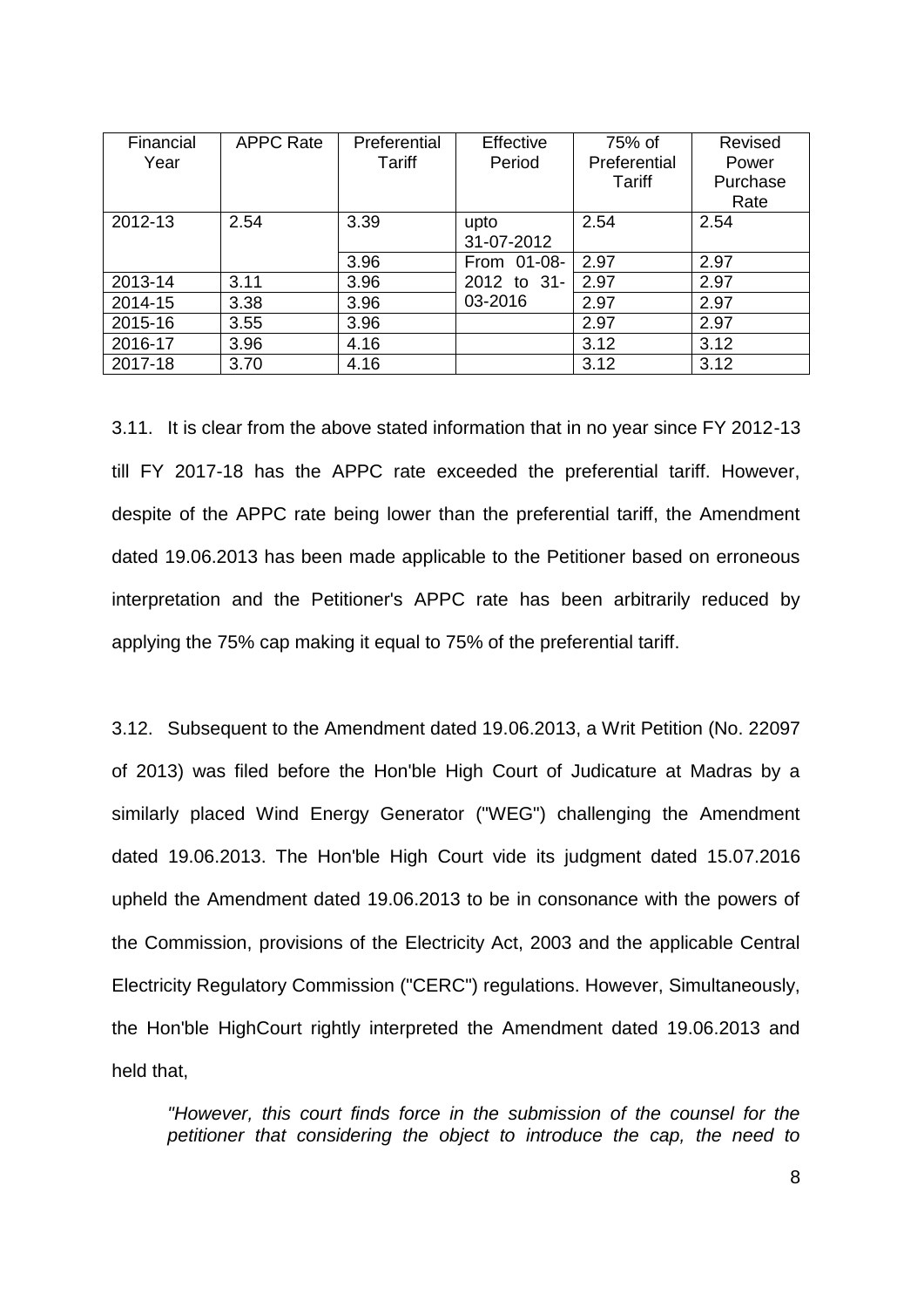*implement cap has not arrived. The impugned notification has been enacted in public interest to prevent the generators to unjustly enrich themselves, in the event of the preferential tariff falling below the APPC. Therefore, this court is of the view that the notification can be implemented with effect from the date of such breach as notified by the TNERC. Therefore, granting liberty to the petitioners to move the TNERC for appropriate directions, the writ petitions are dismissed."* 

3.13. Following the Hon'ble High Court of Judicature at Madrasjudgment dated 15.07.2016, the Commission was approached by the similarly placed WEG seeking implementation of the Amendment dated 19.06.2013 to be postponed till such time when the pooled cost of power purchase exceeds the preferential tariff fixed by the Commission for NCES generators. The Commission, however, took a contrary view and implemented the Amendment dated 19.06.2013 vide its order dated 28.04.2017 due to which the said issue was carried in appeal before Hon'ble Appellate Tribunal for Electricity ("APTEL") vide Appeal No. 232 of 2017.

3.14. Vide Appeal No. 232 of 2017, the similarly placed WEG approached the Hon'ble APTEL challenging the Commission"s Order dated 28.04.2017. It was sought from Hon'ble APTEL to decide on the issue of whether the Amendment dated 19.06.2013 can be implemented with effect from the date of the preferential tariff falling below the APPC rate and whether the APPC rate and preferential tariff need to be compared in the same year or in a heterogeneous manner as adopted by the Commission. In view of the Hon'ble High Court of Judicature at Madras judgment dated 15-07-2016, the Hon"ble APTEL observed that, "the REC scheme was itself notified by CERC / TNERC during the year 2010 and the two schemes namely REC Scheme and Non-REC Scheme (Preferential Tariff) are entirely different and distinct scheme, having no scopefor comparison." The Hon'ble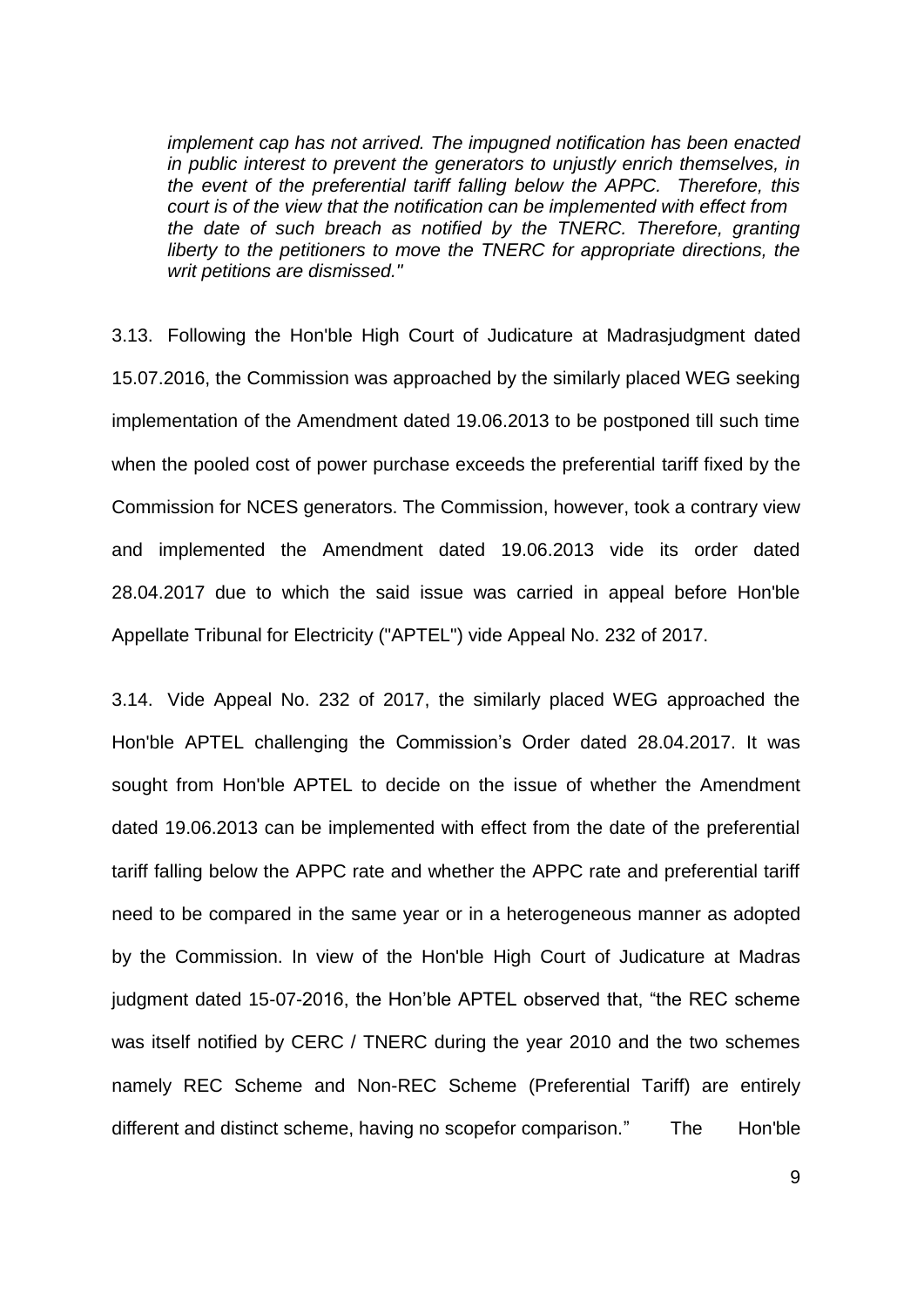APTEL that "the rate of APPCas well as preferential tariff are dynamic in nature and are determined by the State Commission from year to year considering all factors associated in their determination as per the regulations." It was also observed that, "At best, they need to be compared in the same year and not in any heterogeneous manner as done in the case of the Appellant by the Respondents. While looking at year wise rate of APPC and preferential tariff, it is noticed that since last 7 years starting from 2012-13 to till date, no such breach has occurred and thus, capping of APPC based on assumptions and apprehensions cannot be sustained in the eyes of law." In light of the submissions made by the parties to the proceedings before Hon'ble APTEL as well as the Hon'ble High Court of Judicature at Madras' judgment dated 15.07.2016, it was held and declared by the Hon'ble APTEL that:

"1. The notification dated 19.06.2013 which amended the definition of theAPPC shall not be given effect to in as much as till date, the APPC of a year has not exceeded the preferential tariff payable to wind generators for that corresponding year; and

2. Being dynamic in nature (which may go up or down), the APPC rate shall be compared by the State Commission on year to year basis and theproposed cap of 75% under the amendment shall be implemented for a particular year in which APPC rate crosses over the rate of preferential tariff for that corresponding year.

3.15. The Order dated 28.12.2010 and the law as settled by the Hon'ble High Court of Judicature at Madras' judgment dated 15-07-2016 and the Hon"ble APTEL"s judgment dated 31-05-2019, the petitioner is entitled to receive the balance amount to the tune of Rs.5,72,62,542/- (Rupees Five Crore Seventy Two Lakhs Sixty Two Thousand Five Hundred and Forty Two only) for the period between April 2013 upto March 2018. The Petitioner's legitimate claim is on account of the erroneous interpretation and application of the Amendment dated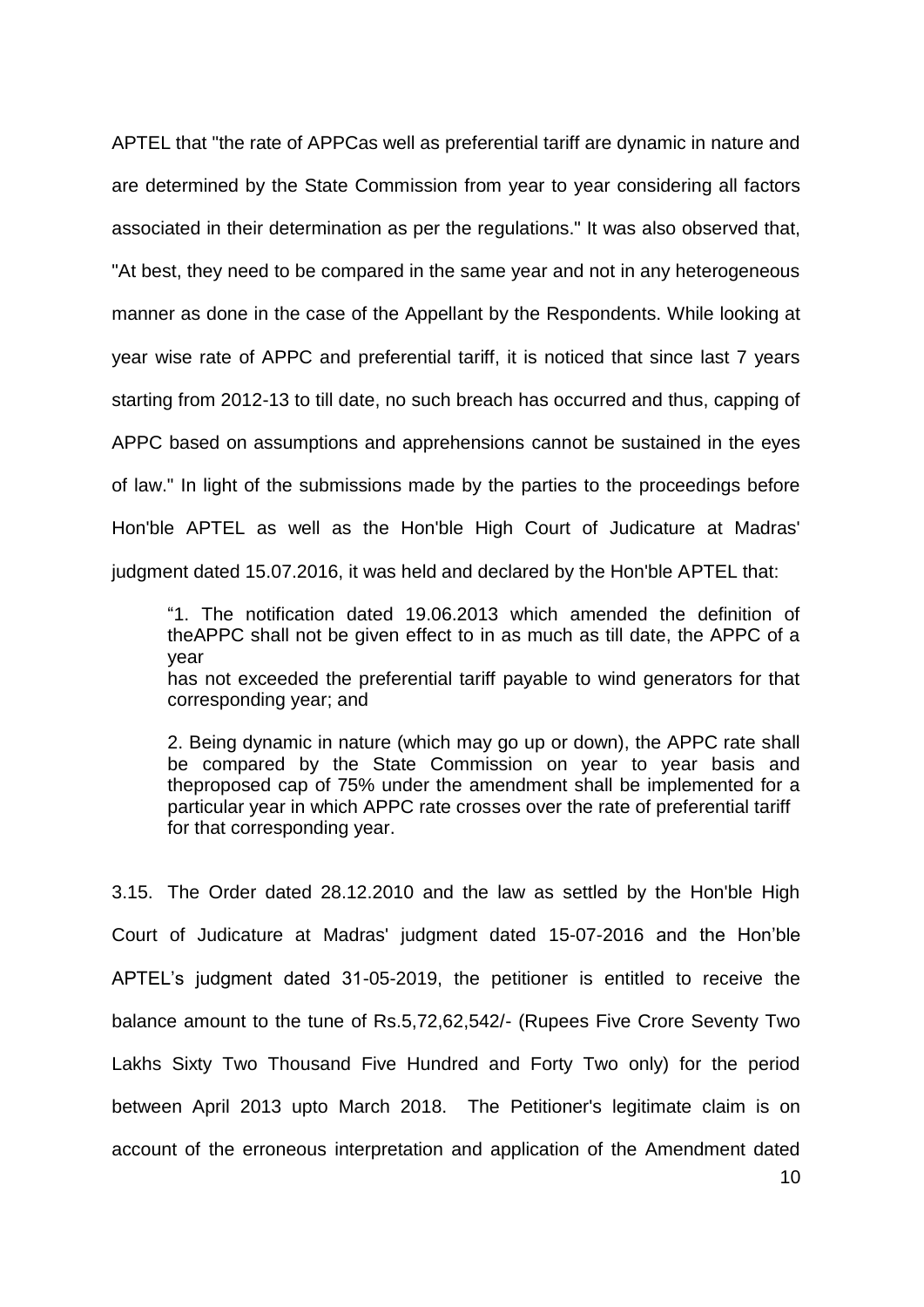19.06.2013 which led to reduced APPC rate being made applicable to the Petitioner instead of the actual APPC rate as stated below:

| Financial    | <b>APPC</b> | Preferential | 75%<br>of    | <b>APPC</b> | Generation  | (in<br>Impact |
|--------------|-------------|--------------|--------------|-------------|-------------|---------------|
| Year         | Rate        | Tariff       | Preferential | Rate        | (in units)  | Rupees)       |
|              |             |              | Tariff       | reduced     |             |               |
|              |             |              | APPC Rate    | by          |             |               |
|              |             |              | made         |             |             |               |
|              |             |              | applicable   |             |             |               |
| 2012-13      | 2.54        | 3.39         | 2.54         | -           | 2,45,21,481 |               |
| 2013-14      | 3.11        | 3.96         | 2.97         | 0.14        | 2,20,20,368 | 30,82,852     |
| 2014-15      | 3.38        | 3.96         | 2.97         | 0.41        | 1,92,30,159 | 78,84,365     |
| 2015-16      | 3.55        | 3.96         | 2.97         | 0.58        | 1,56,82,541 | 90,95,874     |
| 2016-17      | 3.96        | 4.16         | 3.12         | 0.84        | 2,69,27,686 | 2,26,19,256   |
| 2017-18      | 3.70        | 4.16         | 3.12         | 0.58        | 2,51,38,267 | 1,45,80,195   |
| <b>Total</b> |             |              |              |             |             | 5,72,62,542   |

3.16. For FY 2018-19, the Commission specified APPC rate as Rs.3.97 per unit while the preferential tariff for the FY was determined to be Rs.2.86. As the APPC rate breached the preferential tariff in FY 2018-19, the APPC rate was capped at 75% of the preferential tariff in accordance with Amendment dated 19.06.2013, as interpreted by Hon'ble APTEL's judgment dated 31.05.2019. Furthermore, it ispertinent to state that the APPC rate has not yet been specified by the Commission for FY 2019-20. Hence, the Petitioner herein reserves its right to claim payment of Energy Charges for FY 2019-20 based on the law as settled vide Hon"ble APTEL"s judgment dated 31-05-2019 with regard to interpretation of Amendment dated 19-06-2013.

11 3.17. The Hon'ble APTEL's judgment dated 31.05.2019 along with Hon'ble High Court of Judicature at Madras' judgment dated 15.07.2016 has settled the interpretation and applicability of Amendment dated 19.06.2013 to all the WEGs. It is further submitted that it is a settled principle that the interpretation of a provision of law relates back to the date of the law itself and cannot be prospective from the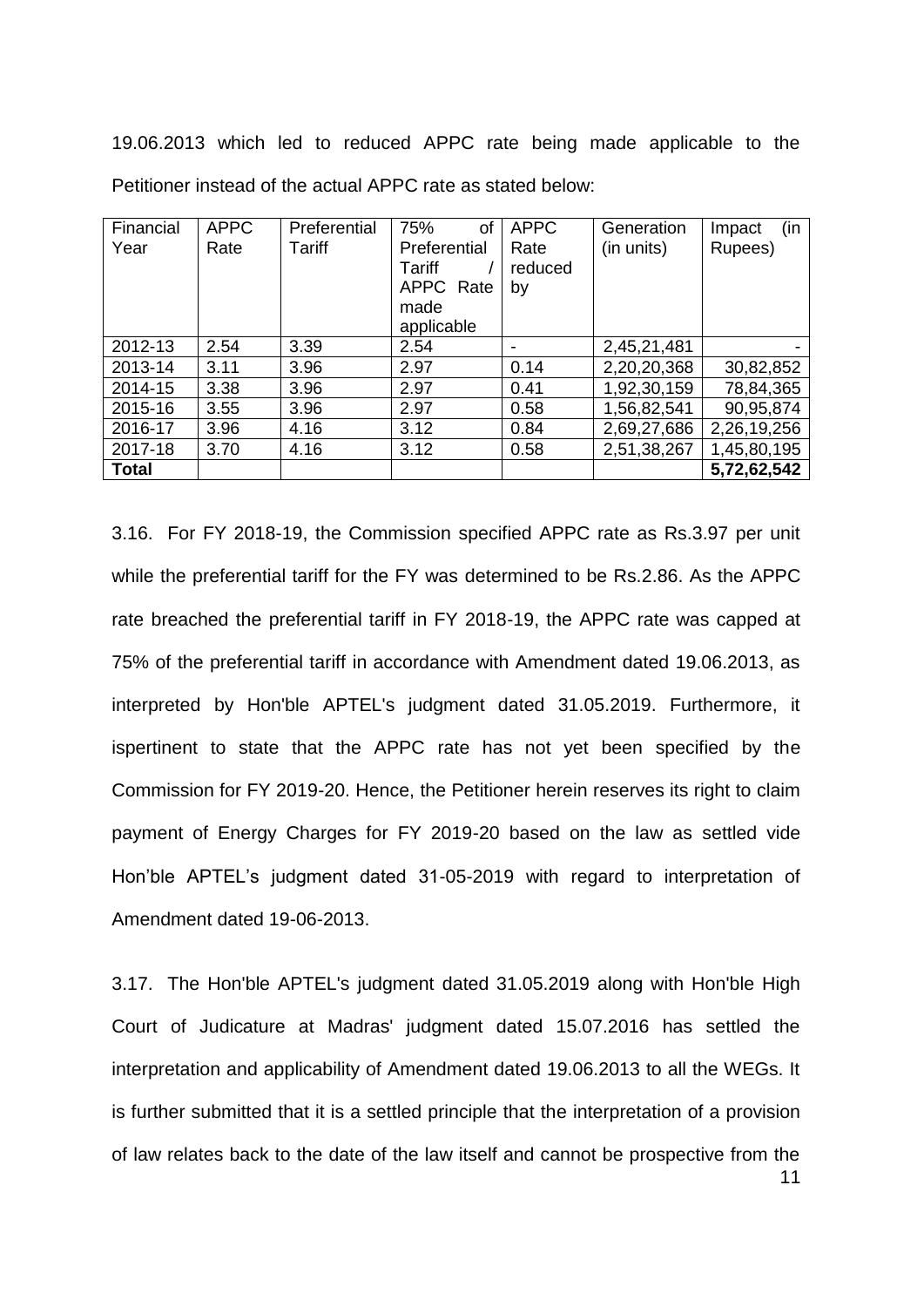date of the judgment because concededly the court does not legislate but only gives an interpretation to an existing law. Therefore, the benefit of the law as settled by Hon'ble APTEL and Hon'ble High of Judicature at Madras shall take effect from the date of Amendment i.e. 19-06-2013 and also accrue to all those WEGs who have received reduced tariff on account of erroneous interpretation of the Amendment dated 19-06-2013.

3.18. Even after the Hon'ble APTEL and Hon'ble High Court of Judicature at Madras clarified the law on interpretation of Amendment dated 19.06.2013, the Respondent is continuing to make payment of Energy Charges by making applicable reduced APPC rate for the period till FY 2017-18 on account of erroneous interpretation of Amendment dated 19.06.2013.

3.19. The Petitioner duly made a representation to the Respondent vide its letter dated 13.06.2019 in view of the settled and declared law enunciated by the Hon'ble APTEL's judgment dated 31.05.2019 along with Hon'ble High Court of Judicature at Madras' judgment dated 15.07.2016. Vide the said representation the Petitioner herein requested the Respondent for making payment of Rs.5,72,62,542/- along with interest of Rs.2,07,50,024/- for period till 31.05.19 for delayed payment beyond 30 days at the rate of 1% per month as per Clause 6 (2) of the Agreement. Till date no response to the said representation has been received from the Respondent.

12 3.20. The Commission direct the Respondent to make payment of the balance amount of Rs.5,72,62,542/- along with interest of Rs.2,28,30,563/- (Rupees Two Crore Twenty Eight Lakhs Thirty Thousand Five Hundred and Sixty Three Only)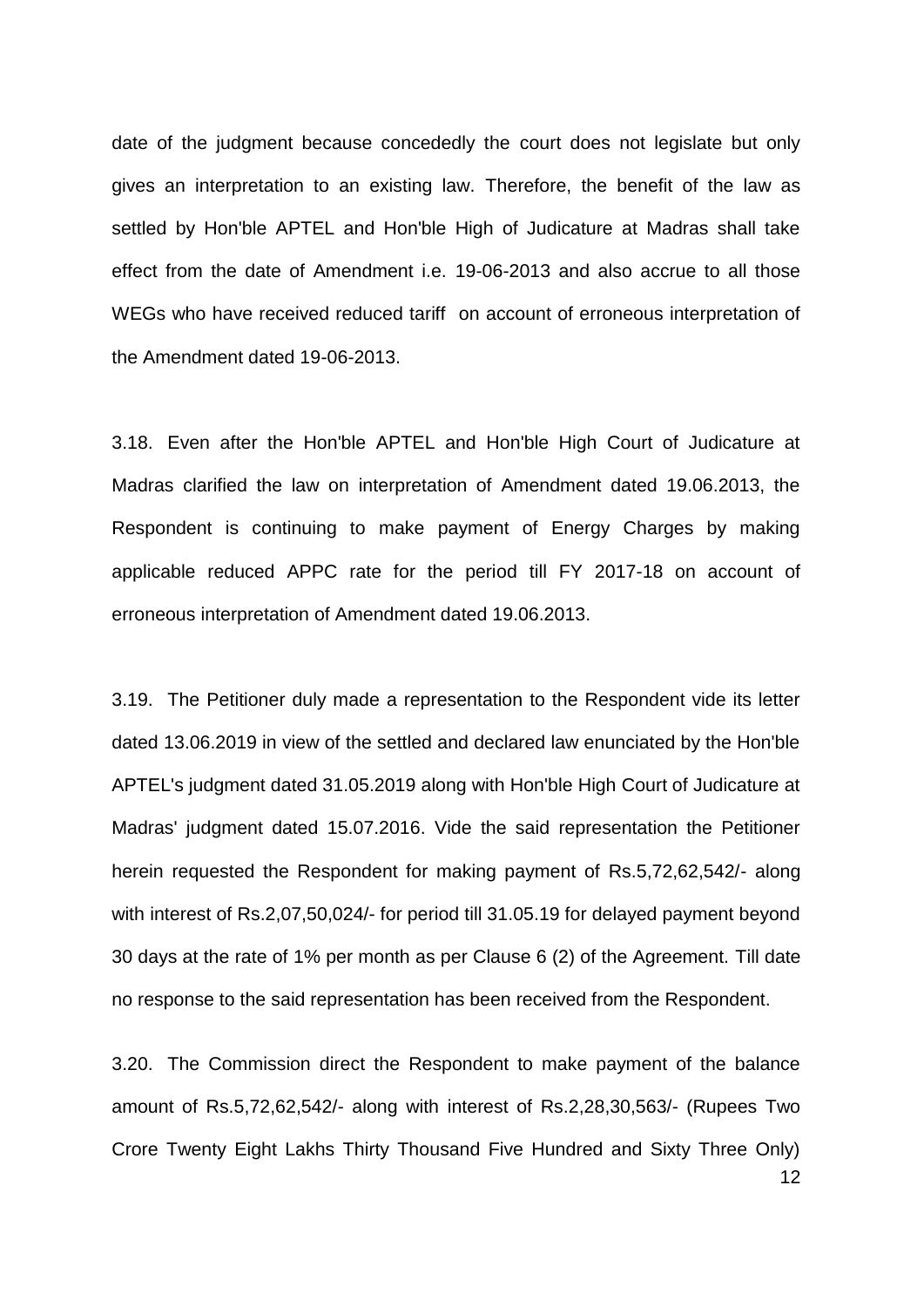calculated till 17.09.2019 in view of the present petition but payable as calculated from original due date of payment for each generation month till actual date of payment for delayed payment beyond 30 days at the rate of 1% per month as per Clause 6 (2) of 22 of the Agreement.

#### **4. Contentions of the Respondents 1 to 3:-**

4.1. Tamil Nadu Generation and Distribution Corporation Limited (TANGEDCO/ Respondent) is a vertically integrated utility responsible for power generation, transmission and distribution. The Respondent is a Distribution Licensee within the provisions of the Electricity Act, 2003 and is responsible for power distribution throughout Tamil Nadu.

4.2. During Financial Year (FY) 2011-12, the petitioner approached the Respondent herein with its proposal to sell wind energy generated from its Wind Energy Generator HT Sc No. 3979, 3980, 4004, 3988, 3989, 3990, 4000, 4001, 4002, 4003, 4009, 4012, 4008, 3987, 3985 with 15 Nos of Generators of Enercon make having Capacity of 12MW (15 x 800 kW WEG) as installed at SF No.1/1B, 1C of Ukkirankottai Village, Tirunelvlei Taluk in Tirunelveli District commissioned on 28.12.2011 under Renewable Energy Certificate Scheme.

4.3. In response, the Respondent accepted the Petitioner's proposal and agreed to buy the energy from the petitioner from their 15 Nos of Generators of Enercon make having capacity of 12MW (15 x 800kW WEG) vide executing Wind Energy Purchase Agreement (15 Nos). In view of name change of the petitioner company,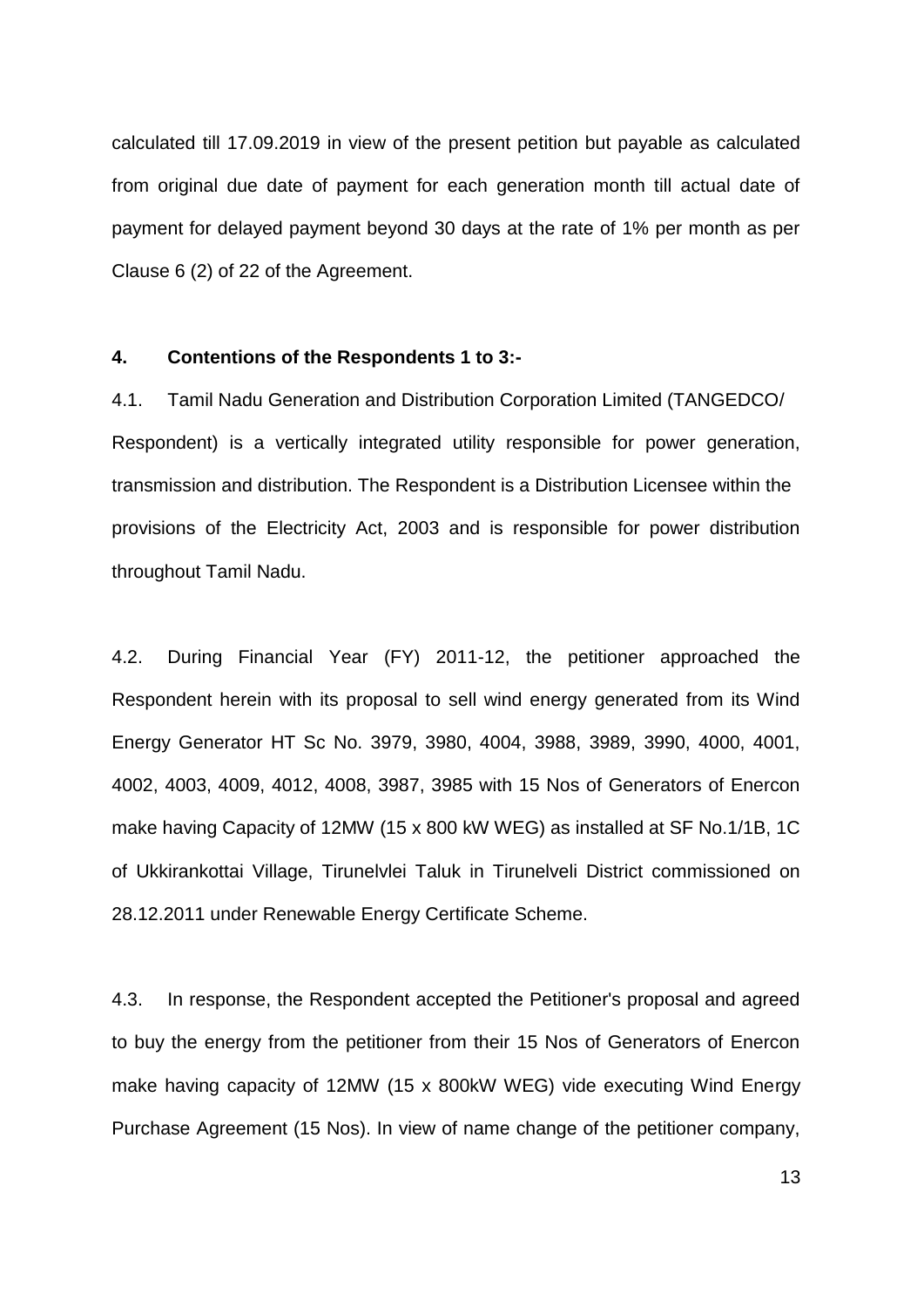15 amended Renewable Wind Energy Purchase Agreements dated 07.02.2014 ("Agreement(s)") were executed. The details of the WEG services are as follows:

| S.             | Original | <b>EPA</b> | Supplementary   | HT SC No. | Date<br>οf    | <b>MW</b> |
|----------------|----------|------------|-----------------|-----------|---------------|-----------|
| No.            | Date     |            | <b>EPA Date</b> |           | Commissioning |           |
|                |          | 28-12-2011 | 07-02-2014      | 3980      | 28-12-2011    | 0.8       |
| $\overline{2}$ |          | 28-12-2011 | 07-02-2014      | 3979      | 28-12-2011    | 0.8       |
| 3              |          | 03-02-2012 | 07-02-2014      | 4004      | 03-02-2012    | 0.8       |
| 4              |          | 13-01-2012 | 07-02-2014      | 3988      | 13-01-2012    | 0.8       |
| 5              |          | 13-01-2012 | 07-02-2014      | 3989      | 13-01-2012    | 0.8       |
| 6              |          | 13-01-2012 | 07-02-2014      | 3990      | 13-01-2012    | 0.8       |
| 7              |          | 01-02-2012 | 07-02-2014      | 4000      | 01-02-2012    | 0.8       |
| 8              |          | 01-02-2012 | 07-02-2014      | 4001      | 01-02-2012    | 0.8       |
| 9              |          | 01-02-2012 | 07-02-2014      | 4002      | 01-02-2012    | 0.8       |
| 10             |          | 02-02-2012 | 07-02-2014      | 4003      | 02-02-2012    | 0.8       |
| 11             |          | 06-02-2012 | 07-02-2014      | 4009      | 06-02-2012    | 0.8       |
| 12             |          | 10-02-2012 | 07-02-2014      | 4012      | 10-02-2012    | 0.8       |
| 13             |          | 06-02-2012 | 07-02-2014      | 4008      | 06-02-2012    | 0.8       |
| 14             |          | 13-01-2012 | 07-02-2014      | 3987      | 13-01-2012    | 0.8       |
| 15             |          | 10-01-2012 | 07-02-2014      | 3985      | 10-01-2012    | 0.8       |
|                |          |            | Total           |           |               | 12.0      |

4.4. Amongst other terms and Conditions, it has been agreed under clause 5 of the agreement that the Energy Charges Payable by the Respondent to the Petitioner would be at the pooled cost of power purchase rate of Rs.2.54/ kWH as per the Tamil Nadu Electricity Regulatory commission ("TNERC/Commission") Memo: TNERC//M.).4/E/RPO dated 28.12.2010.

4.5. The order dated 28.12.2010 defines Pooled Cost of Power Purchase as, "the weighted average pooled price at which the distribution licensee has purchased the electricity including cost of self-generation in the previous year from all the longterm energy suppliers, but excluding those based on liquid fuel, purchased from traders , short-term purchases and renewable energy sources". The said definition is in line with the definition of Pooled Cost of Power Purchase under Regulation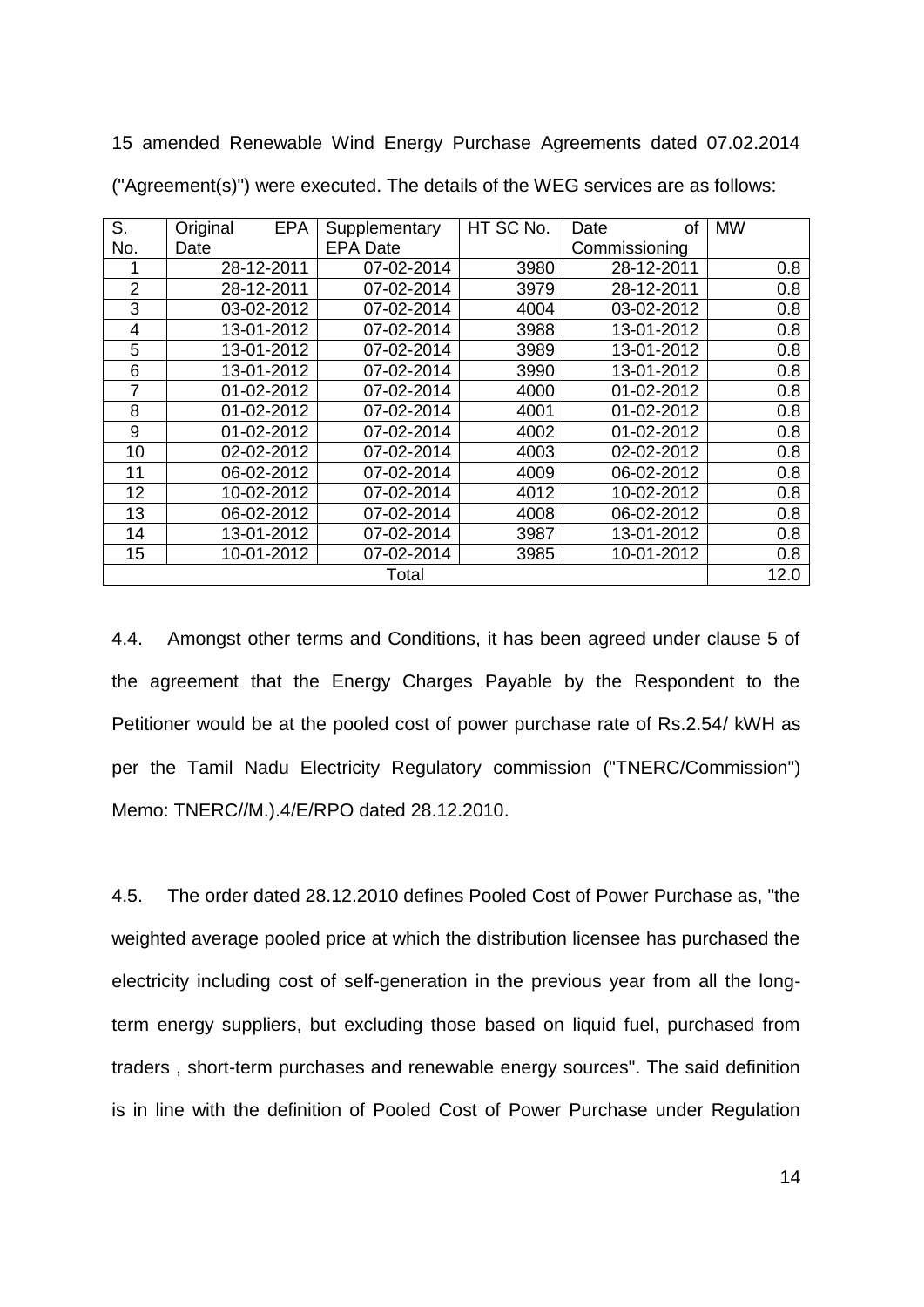2(1) (h) of the TamilNadu Electricity Regulatory Commission (Renewable Energy Purchase Obligation) Regulations, 2010 dated 07.12.2010 ("RPO Regulations").

4.6. Vide the Order dated 28.12.2010, the Commission specified the Pooled Cost of Power Purchase by the Respondent for the FY 2009-10 as Rs.2.37 per Unit. It was also specified by the Commission that the pooled cost of Power specified Order dated 28.12.2010 would remain in force even beyond 31.03.2011, if no new rate is notified by 31.03.2011 by the Commission.

4.7. The said rate of Rs.2.37 per unit remained in force till 31.03.2012 as no new rate was fixed by the Commission in the interim. Thereafter, the Commission by this order Dated 03.09.2012 specified the Pooled Cost of Power Purchase as Rs.2.54 per unit for FY 2012-13. Hence, the rate of Rs.2.54/kWH was the Average Pooled Cost of Power Purchase ("APPC") rate prevailing at that time of the FY 2012-13. Subsequently, the APPC rates were revised from year to year by the Commission and Specified vide its orders as follows:-

| Financial | <b>APPC</b> | <b>Effective Period</b>       |
|-----------|-------------|-------------------------------|
| Year      | Rate        |                               |
| 2012-13   | 2.54        | From 01-04-2012 to 31-03-2013 |
| 2013-14   | 3.11        | From 01-04-2013 to 31-03-2014 |
| 2014-15   | 3.38        | From 01-04-2014 to 31-03-2015 |
| 2015-16   | 3.55        | From 01-04-2015 to 31-03-2016 |
| 2016-17   | 3.96        | From 01-04-2016 to 31-03-2017 |
| 2017-18   | 3.70        | From 01-04-2017 to 31-03-2018 |
| 2018-19   | 3.97        | From 01-04-2018 to 31-03-2019 |

4.8. The RPO Regulations have undergone amendments to various regulations

from time to time. One such amendment was made to the RPO regulations by the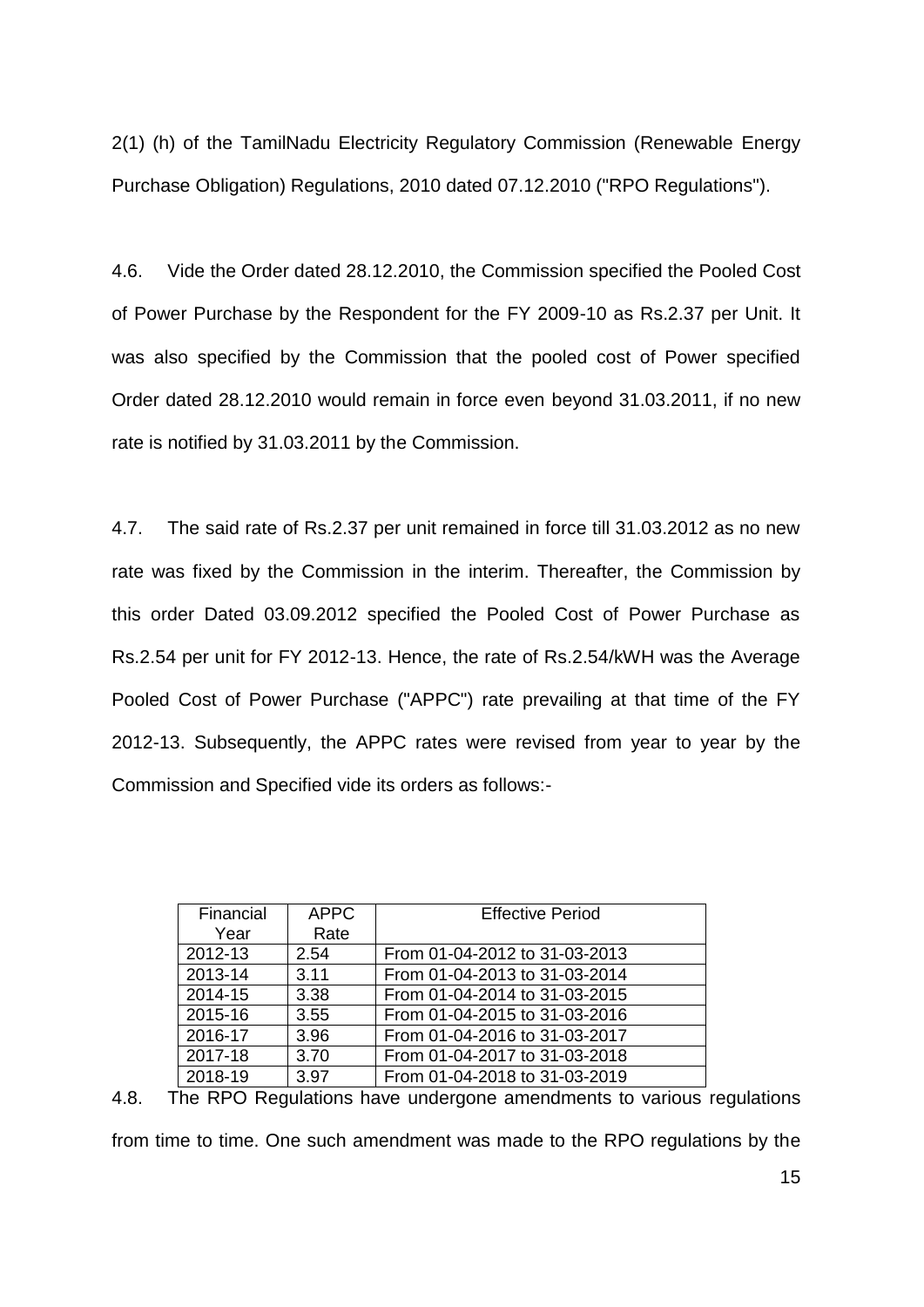Commission vide Tamil Nadu Electricity Regulatory Commission Notification No. TNERC/RPO/19/3 dated 21.01.2013 applicable w.e.f.19.06.2013 ("Amendment dated 19.06.2013"). Vide the said amendment, the Commission amended Regulation 2(1) (h) of the RPO Regulations by way of adding the words, " ... subject to the maximum of 75% of preferential tariff fixed by the Commission to that category / sub category of NCES generators" to the definition of 'Pooled Cost of Power Purchase'. Hence, vide the Amendment dated 19.06.2013, a capping of 75% of preferential tariff was put on the APPC rate in anticipation of the APPC rate exceeding the preferential tariff in a particular year. The Amendment dated 19.06.2013 also included an explanatory statement which stated the reasoning behind bringing about the amendment. The reasoning was that," In the long run, Pooled Cost of Power Purchase may exceed the preferential tariff fixed for arriving at the reasonable Pooled Cost of Power Purchase. Therefore, it is proposed to amend the said regulation."

4.9. The Preferential Tariff has been defined as "the tariff fixed by the commission for sale of energy from a generating Station based on renewable energy sources to a distribution licensee' under regulation 2(1) (j) of the RPOregulations. Following the Amendment dated 19.06.2013, the revealed definition of Pooled Cost of Power Purchase under Regulation 2(1) (h) of the RPO Regulations has been made applicable to the Petitioner's Agreement to reduce the APPC rate to 75% of the preferential tariff vide the Respondents Memo No. CFC/FC/REV/DFC/REVAS.3/D.No.388/2017 dated 15.11.2017 (Memo dated 15.11.2017). Such reduction has been made in complete disregard to the fact that the APPC rate applicable to the Petitioner's has already been expressly laid down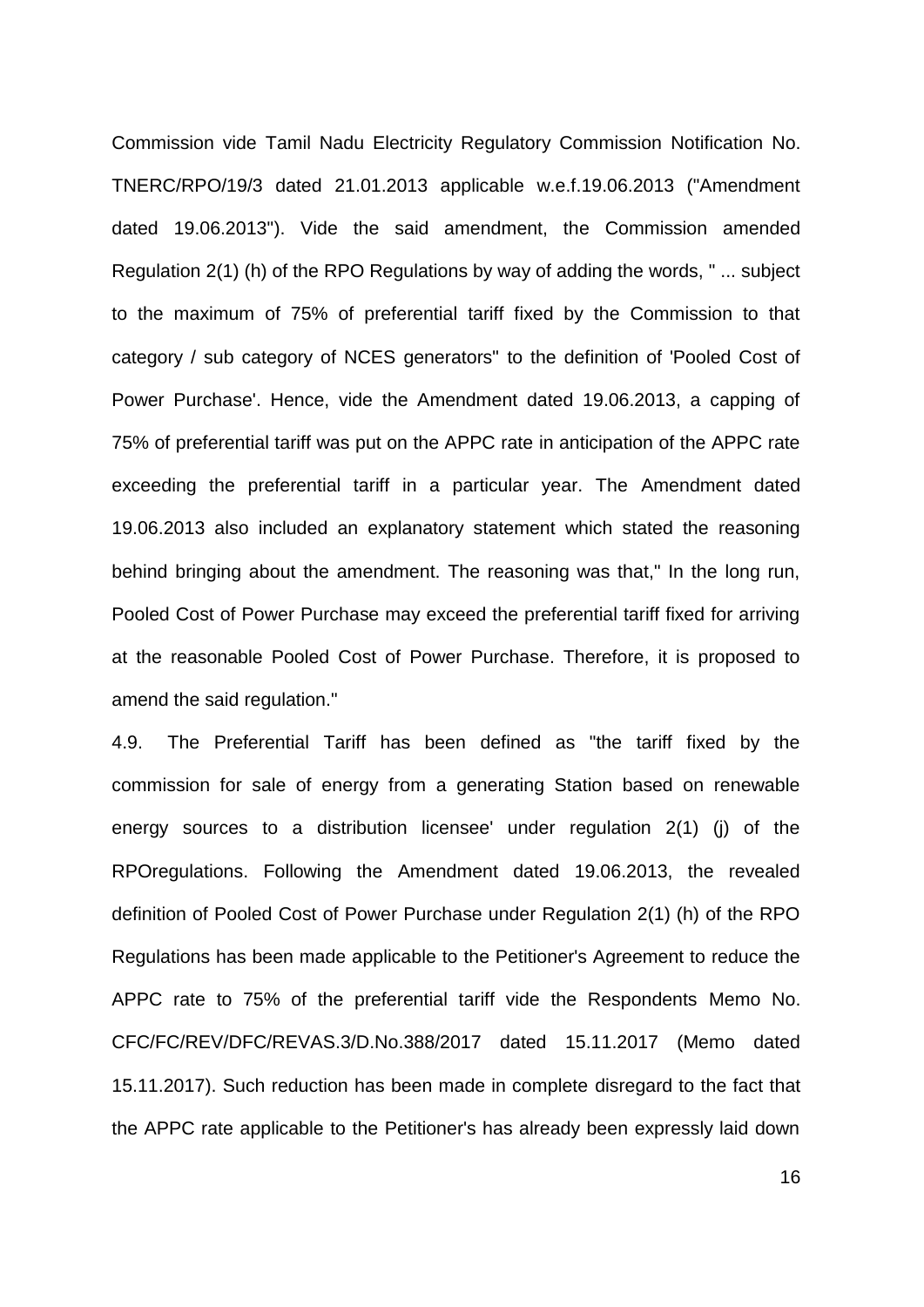in the Agreement and was specified by the Commission on 03.09.2012 i.e., before coming into force of Amendment dated 19.06.2013.

4.10. The APPC rate is an average price of power purchases prevailing in the previous year which may go up or down in the following years. The same is echoed by the explanatory statement appended to the Amendment dated 19.06.2013 as it states that, "In the long run, Pooled cost of power purchase may exceed the preferential tariff fixed by the Commission ….." However, the APPC rates have been revised vide Memo dated 15.11.2017, irrespective of whether the APPC rate exceeds the preferential tariff for a particular FY, as follows:

| Financial<br>Year | <b>APPC Rate</b> | Preferential<br>Tariff | Effective<br>Period | 75% of<br>Preferential<br>Tariff | Revised<br>Power<br>Purchase<br>Rate |
|-------------------|------------------|------------------------|---------------------|----------------------------------|--------------------------------------|
| 2012-13           | 2.54             | 3.39                   | upto<br>31-07-2012  | 2.54                             | 2.54                                 |
|                   |                  | 3.96                   | From 01-08-         | 2.97                             | 2.97                                 |
| 2013-14           | 3.11             | 3.96                   | 2012 to 31-         | 2.97                             | 2.97                                 |
| 2014-15           | 3.38             | 3.96                   | 03-2016             | 2.97                             | 2.97                                 |
| 2015-16           | 3.55             | 3.96                   |                     | 2.97                             | 2.97                                 |
| 2016-17           | 3.96             | 4.16                   |                     | 3.12                             | 3.12                                 |
| 2017-18           | 3.70             | 4.16                   |                     | 3.12                             | 3.12                                 |

4.11. The above stated information every year from FY 2012-13 to FY 2018-19 has the APPC rate exceeded the preferential tariff. However, despite of the APPC rate being lower than the preferential tariff, the Amendment dated 19.06.2013 has beenapplicable to the petitioner based on erroneous interpretation and the Petitioner's APPC rate has been arbitrarily reduced by applying the 75% cap making it equal to 75% of the preferential tariff.

4.12. The Claim of M/s Ratedi Wind Power Pvt.Ltd Mumbai is as detailed below.

#### Table I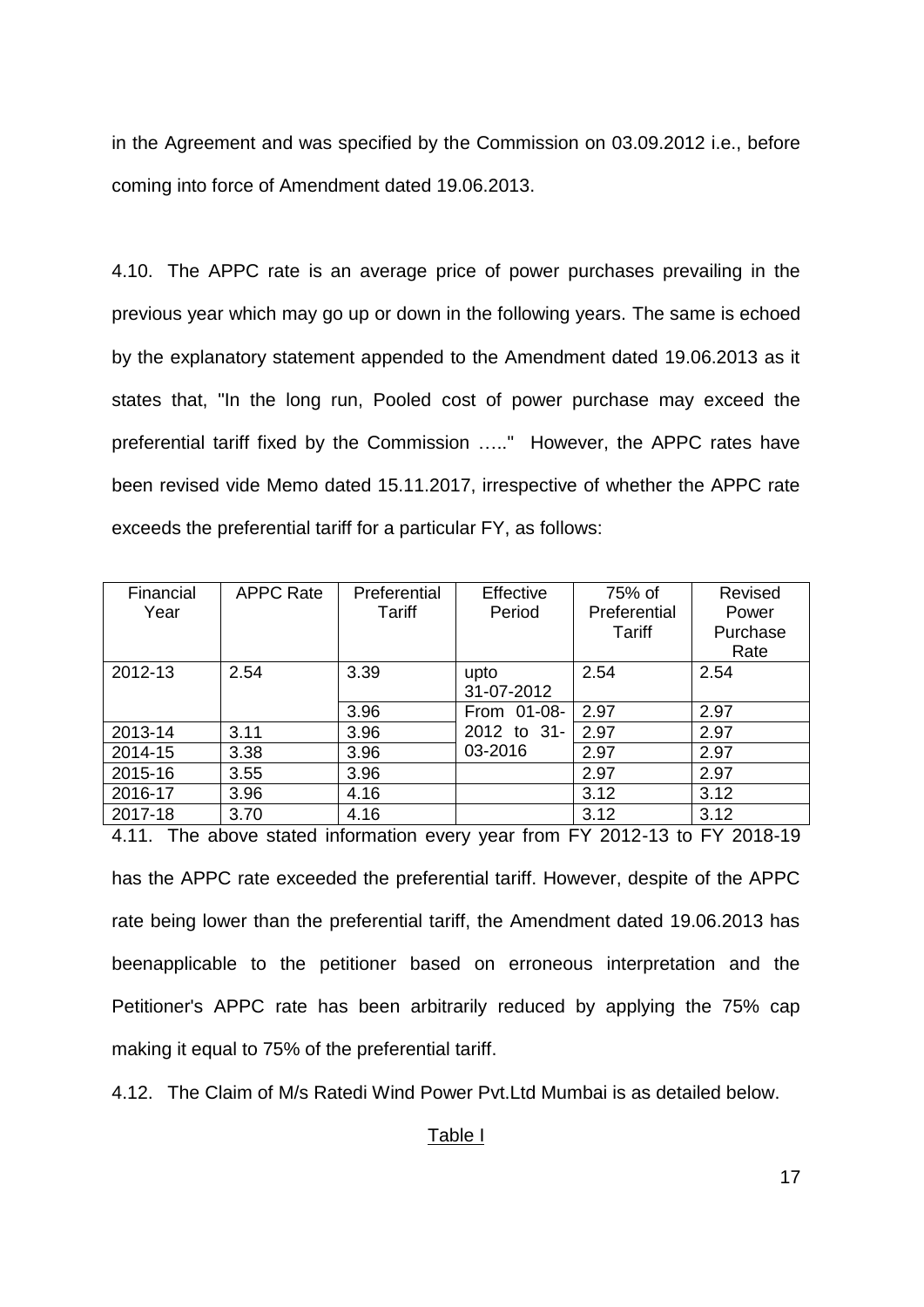| Financial | <b>APPC</b> | Preferential | 75%<br>οf             | <b>APPC</b><br>Rate |
|-----------|-------------|--------------|-----------------------|---------------------|
| Year      | Rate        | Tariff       | Preferential          | reduced by          |
|           |             |              | Tariff<br><b>APPC</b> |                     |
|           |             |              | Rate<br>made          |                     |
|           |             |              | applicable            |                     |
| 2012-13   | 2.54        | 3.39         | 2.54                  |                     |
| 2013-14   | 3.11        | 3.96         | 2.97                  | 0.14                |
| 2014-15   | 3.38        | 3.96         | 2.97                  | 0.41                |
| 2015-16   | $3.55*$     | 3.96         | 2.97                  | 0.58                |
| 2016-17   | 3.96        | 4.16         | 3.12                  | 0.84                |
| 2017-18   | 3.70        | 4.16         | 3.12                  | 0.58                |

Corresponding orders of the TNERC with Pooled Cost are as follows which made M/s.Retadi Wind Power Pvt.Ltd, Mumbai to make such a move to claim refund from TANGEDCO.

#### Table II

| <b>TNERC Order Ref for Pooled Cost</b> | Effective<br>Financial<br>Year | Pooled<br>Cost |
|----------------------------------------|--------------------------------|----------------|
| TNERC MO 0-4/E/RPO dt. 28-12-2010      | 2009-10                        | 2.37           |
| TNERC MO 4-1/E/RPO dt. 03-09-2012      | 2012-13                        | 2.54           |
| TNERC MO 4-2/E/RPO dt. 15-07-2013      | 2013-14                        | 3.11           |
| TNERC MO 4-3/E/RPO dt. 04-02-2015      | 2014-15                        | 3.38           |
| TNERC MO 4-4/E/RPO dt. 07-03-2016      | 2015-16                        | 3.35           |
| TNERC MO 4-5/E/RPO dt. 14-09-2017      | 2016-17                        | 3.96           |
| TNERC MO 4-6/E/RPO dt. 25-09-2017      | 2017-18                        | 3.70           |
| TNERC MO 4-7/E/RPO dt. 06-09-2018      | 2018-19                        | 3.97           |
| TNERC MO 4-8/E/RPO dt. 30-09-2019      | 2019-20                        | 4.07           |

Note: The Pooled cost per unit shall be determined for each Financial as the case may be, subject to the maximum of 75% of the Preferential Tariff fixed by the Commission to that category / sub category of NCES Generators or the APPC tariff, whichever is less.

> Respective Tariff for the NCES Generators for various periods: (Which is the base tariff for Pooled Cost)

Table III

| <b>Tariff Period</b> | Preferential | <b>Preferential Tariff for NCES</b> |
|----------------------|--------------|-------------------------------------|
|                      | Tariff for   | Generators without AD               |
|                      | <b>NCES</b>  |                                     |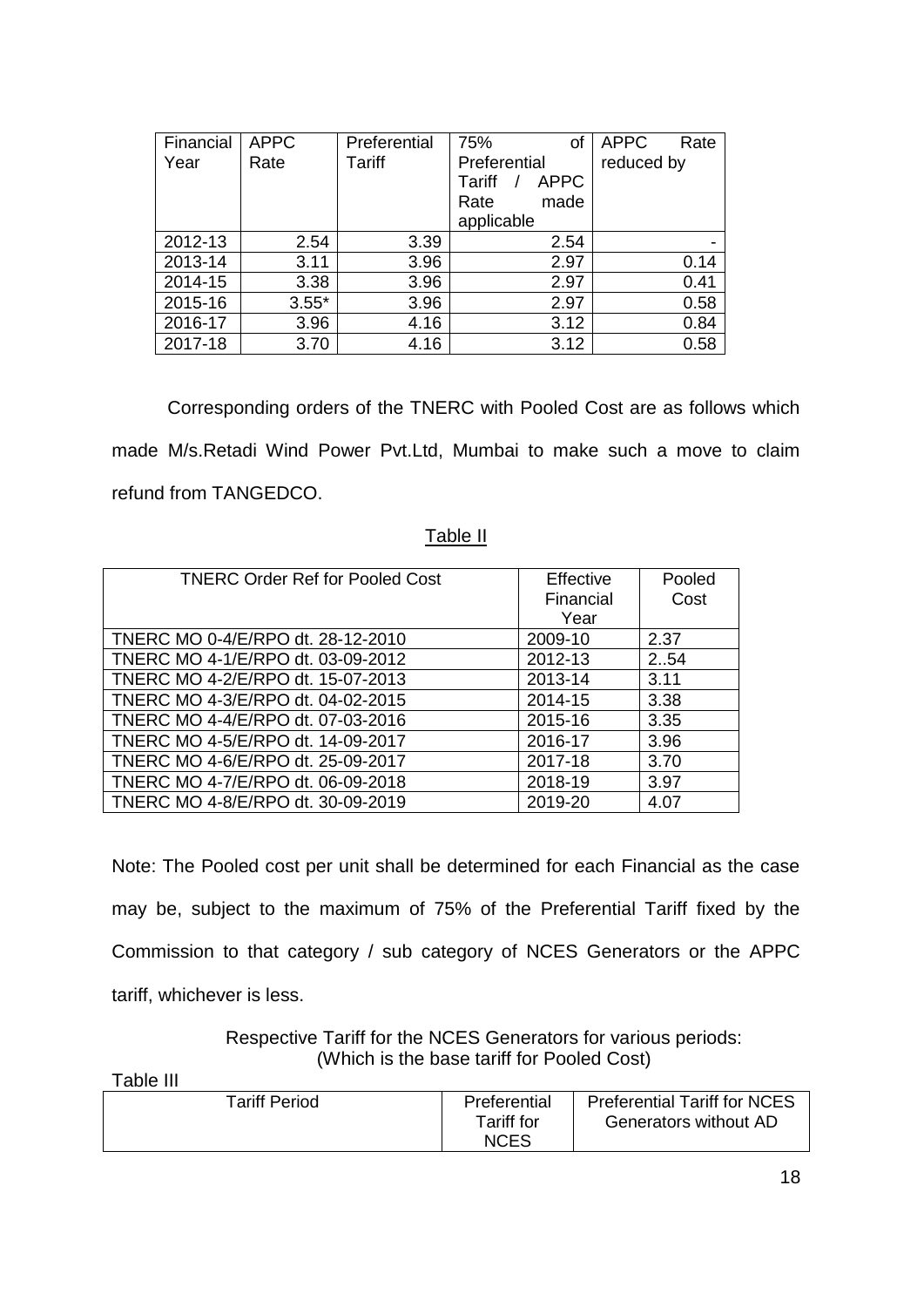|                                                                                                                                                 | Generators<br>with AD |                  |  |  |
|-------------------------------------------------------------------------------------------------------------------------------------------------|-----------------------|------------------|--|--|
| Mills<br>Wind<br>commissioned<br>prior<br>to<br>15-05-2006, if they executed EPA as per<br><b>TNERC</b><br>No.3<br>Order<br>dated<br>15-05-2006 | Rs.2.75 per Unit      |                  |  |  |
| commissioned<br>Wind<br>Mill<br>prior<br>to<br>15-05-2006, if they have not executed<br>EPA as per TNERC Order No.3 dated 15-<br>05-2006        |                       | Rs.2.70 per Unit |  |  |
| <b>Mills</b><br>Wind<br>commissioned<br>between<br>15-05-2006 and 18-09-2008                                                                    | Rs.2.90 per Unit      |                  |  |  |
| Wind<br>Mills<br>commissioned<br>between<br>19-09-2008 and 31-07-2012                                                                           |                       | Rs.3.39 per Unit |  |  |
| Mills<br>Wind<br>commissioned<br>between<br>01-08-2012 to 31-03-2016                                                                            | Rs.3.53 per<br>Unit   | Rs.3.96 per Unit |  |  |
| Mills<br>Wind<br>commissioned<br>between<br>01-04-2016 to 31-03-2018                                                                            | Rs.3.70 per<br>Unit   | Rs.4.16 per Unit |  |  |
| Mills<br>commissioned<br>Wind<br>from<br>01-04-2018                                                                                             | Rs.2.80 per<br>Unit   | Rs.2.86 per Unit |  |  |
| Pooled Cost based on the Tariff of NCES Generators                                                                                              |                       |                  |  |  |

As per the Instructions of the TNERC in their various order and as practice,

take the lowest tariff or with the Tariff with AD as base tariff for the calculation of

Pooled Cost.

Table IV

| <b>Tariff Period</b>                      | Preferential  | Actual         | Pooled Cost   |
|-------------------------------------------|---------------|----------------|---------------|
|                                           | Tariff<br>for | Pooled Cost    | the<br>for    |
|                                           | <b>NCES</b>   | for the period | period        |
|                                           | Generators    |                | claimed<br>by |
|                                           | with AD       |                | M/s. Retadi   |
|                                           |               |                | Pvt. Ltd.     |
| Prior to 15-05-2006, if they executed EPA | Rs.2.75       | N.A.           | N.A.          |
| as per TNERC Order No.3 dated 15-05-      |               |                |               |
| 2006                                      |               |                |               |
| Prior to 15-05-2006, if they have not     | Rs.2.70       | N.A.           | N.A.          |
| executed EPA as per TNERC Order No. 3     |               |                |               |
| dated 15-05-2006                          |               |                |               |
| Between 15-05-2006 & 18-09-2008           | Rs.2.90       | N.A.           | N.A.          |
| Between 19-09-2008&31-07-2012             | Rs.3.39       | Rs.2.54        |               |
| Between 01-08-2012to 31-03-2016           | Rs.3.53       | Rs.2.64        | 2.97          |
| Between 01-04-2016 to 31-03-2018          | Rs.3.70       | Rs.2.77        | 3.12          |
| From 01-04-2018                           | Rs.2.80       | Rs.2.10        |               |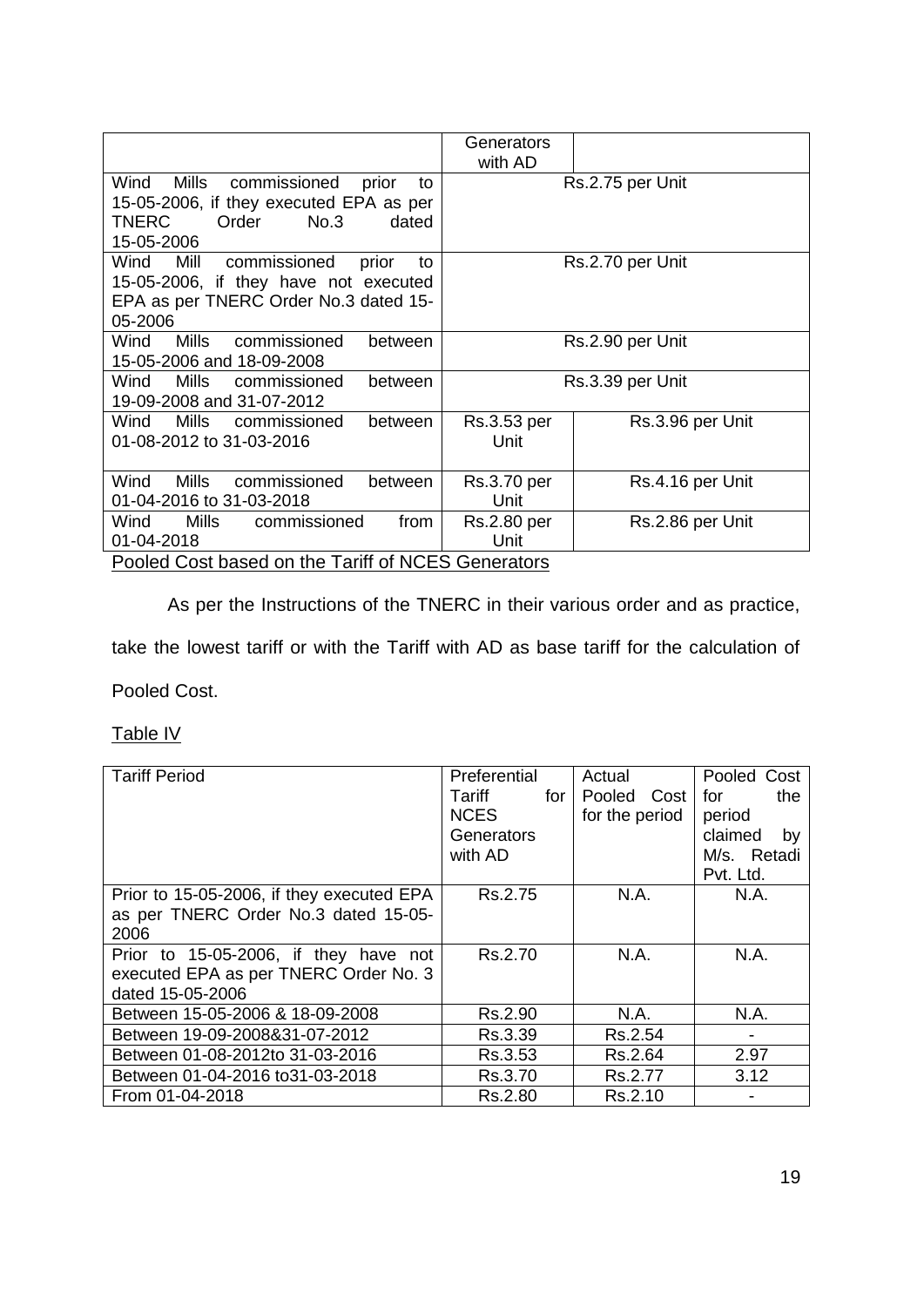For the sake of clarity, the above tables I, II, III & IV mentioned above shows various tariffs as detailed below;

Table I - The Claims submitted by M/s Retadi Power Company Pvt Ltd based on thePooled Cost as per various TNERC Orders.

Table II - Actual Pooled cost of Power as per various TNERC Orders.

Table III - Actual Tariff of NCES Generator for various periods.

Table IV - Actual Pooled cost of various periods based on the base Tariffs of the NCES Generators.

4.13. For the sake of clarity and information, it is once again stressfully mentioned that the "The Pooled cost per unit shall be determined for each Financial year as the case may be, subject to the maximum of 75% of the Preferential Tariff fixed by the Commission to that category or sub category of NCES Generators or the APPC tariff, whichever is less". .

4.14. The Pooled Cost claimed by M/s Retadi Power Company Pvt.Ltd as in Table-I above has never been a tariff of TANGEDCO (TNEB) during any of the period as claimed by them (Table IV)

4.15. The Commission is the competent authority to decide the APPC rate for the REC sale of Board category WEGs and the TANGEDCO is only implemented the orders issued by the Commission time to time.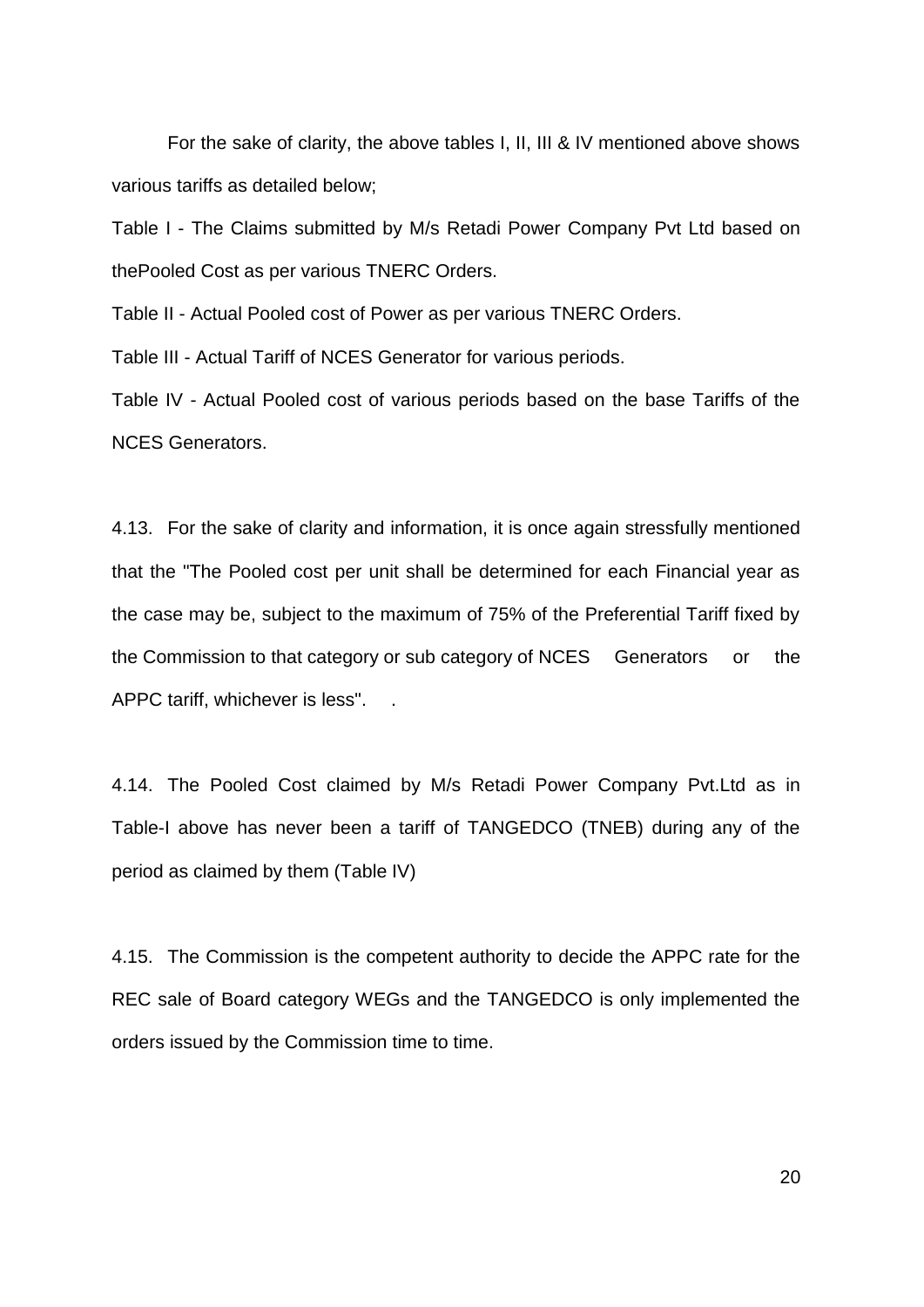4.16. In additional to that M/s Vaayu (India) power Corporation (P) Ltd, Mumbai-400 051 (TNERC,CERC, The Chairman / TANGEDCO and 1 others) has filed a petition before the Hon'ble High Court of Madras (WP No. 31798 of 2019 and WMP No. 32035 & 32036 of 2019) with a prayer to issue the respondent

*"We also agree with the High Court [S.Bharat Kumar V.state of AP., 2000 SCC online AP 565: (2000) 6 ALD 217] that the judicial review in a matter with regard to fixation of tariff has not to be as that of an appellate authority in exercise of its jurisdiction under Article 226 of the Constitution. All that the High Court has to be satisfied with is that the commission has followed the proper procedure and unless it can be demonstrated that its decision is on the face of it arbitrary or illegal or contrary to the Act, the court will not interfere. Fixing a tariff and providing for cross- subsidy is essentially a matter of policy and normally a court would refrain from interfering with a policy decision unless the power exercised is arbitrary or ex facie bad in law"* 

## **5. Contention of the 2nd Respondent:-**

5.1. The Petitioner had established 15 Nos. wind generators of Enercon make with each having a capacity of 800 KW in Tirunelveli District and commissioned the wind generators on 28.12.2011 under Renewable Energy Certificate (CREC) Scheme and signed Power Purchase Agreement (PPA) with TANGEDCO for selling the entire wind power to TANGEDCO at the APPC rate fixed by the Commission from time to time. Subsequently due to the name change, the Petitioner had revised and executed fresh PPA on 07.02.2014.

5.2. The Commission"s Order dated 28-12-2010 had fixed the pooled cost of power purchase for the FY 2009-10 as Rs.2.37/- per unit which would remain in force even beyond 31.03.2011, if no new rate is notified by 31.03.2011 by the Commission. The rate of Rs.2.37/- per unit was in force till31.03.2012 as no new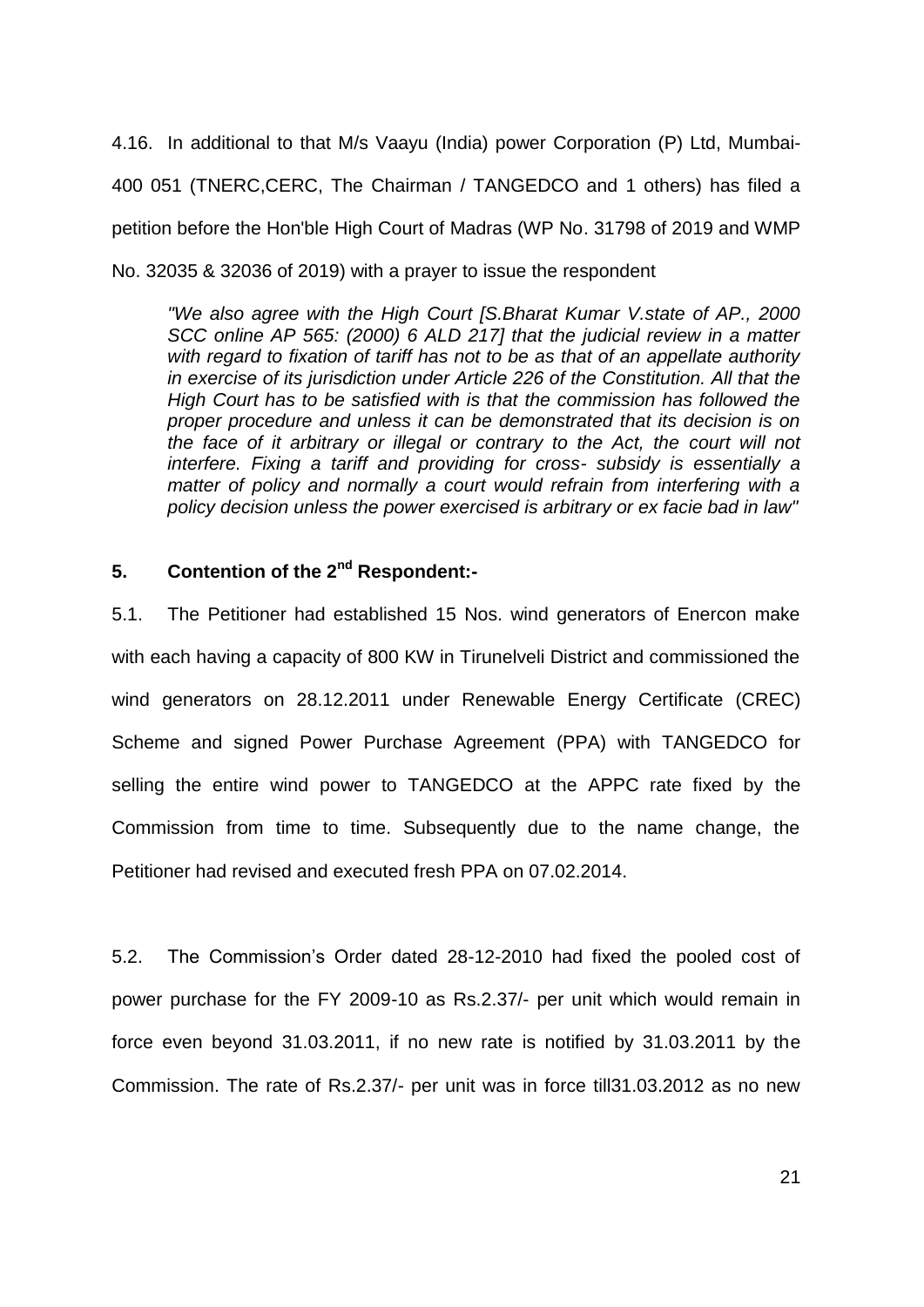rate was fixed by the Commission. There after the Commission by its order dt:03.09.2012 had fixed the APPC rate of Rs.2.54/- per unit for FY 2012-13.

5.3. The Commission vide Notification No. TNERC/RPO/19/3, dated 21.01.2013 has made an amendment to the RPO Regulations 2010, and notified in the Tamil Nadu Government Gazette on dated 19.06.2013. The extract of the amendment is reproduced as below:

*"Pooled cost of power purchase/ means the weighted average pooled price at which the distribution licensee has purchased the electricity including cost of self-generation in the previous year from all the long- term energy suppliers, but excluding those based on liquid fuel purchase from traders, short-term purchases and renewable energy sources subject to the maximum of 75% of the preferential tariff fixed by the Commission to that category / sub category of NCES generators".*

5.4. As per the above amendment TANGEDCO makes energy payment to all renewable generators commissioned under REC scheme at APPC rate subject to a maximum of 75% of the Preferential Tariff fixed by the Commission for every year.

5.5. The above amendment was challenged in the Hon'ble High Court of Madras by filing W.P. No.22097 of 2013 by M/s.Simran Wind Project Ltd. The Hon'ble High Court after hearing the arguments on both sides had dismissed the Writ Petition granting liberty to the Petitioner M/s.Simran Wind Project Ltd to move the TNERC or appropriate directions.

5.6. As per the directions of Hon'ble High Court of Madras, the petitioner in W.P. No.22097 of 2013, M/s.Simran Wind Project Ltd had filed an M.P.No. 22 of 2016 at the Commission. The Commission in its order dt:28.04.2017 had dismissed the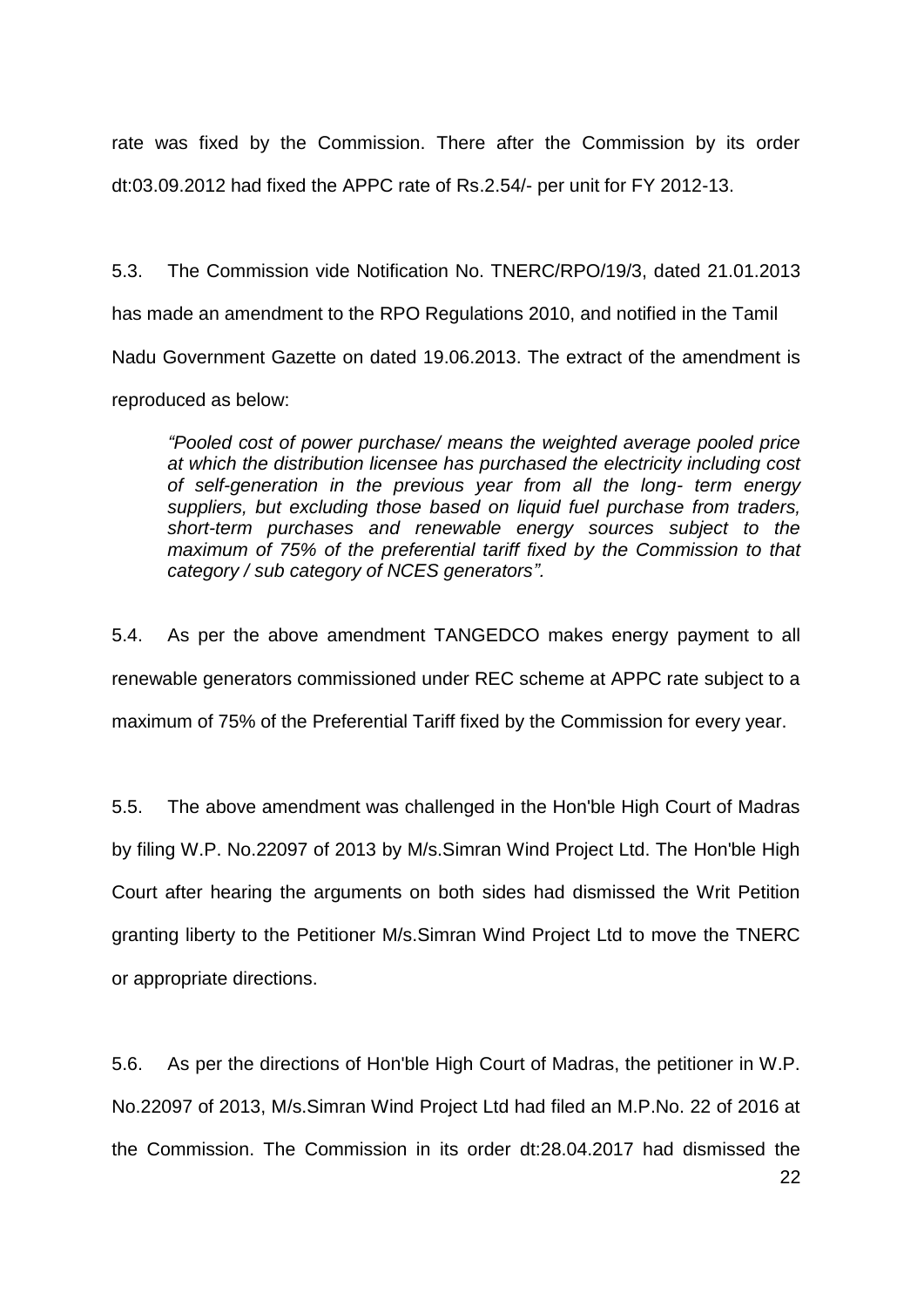petition and withheld the amendment issued vide notification No.TNERC/RPO/19/3, dated 21.01.2013.

5.7. The petitioner M/s. Simran Wind Project Ltd aggrieved against the orders issued by TNERC preferred an appeal in the Hon'ble Appellate Tribunal for Electricity (APTEL) vide Appeal No.232 of 2017. The Hon'ble APTEL vide its order dated 31.05.2019 had allowed the petition and set aside the impugned Order dt:28.04.2017 passed by the Commission in M.P. No.22 of 2016 and passed the following orders:-

- (1) The notification dated 19.06.2013 which amended the definition of the APPC shall not be given effect to in as much as till date, the APPC of a year has not exceeded the preferential tariff payable to wind generators for that corresponding year.
- (2) Being dynamic in nature (which may go up or down), the APPC rate shall be compared by the State Commission on year to year basis and the proposed cap of 75% under the amendment shall be implemented for a particular year in which APPC rate crosses over the rate of preferential tariff for that corresponding year.
- (3) The State Commission is directed to issue necessary instructions to Respondent No.1 to make payment to the Appellant at the full APPC rate without applying any cap, for the relevant period, together with normal interest thereon at the rate provided for in the EPA from the date such capped tariff was effected by Respondent Discom until date of payment to the Appellant.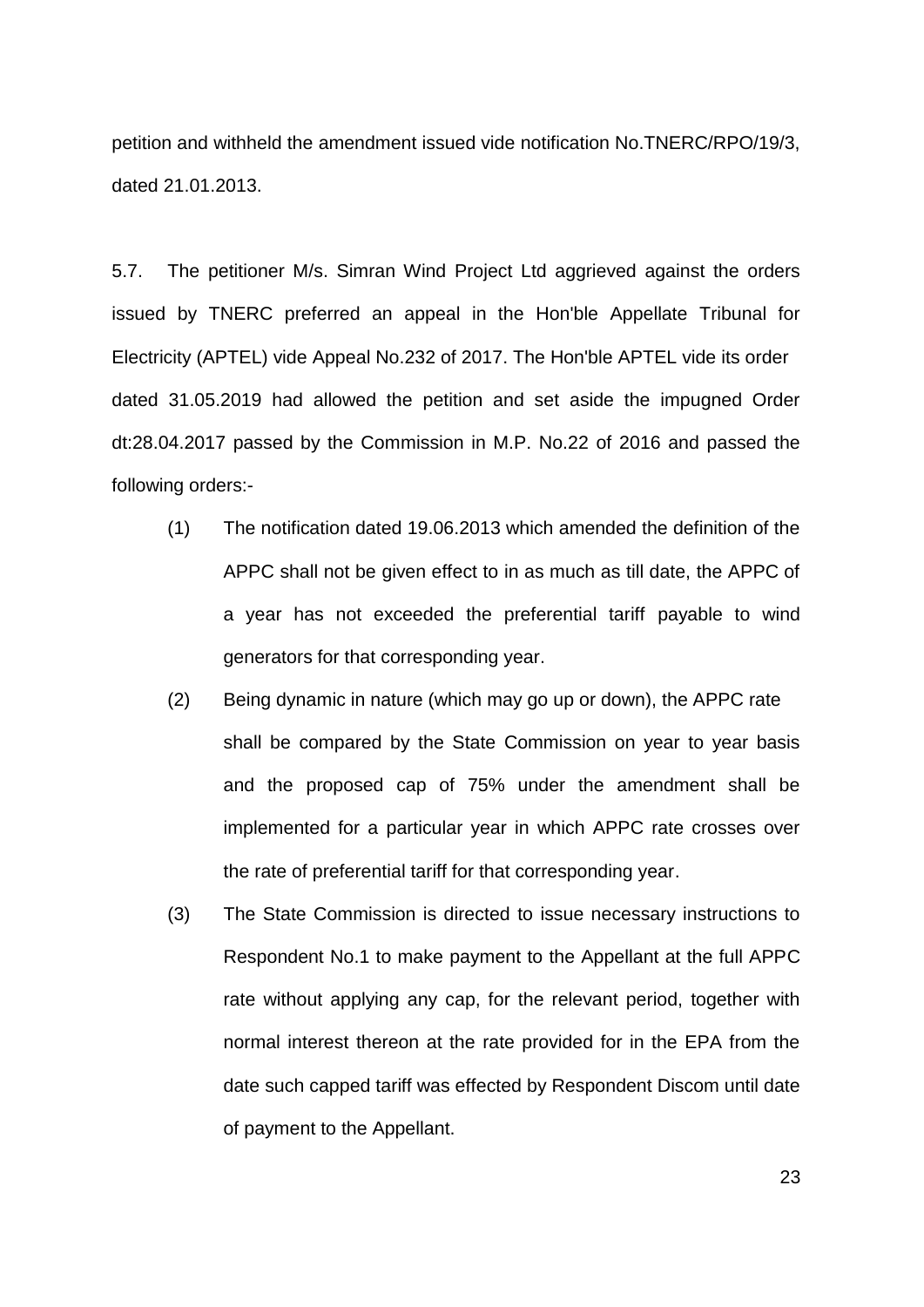5.8. Against the order issued by Hon'ble APTEL in Appeal No.232 of 2017, TANGEDCO filed an Appeal before the Hon'ble Supreme Court of India vide Civil Appeal No.9268 of 2019 on the following grounds:-

- A. Because the Appellate Tribunal failed to apply the amended definition of APPC under the TNERC Regulations to the facts of the case. It is held by this Hon'ble Court in that the statutory authorities under the 2003 Act are mandatorily required to act as per the Regulations framed under the Act.
- B. Because the Appellate Tribunal failed to appreciate that as per the amendment to the definition of APPC under the Regulation, the APPC rate of a financial year was required to be compared with the corresponding financial year"s 75% Preferential Tariff to arrive at the breaching point.
- C. Because the Appellate Tribunal wrongly held that Madras High Court gave a finding --- "Therefore since the object to introduce the cap was in that context, the need to implement cap had not arrived since the APPC had not exceeded the Preferential Tariff." [@ paragraph 5.3 of the Judgment of APTEL] There is no such finding in the High Court judgment.
- D. Because in the finding at paragraph 11.29 of the impugned order is erroneous.

"...........We are unable to accept the submissions of learned counsel for the Respondents regarding conclusions drawn for such breach by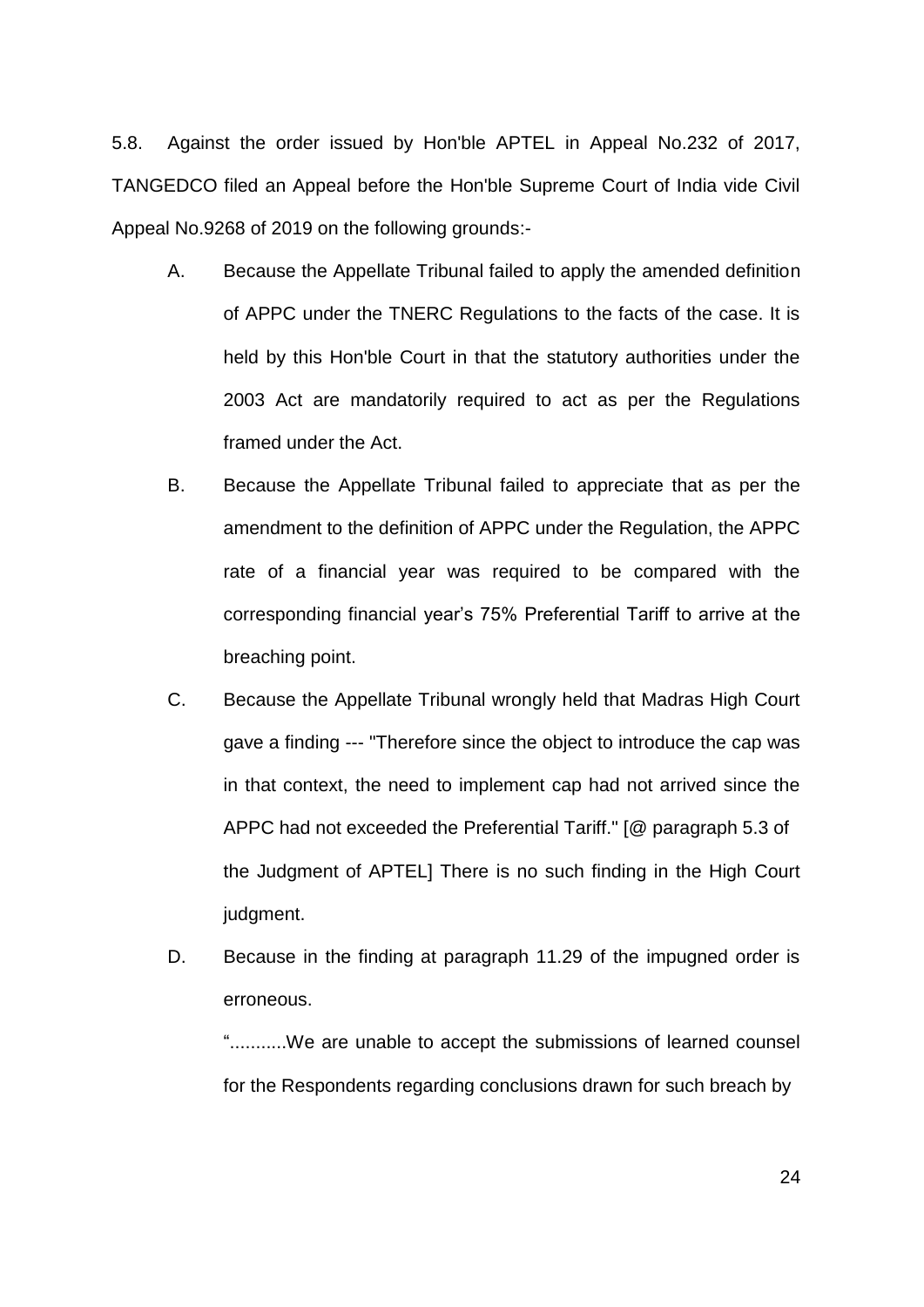comparing APPC under CERC-REC Regulations 2010 with preferential tariff of pre-2006 which are also against the judgment of the Hon'ble Madras, High Court. We do not find force in the submissions of Respondents that "it was with a view to safeguarding the consumers' interest and balance the procurement cost of purchase of electrical component that the amendment was introduced thereby fixing a cap ..... " This is in fact a sweeping general statement which is unsubstantiated and devoid of any merit."

As the above finding is wholly incorrect and unsustainable in law. The Appellate Tribunal erred in holding that APPC price of 2010 is compared with the preferential tariff of 2006. The documents on record as well as the written submissions of the appellant clearly show that the comparison of APPC price of FY with preferential tariff of the corresponding FY. The Appellate Tribunal failed to appreciate the facts in the right perspective. Even the table produced by the Regulatory Commission before the High Court in the Writ Petition also compares the APPC price of a FY with the corresponding preferential tariff of the same FY.

E. Because the Appellate Tribunal failed to consider the written submissions, where the comparison of APPC rates of 2013-14 was with 75% of Preferential Tariff of 2013-14. APTEL gave an erroneous finding based on the misreading of the facts and figures. APTEL's finding was that "it was with a view to safeguarding the consumers' interest and balance the procurement cost of purchase of electrical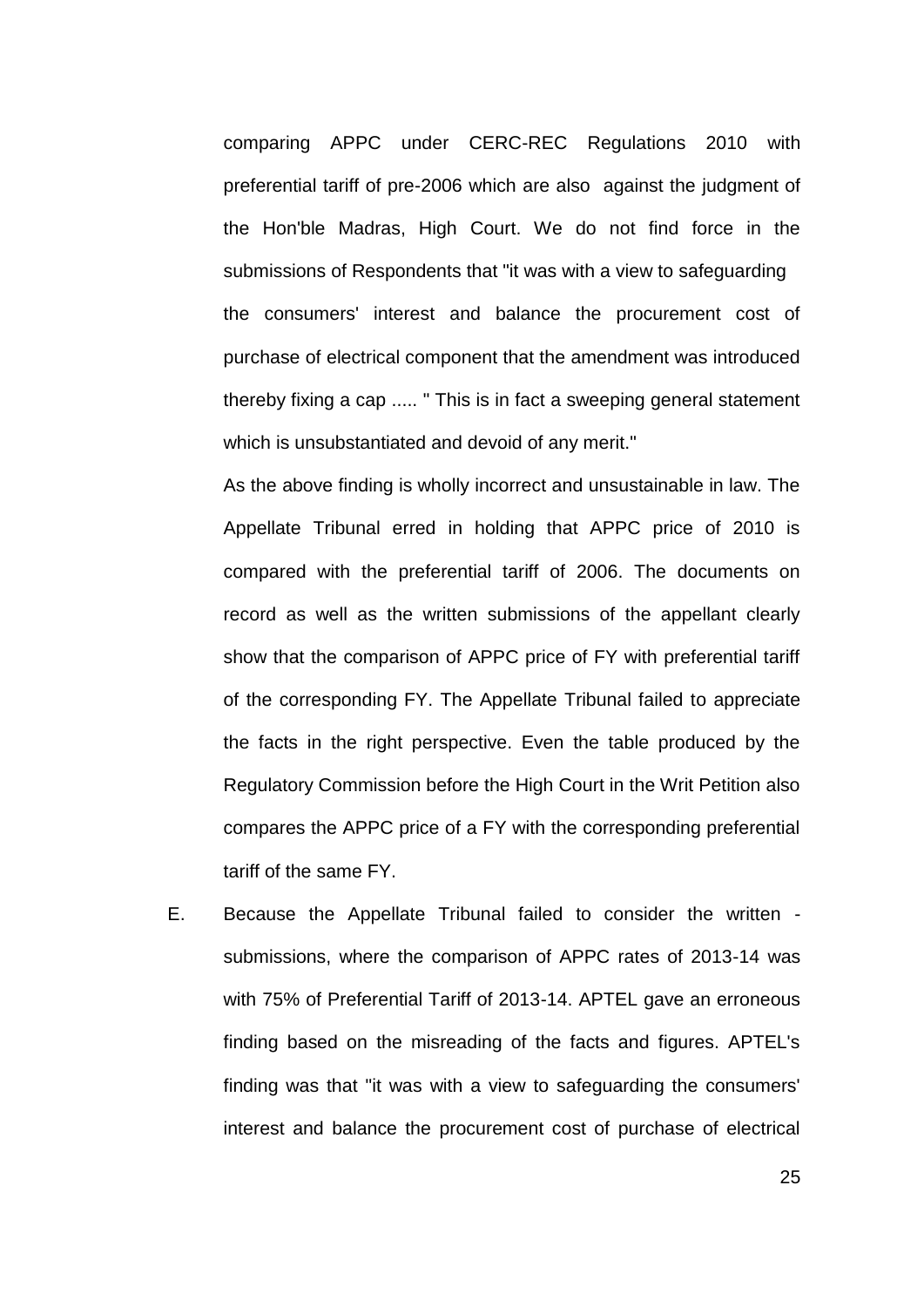component that the amendment was introduced thereby fixing a cap ….." is unsubstantiated is wholly erroneous and contrary to records.

- F. The table reproduced in Para 11.25 of the impugned order, and recording of finding that APPC rate has never breached the corresponding year preferential tariff is wholly untenable and contrary to the Regulation which was affirmed by the Division Bench of the High Court.
- G. The refusal to implement the cap on the APPC as per the amended definition of APPC in the relevant Regulation is contrary to the law laid down by this Hon'ble Court. Any interpretation which is contrary to the object of workability of the amendment as a whole is wrong. The interpretation should be a purposive interpretation to achieve the workability of the amendment.
- H. Because the Appellate Tribunal failed to render any finding on the reasoning given by the State Commission. This Hon'ble Court, in T.N. Generation &Distribution Corpn. Ltd. v, PPN Power Generating Co. (P) Ltd., (2014) 11 SCC 53 @ page 74 held that:

*"APTEL exercises jurisdiction over the State Commission by way of a first appeal. Therefore, It Is the bounden duty of the Appellate Tribunal to examine as to whether all the decisions rendered by the State Commission suffer from the vice of arbitrariness, unreasonableness or perversity. This would be apart from examining as to whether the State Commission has exercised powers in accordance with the statutory provisions contained in the Electricity Act, 2003."* 

In a first appeal, the Appellate Tribunal is required to examine the findings arrived at by the State Commission and give finding as to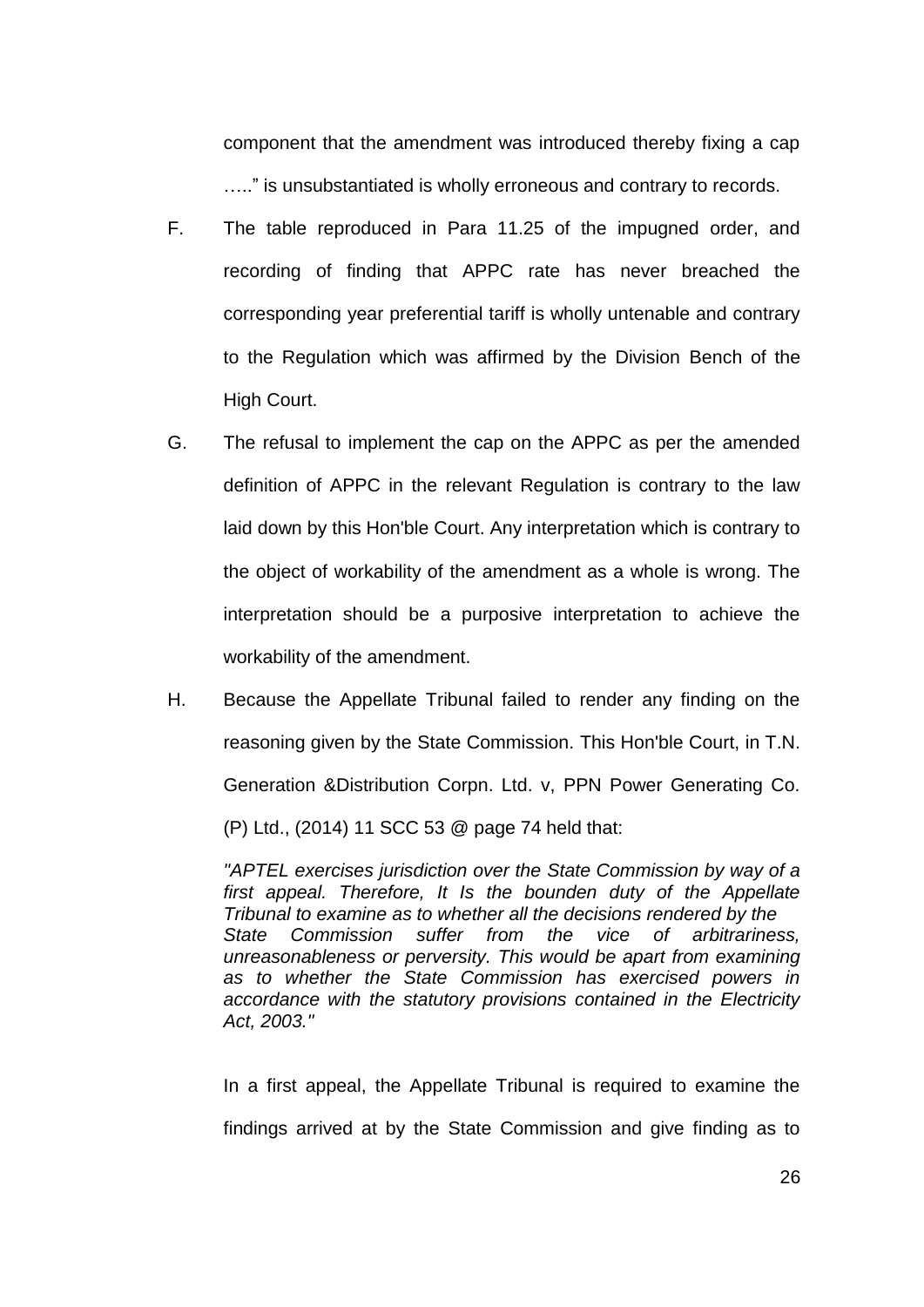whether the decisions rendered by the Regulatory Commission suffer from arbitrariness, unreasonableness or perversity.

- I. Because there is no discussion or finding by the Appellate Tribunal in the impugned order in respect of the reasoning given by the Regulatory Commission. The Appellate Tribunal has simply set aside the reasoned order of the Regulatory Commission without even discussing the issue and substituted its views. When the findings recorded by the Regulatory Commission are not held to be perverse, irrational and based on no evidence; the Appellate Tribunal cannot interfere with the same in First Appeal.
- J. Because the findings of the Appellate Tribunal is in direct conflict with the decision of the High Court. The effect of the impugned judgment amounts to setting aside the decision of the Division Bench of High Court while disposing of the Writ Petition.
- K. It is well settled that APTEL cannot go into the virus of the regulations/amended regulations which is sought to be implemented by the State Commission; PTC vs CERC (2010) 4 SCC 603.
- L Because Appellate Tribunal clearly failed to adhere to the principles of binding precedent under Article 141 of the Constitution.
- M. Because the State Commission pursuant to the High Court order decided the date of breach by comparing the APPC price as per the amended definition of APPC with the preferential tariff for wind of the corresponding year. Appellate Tribunal erred by not taking the APPC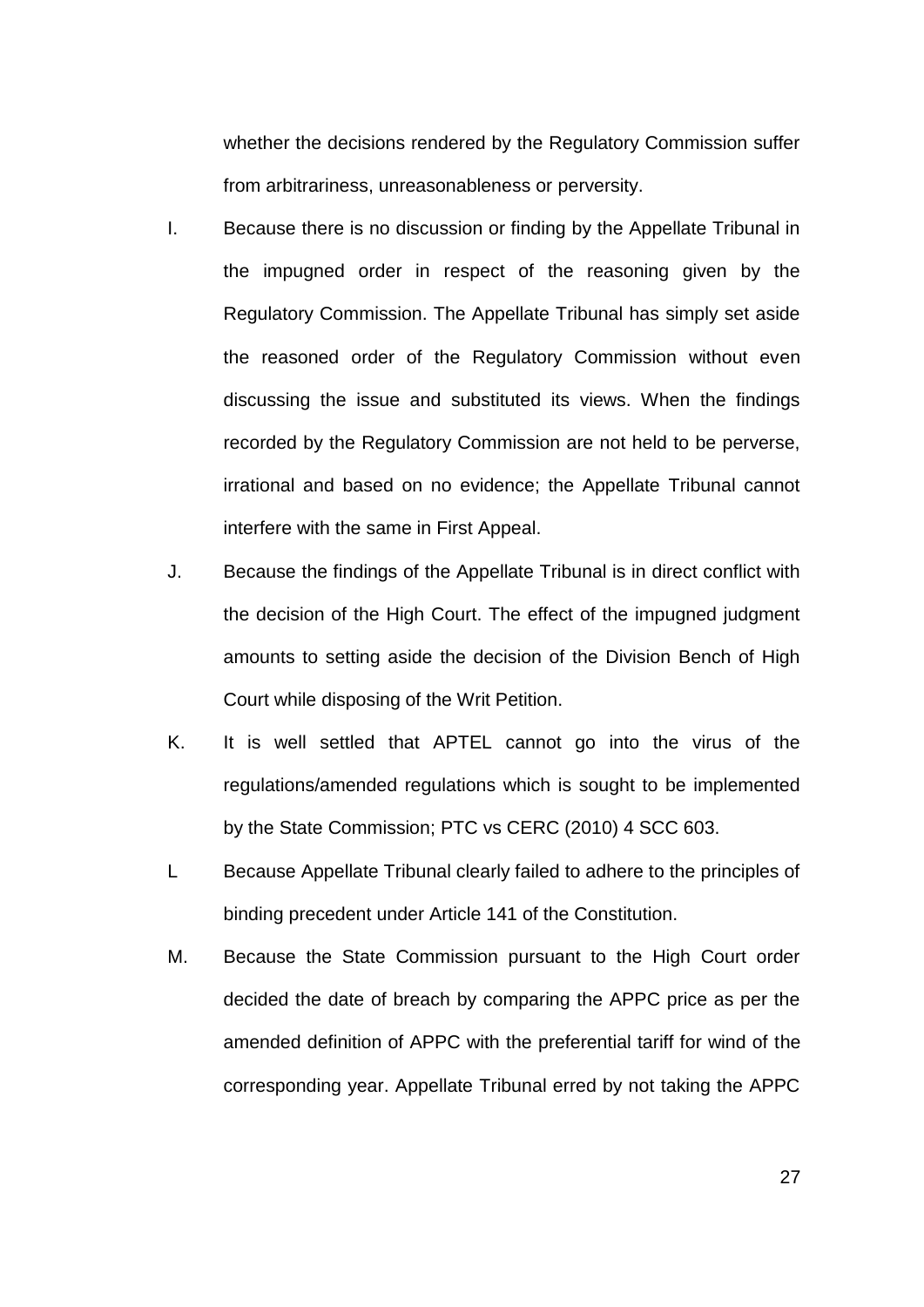price as per the amended definition of APPC while comparing the APPC rates with the corresponding year preferential tariff.

- N. Because if the impugned order is implemented, and the APPC rate is revised for 912.35MW of REC wind power generation from 2011, the purchase cost of energy to TANGEDCO will increase, which cannot be included and recovered from the consumers retrospectively in 2019-2020. This price cannot be included in the ARR of the TANGEDCO retrospectively resulting in undue favour to the petitioner at the cost of General public.
- O. If the decision of APTEL is implemented, it would have the revenue impact of Rs.547.55 Crores to TANGEDCO.

| Year    | <b>APPC</b><br>Rate<br>(Rs.) | 75% of Pref.<br>Tariff (Rs.) | Excess to<br>be paid per<br>unit (Rs.) | <b>MU</b><br>purchased<br>from REC | Approx<br>Additional<br>purchase cost |
|---------|------------------------------|------------------------------|----------------------------------------|------------------------------------|---------------------------------------|
|         |                              |                              |                                        | Generators                         | in Crores (Rs.)                       |
|         |                              |                              |                                        | (MU)                               |                                       |
| 2013-14 | 3.11                         | 2.97                         | 0.14                                   | 2330                               | 32.62                                 |
| 2014-15 | 3.38                         | 2.97                         | 0.41                                   | 2330                               | 95.53                                 |
| 2015-16 | 3.55                         | 2.97                         | 0.58                                   | 2330                               | 135.14                                |
| 2016-17 | 3.96                         | 3.12                         | 0.84                                   | 2330                               | 195.72                                |
| 2017-18 | 3.70                         | 3.12                         | 0.38                                   | 2330                               | 88.54                                 |
| Total   |                              |                              | 11650                                  | 547.55                             |                                       |

P. Further the purchased units from REC wind Generators cannot be accounted for the RPO account of the TANGEDCO and so the only benefit of lower cost energy from the REC scheme is defeated for the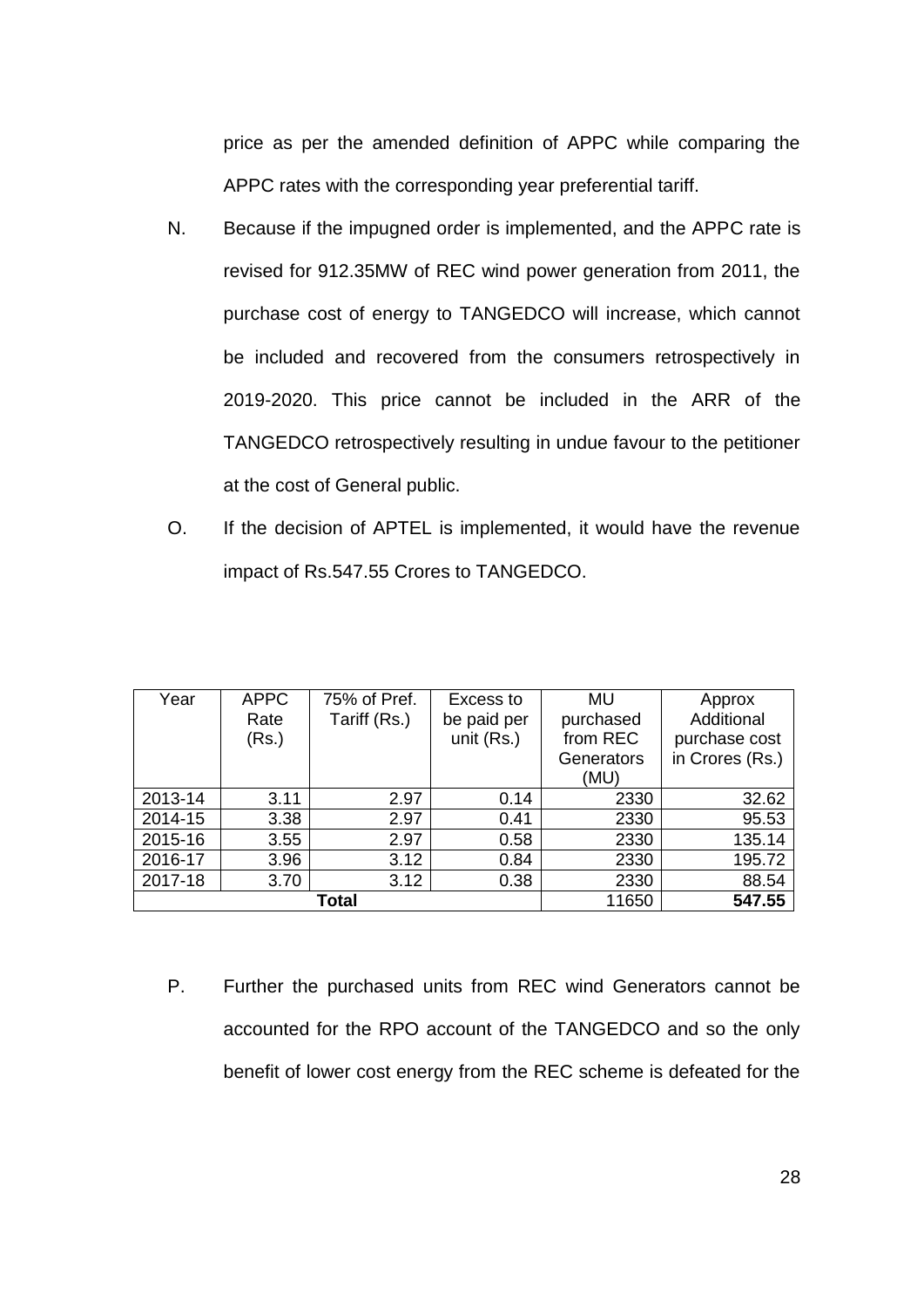Discom which results in discouraging TANGEDCO from future purchase of energy from REC generators

Q. Because the Judgment of Appellate Tribunal is erroneous on facts and unsustainable in law for the reasons stated hereinabove.

# **6. Rejoinder on behalf of the Petitioner to the Common Counter Affidavit on merits filed by Respondents 1 to 3:-**

6.1. There is absolutely no merit in the Counter Affidavit filed by the Respondent Nos. 1 to 3 since the averments and contentions of the Respondent Nos. 1 to 3 are founded on misconstrued reading and understanding of the law and facts. In fact, the Respondent Nos. 1 to 3 has not addressed the issues raised in the present petition and has given circuitous response to the petition.

6.2. Clause 5 of the Wind Energy Purchase Agreements the Energy Charges payable by the Respondent to the Petitioner is at pooled cost of power purchase rate of Rs.2.54/KWH as per the Commission's memo bearing no. TNERC/M.O.4/E/RPOdated 28.12.2010 ("Order dated 28.12.2010").

6.3. That vide the Order dated 28.12.2010, the Commission specified the Pooled Cost of Power Purchase' by the Respondent for the FY 2009-10 as Rs.2.37 per unit. It was also specified by the Commission that the Pooled Cost of Power specified in Orderdated 28.12.2010 would remain in force even beyond 31.03.12011, if no new rate is notified by 31.03.2011 by the Commission. The said rate of Rs.2.37 per unit remained in force till 31.03.2012 as no new rate was fixed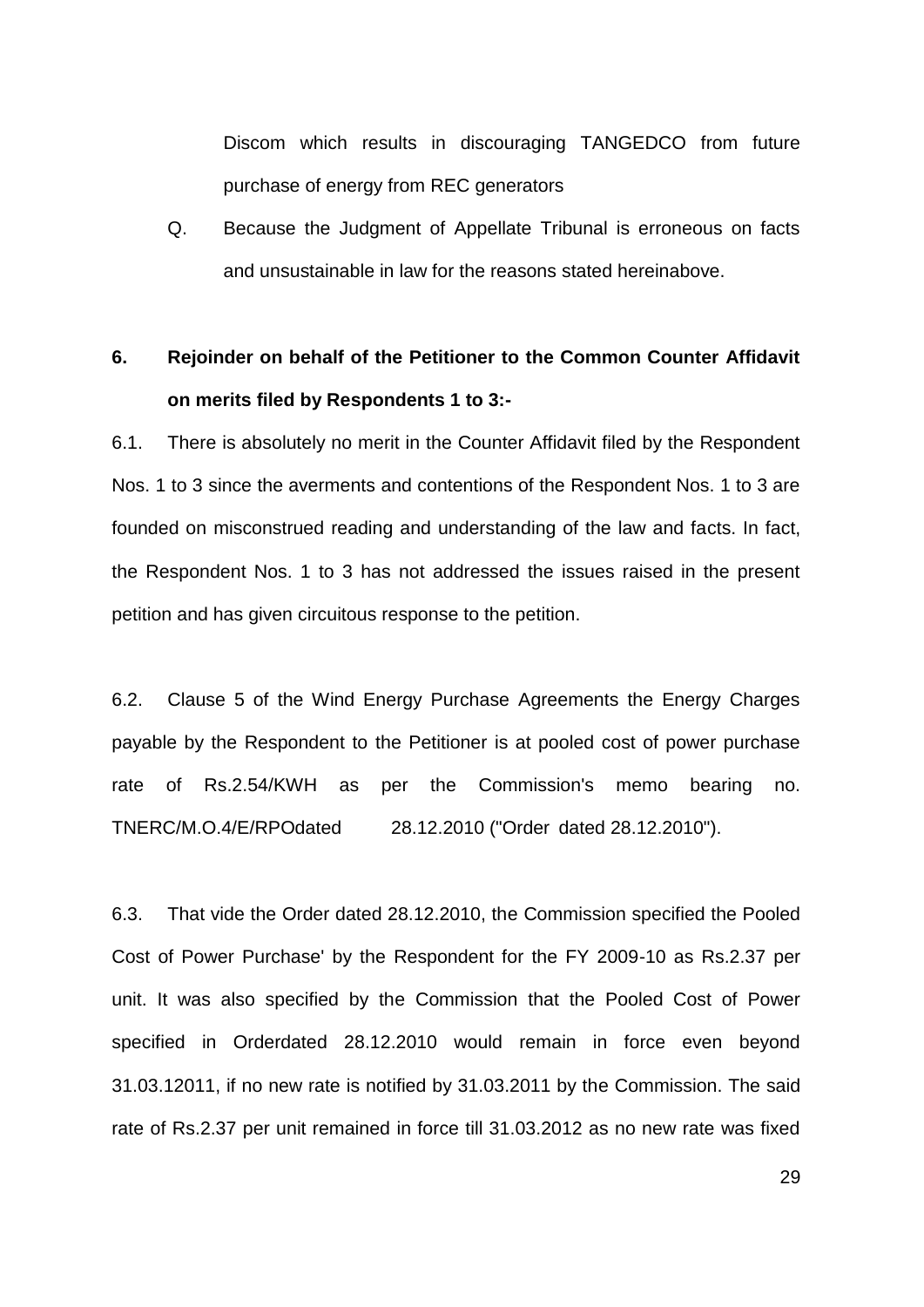by the Commission in the interim. Thereafter, the Commission by its Order dated 03.09.2012 specified the Pooled Cost of Power Purchase as Rs.2.54 per unit for FY 2012-13. Hence, the rate of Rs.2.54/ KWH was the Average Pooled Cost of Power Purchase rate prevailing at that time of the FY 2012-13. Subsequently, the APPC rates were revised from year to year by the Commission for FY 2012-2013, FY 2013-14, FY 2014-15, FY 2015-16, FY 2016-17, FY 2017-18, FY 2018-19 at Rs.2.54, Rs.3.11, Rs.3.38, Rs.3.55, Rs.3.96, Rs.3.70, Rs.3.97 respectively, per unit.

6.4. Vide notification bearing no. TNERC/RPO/19/3 dated 21.01.2013 applicable w.e.f. 19.06.2013 ("Amendment dated 19.06.2013"), the Commission amended Regulation 2(1)(h) of the RPO Regulations by adding the words " ... subject to the maximum of 75% of the preferential tariff fixed by the Commission to that category / sub-category of NCES generators" to the definition of 'Pooled Cost of Power Purchase'. Hence, vide the Amendment dated 19.06.2013, a capping of 75% of preferential tariff was put on the APPC rate in anticipation of the APPC rate exceeding the preferential tariff in a particular year.

6.5. The Amendment dated 19.06.2013 has to be read with the explanatory statement which mentioned the reason for the amendment. A joint reading of the amendment and the explanatory statement provides that APPC has to be capped at 75% of the Preferential Tariff only when such APPC exceeds the preferential tariff fixed by the Commission for renewable energy due to escalation of conventional fuel cost. A bare reading of both, the amendment and the explanatory statement, makes it clear that it did not intend for the Respondent to make energy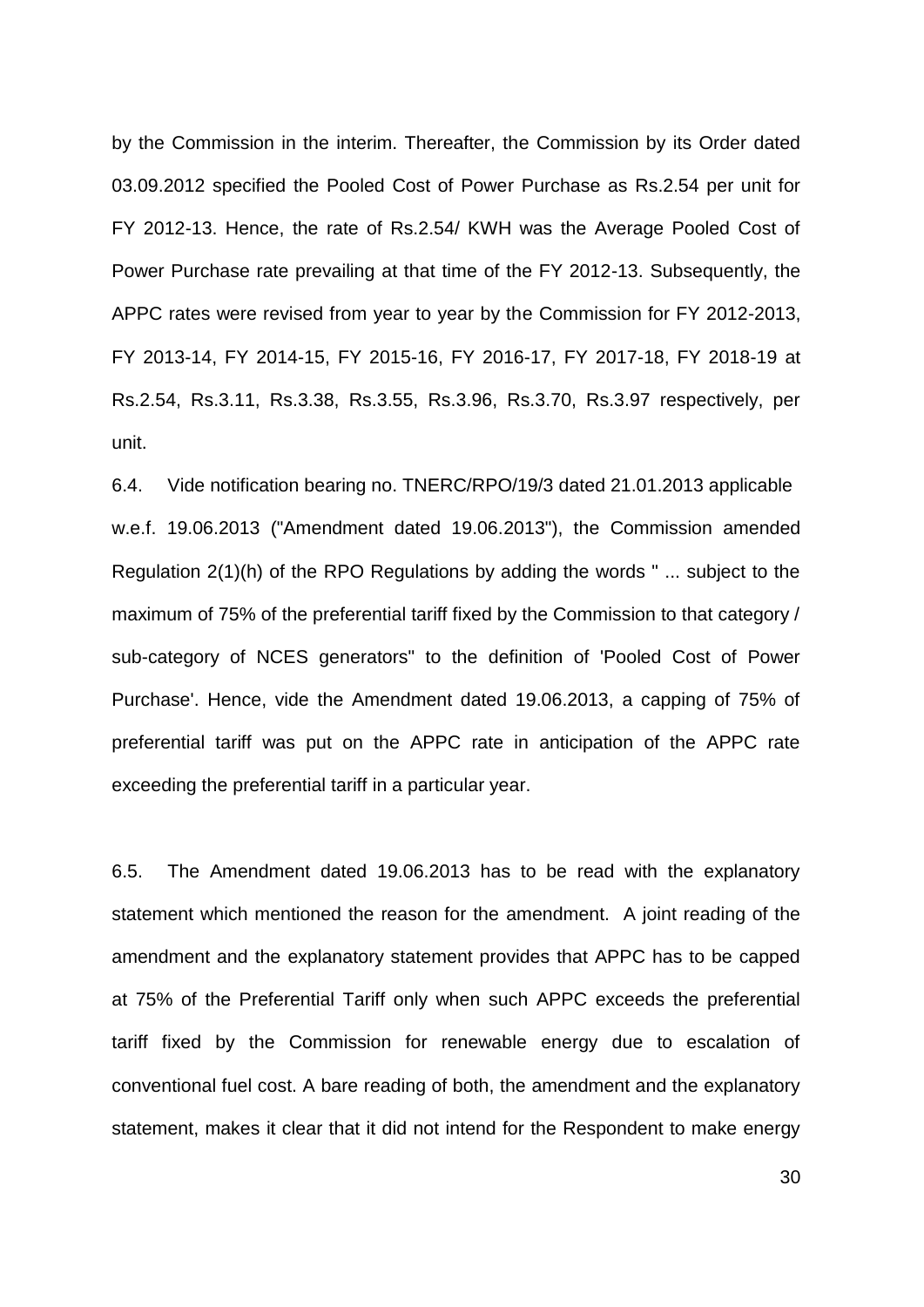payment to all renewable generators commissioned under the REC scheme at APPC rate subject to a maximum of 75% of the preferential tariff fixed by the Commission for every year, in a heterogenous manner, but only when such APPC exceeds the preferential tariff fixed by the Commission.

6.6. The Hon'ble APTEL's judgment dated 31.05.2019 along with Hon'ble High Court of Judicature' at Madras' judgment dated 15.07.2016 has settled the interpretation and applicability of Amendment dated 19.06.2013 to all the WEGs. It is a settled principle that the interpretation of a provision of law relates back to the date of' the law itself and cannot be prospective from the date of the judgment because concededly the court does not legislate but only gives an interpretation to an existing law. Therefore, the benefit of the law as settled by Hon'ble APTEL and Hon'ble High Court of Judicature at Madras shall take effect from the date of Amendment i.e., 19.06.2013 and also accrue to all those WEGs who have received reduced tariff on account of erroneous interpretation of the Amendment dated 19.06.2013.

6.7. The interpretation placed by the Respondents on the Amendment dated 19.06.2013 is wrong, misconceived and hence denied. It is denied that following the Amendment dated 19.06.2013, the revealed definition of Pooled Cost of Power Purchase under Regulation 2(1)(h) of the RPO Regulations has been made applicable to the Petitioner's Agreement to reduce the APPC rate to 75% of the preferential tariff vide the Respondents no. CFC/FC/REV/DFC/REVAS.3/D.No. 388/2017 dated 15.11.2017. It is reiterated that a bare reading of both, the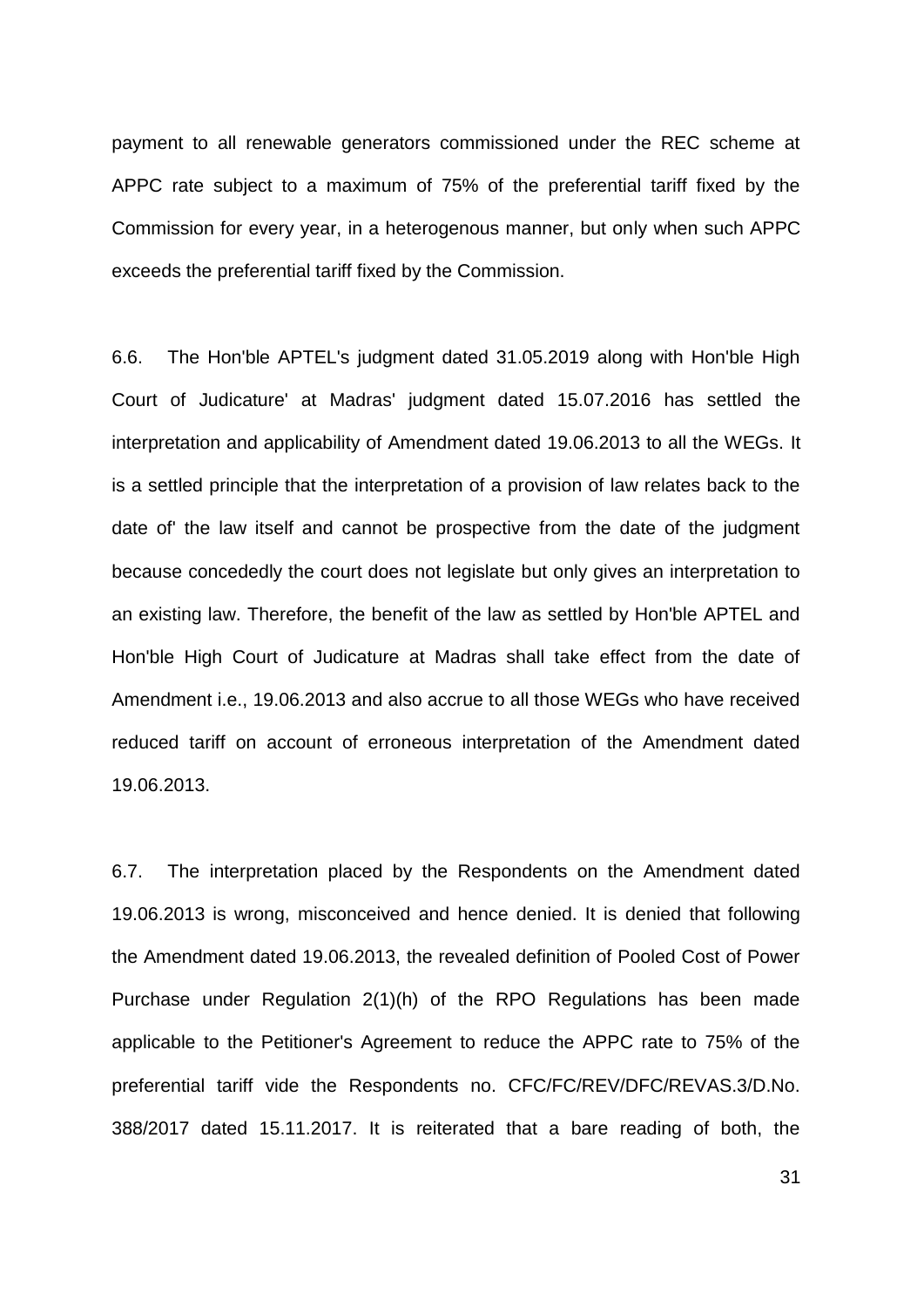amendment and the explanatory statement, makes it clear that it did not intend for the Respondent to make energy payment to all renewable generators commissioned under the REC scheme at APPC rate subject to a maximum of 75% of the preferential tariff fixed by the Commission for every year, in a heterogenousmanner, but only when such APPC exceeds the preferential tariff fixed by the Commission. The Hon'ble High Court of Judicature at Madras and the Hon'ble APTEL have already settled the position of law in this regard. The High Court of Judicature at Madras vide order and judgment dated 15.07.2016 passed in Writ Petition No. 22097 of 2013 held as follows:

*"However, this court finds force in the submission of the counsel for the petitioner that considering the object to introduce the cap, the need to implement cap has not arrived. The impugned notification has been enacted in public interest to prevent the generators to unjustly enrich themselves, in the event of the preferential tariff falling below the APPC. Therefore, this court is of the view that the notification can be implemented with effect from the date of such breach as notified by the TNERC. Therefore, granting liberty to the petitioners to move the TNERC for appropriate directions, the writ petitions are dismissed."*

6.8. Similarly, the Hon'ble APTEL vide judgment dated 31.05.2019 held and declared as under:-

*"1. The notification dated 19.06.2013 which amended the definition of the APPC shall not be given effect to in as much as till date, the APPC of a year has not exceeded the preferential tariff payable to wind generators for that corresponding year; and* 

*2. Being dynamic in nature (which may go up or down), the APPC rate shall be compared by the State Commission on a year to year basis and the proposed cap of 75% under the amendment shall be implemented for a particular year in which APPC rate crosses over the rate of preferential tariff for that corresponding year."* 

6.9. The settled position of law as mentioned above, the Respondents have upon

erroneous interpretation and application of the Amendment dated 19.06.2013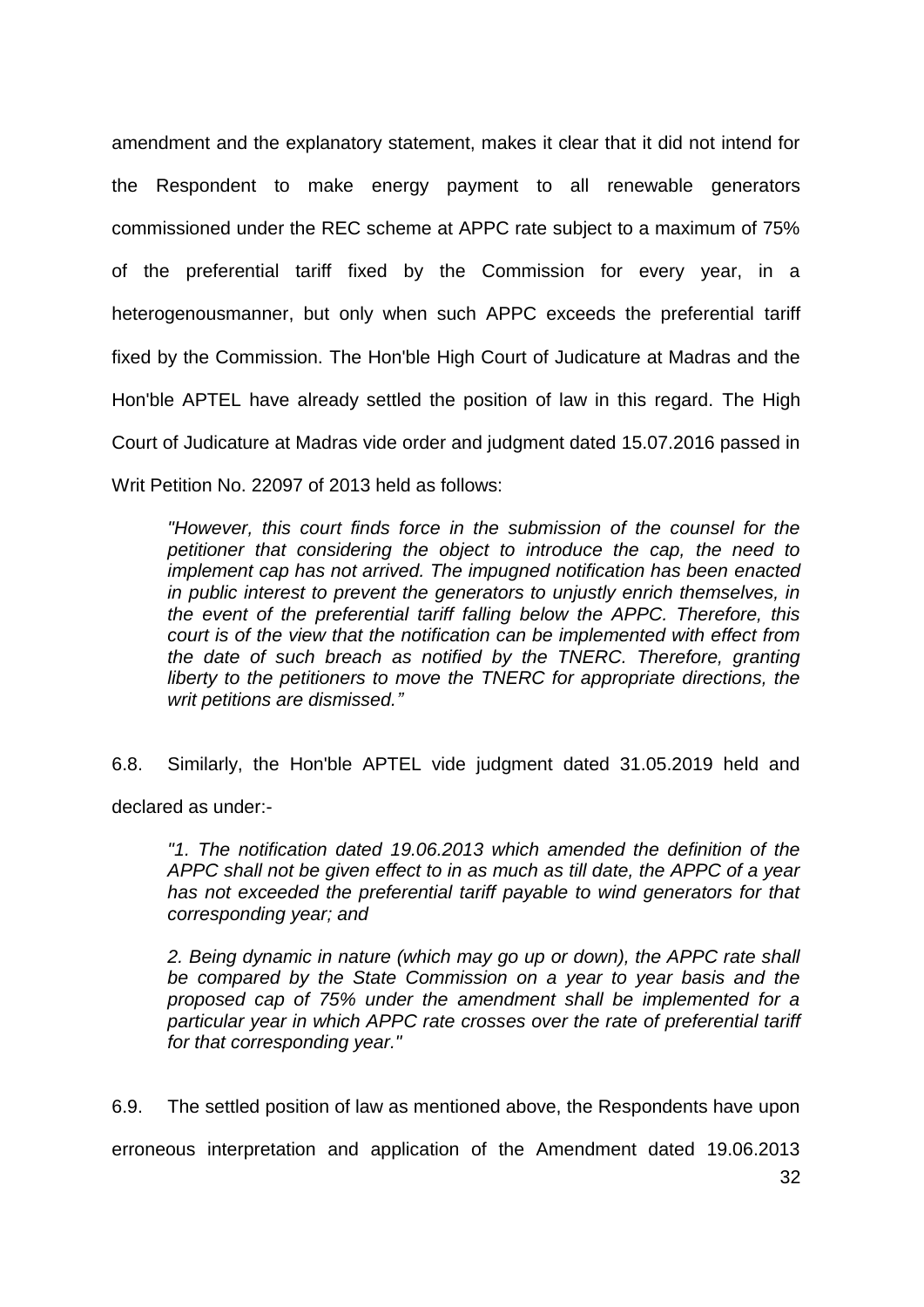reduced the reduced the APPC rate, instead of the actual APPC rate. Petitioner's response with respect to the Respondent's contention that the APPC rate applicable to the Petitioner has already been expressly laid down in the Agreement and Was specified by the Commission on 03.09.2012 i.e., before coming into force of Amendment dated 19.06.2013, is that: (i) determination of tariff is a function solely under the domain of the appropriate Commission under Section 86(1)(a) of the Electricity Act, 2003and such function is exercised by the appropriate Commission from time to time as per applicable rules and regulations; (ii) an agreement cannot run contrary to the law applicable and any amendment thereto; (iii) it is settled principle of law that an amendment is applicable from the date on which it was notified and is in rem, unless specifically so restricted; (iv) any contract would also accordingly be read in effect to include the changing law to the. extentof such amendment; (v) the contract entered into between the parties in the present case only indicated the law as it stood on the date the parties entered into the agreement, any subsequent change in law by the Commission under Section 86(1)(a) read with Section 62 of the Electricity Act, 2003, will have to be necessarily read as forming part of the contract entered into between the Petitioner and the Respondent from the date of such amendment. The contention of the Respondents is squarely in the teeth of the RPO Regulations and cannot be countenanced. If the argument of the Respondents is accepted than it would have the effect of converting all APPC- based PPAs under REC framework entered into as per the RPO Regulations into fixed rate PPAs. In our respectful submission, therefore, such an argument cannot be legally permitted.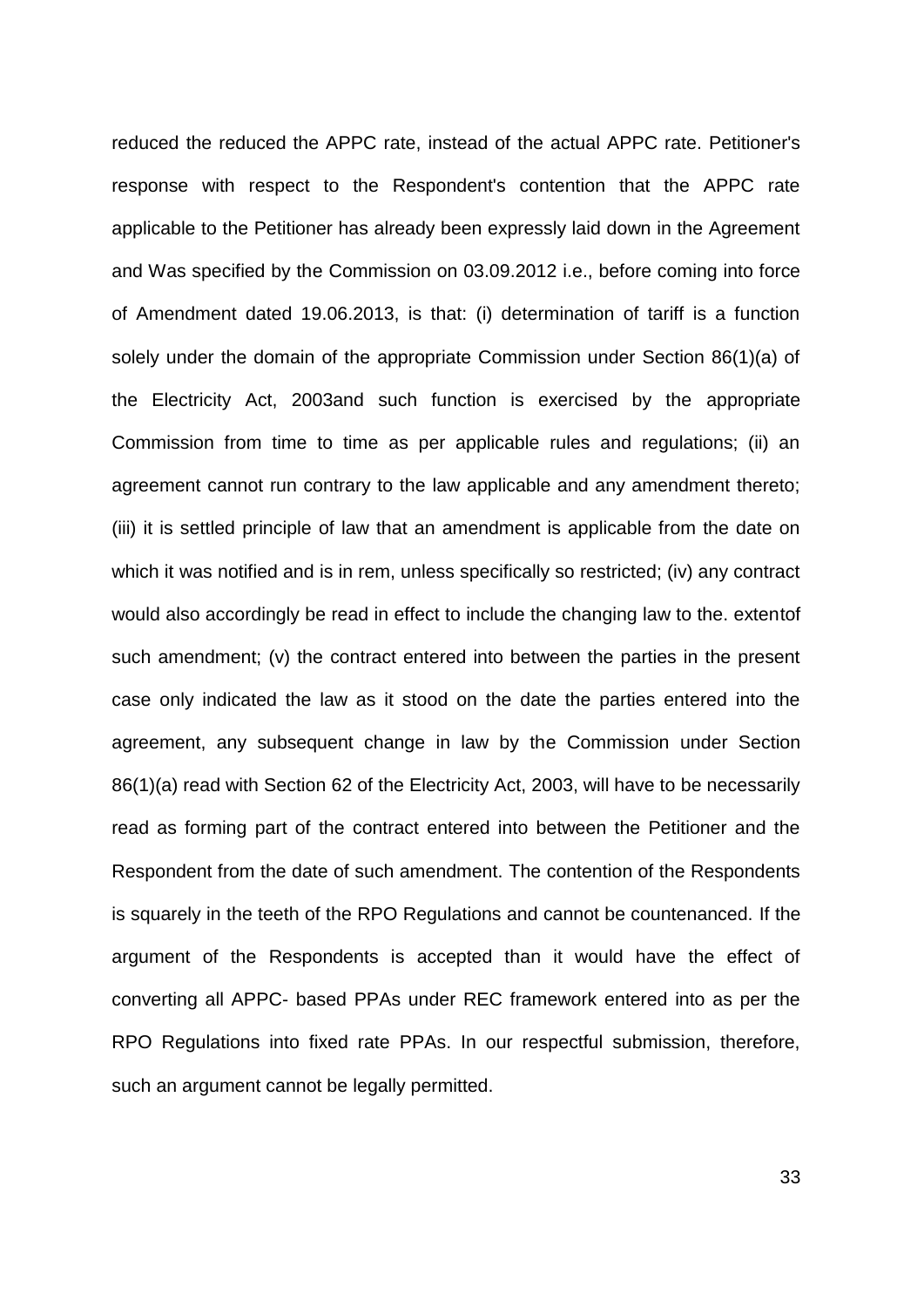6.10. Every year from FY 2012-13 to FY 2017-18 has the APPC rate exceeded the preferential tariff. However, despite of the APPC rate being lowerthan the preferential tariff, the Amendment dated 19.06.2013 has been applicable to the petitioner based on erroneous interpretation ... II is self-contradictory and contrary to the data provided in the table (unnumbered table) mentioned by the Respondent. The Respondent be put to proof and explain the contention made by it.

6.11. The Pooled cost per unit shall be determined for each Financial as the case may be, subject to the maximum of 75% of the Preferential Tariff fixed by the Commission to that category / sub category of NCES Generators or the APPC tariff, whichever is less. The Respondent is adding words to the Amendment dated 19.06.2013 which is impermissible in law.

6.12. As per the instructions of the TNERC in their various order and as practice, we take the lowest tariff or with the Tariff with AD as base tariff for the calculation of Pooled Cost. The said submission of the Respondent is wrong, misconceived and hence denied. In response, pooled cost of power purchase is defined as "weighted average pooled price at which the distribution licensee has purchased the electricity including cost of self-generation in the previous year from all the long-term energy suppliers, but excluding those based on liquid fuel, purchase from traders, short term purchases and renewable energy sources, subject to the maximum of 75% of the preferential tariff fixed by the Commission to that category/ sub category of NCES generators. Therefore, the Respondent cannot calculate Pooled cost based on the lowest tariff or with the Tariff with AD as base tariff as the same is simply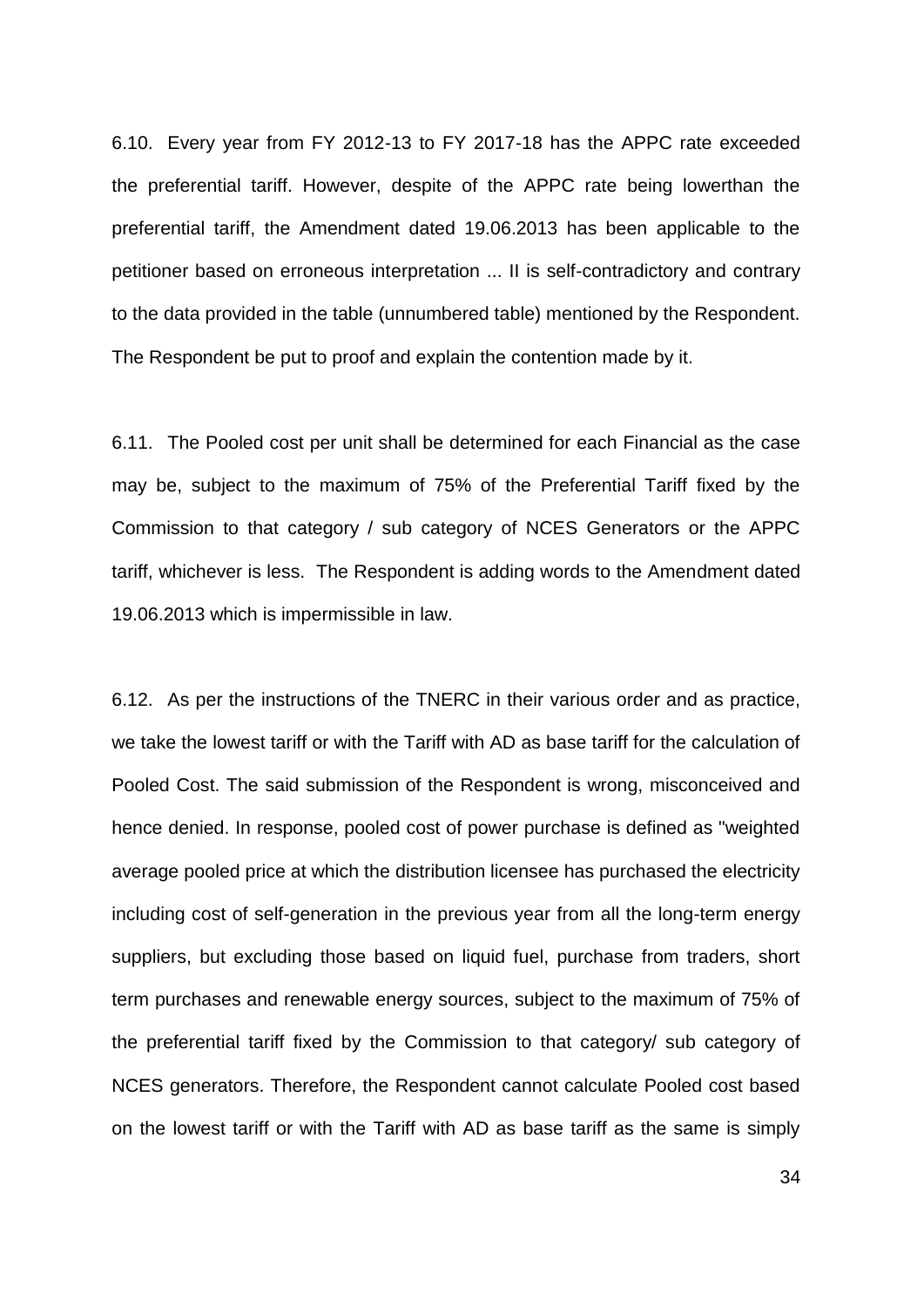contrary to law. The Respondent is trying to devise methods that are contrary to law with the sole purpose of avoiding its liability. Such actions of the Respondents deserve to be deprecated and stopped.

6.13. The Hon'ble High Court of Judicature at Madras and the Hon'ble APTEL have in no way interfered with the fixing of tariff, which power is in the domain of the State Commission. The Hon'ble High Court of Judicature at Madras and the Hon'ble APTEL have merely interpreted the operation and treatment of the Amendment dated 19.06.2013, which is within their powers. The Hon'ble High Court of Judicature at Madras and the Hon'ble APTEL have in no way sought to fix the tariff for the Commission. Therefore, the case cited by the Respondent in this present paragraph is of no significance. Even otherwise, in the spirit of judicial discipline the Commission is bound by the contentions raised by the Respondents cannot be gone into the Commission in the instant proceedings. The limited issue in the present matter is the refund of amount wrongly recovered by the Respondents on the basis of erroneous application of the Amendment dated 19.06.2013.

## **7. Rejoinder to the Counter Affidavit filed by the 2nd Respondent:-**

7.1. The Respondents have prayed for dismissal of the present petition on the ground that a CivilAppeal is pending before the Hon'ble Supreme Court of India, bearing .civil Appeal No. 9268 of 2019 titled as "TANGEOCO v. Techno Electric and Engineering 'Co. Ltd." ("Civil 'Appeal") against the judgment dated 31.05.2019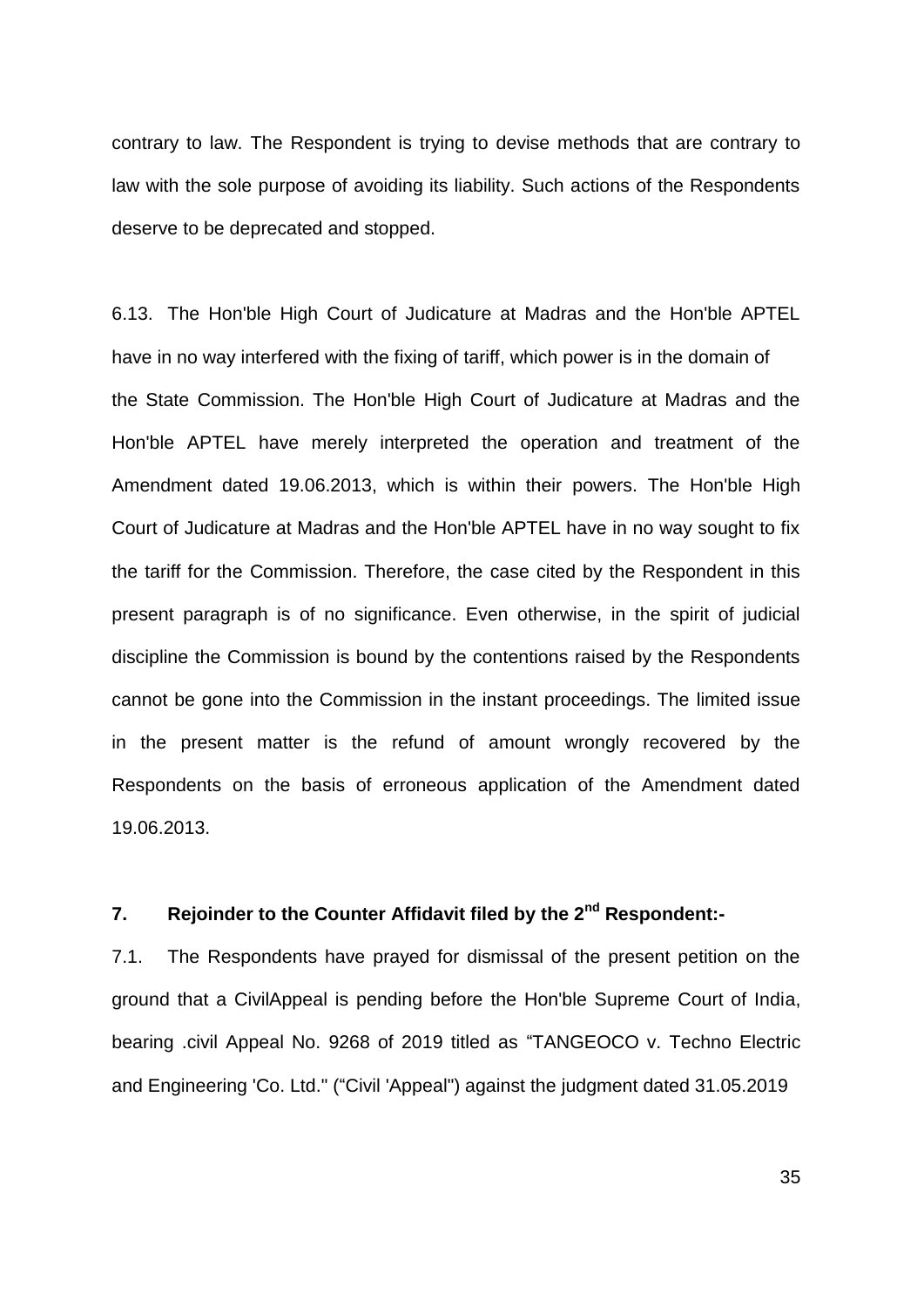passed by the Hon'ble Appellate Tribunal for Electricity in Appeal No. 232 of 2017 titled as "Techno Electric & Engineering Co. Ltd. v. TANGEDCO and Anr." ("APTEL Order dated 31.05.2019").

7.2. The Civil Appeal was listed for hearing on 06.12.2019, on which date the Hon"ble Supreme Court was pleased to issue notice in the matter ("SC Order dated 06.12.2019"). The SC Order dated 06.12.2019 is extracted herein for the sake of brevity:-

*"Delay condoned.* 

*Issue notice on the appeal as well as on the application for stay. "* 

7.3. The Hon'ble Supreme Court vide order dated 06.12.2019 did not grant stay against the APTEL Order dated 31.05.2019, on which the Petitioner herein is relying upon. The Civil Appeal has not been listed before the Hon'ble Supreme Court after 06.12.2019.

7.4. It is a well settled principle of law that mere pendency of appeal does not operate as stay of an order or decree.

7.5. That it is also pertinent to point out that Order 41 Rule 5 of Code of Civil Procedure provides as under:-

"An appeal shall not operate as a stay of proceedings under a decree or order appealed from except so far as the Appellate Court may order, nor shall execution of a decree be stayed by reason only of an appeal having been preferred from the decree; but the Appellant Court may for sufficient cause order stay of execution of such decree."

7.6. Even though the Code of Civil Procedure is not *stricto sensu* applicable to a State Commission, but it can act as a guiding light for the State Commission.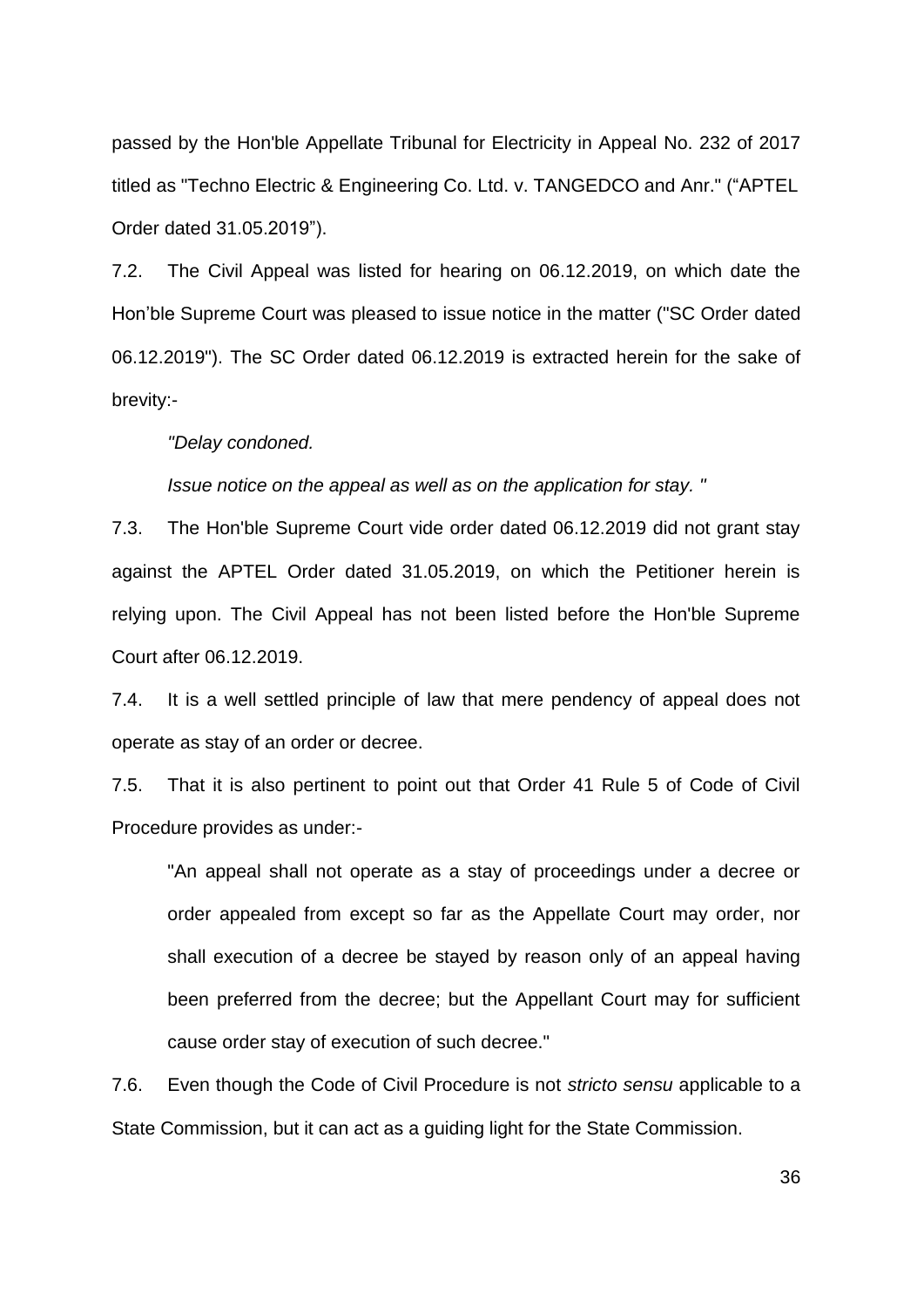7.7. Since the provision of Code of Civil Procedure is not in any express or implied conflict with the provisions of the Electricity Act, 2003, both the acts can be read together. Thus, Order 41 Rule 5 of the Code of Civil Procedure would be squarely applicable to the present case.

7.8. That in view of no stay on the effect and operation of the APTEL Order dated 31.05.2019 by the Hon'ble Supreme Court, the said order holds ground as on date and thus the present proceedings may be proceeded on that basis.

7.9. The Respondents in the present case are trying to mislead the Commission into dismissing the present petition in light of pendency of the Civil Appeal.

7.10. The amendment notified by the Commission has to be read with the explanatory statement which mentioned the reason for the amendment. A joint reading of the amendment and the explanatory statement provides that APPC has to capped at 75% of the Preferential Tariff only when such APPC exceeds the preferential tariff fixed by the Commission for renewable energy due to escalation of conventional fuel cost. A bare reading of both, the amendment and the explanatory statement, makes it clear that it did not intend for the Respondent to make energy payment to all renewable generators commissioned under the REC scheme at APPC rate subject to a maximum of 75% of the preferential tariff fixed by the Commission for every year, in a heterogenous manner.

7.11. The Hon'ble High Court did not merely dismiss the Writ Petition challenging the amendment, but also made the following observation:

*"31. ... However, this court finds force in the submission of the counsel for the petitioner that considering the object to introduce the cap, the need to implement cap has not arrived. The impugned notification has been enacted in public interest to prevent the generators to unjustly enrich themselves, in the event of the preferential tariff failing below the APPC Therefore, this court is of the view that the notification can be implemented with effect from*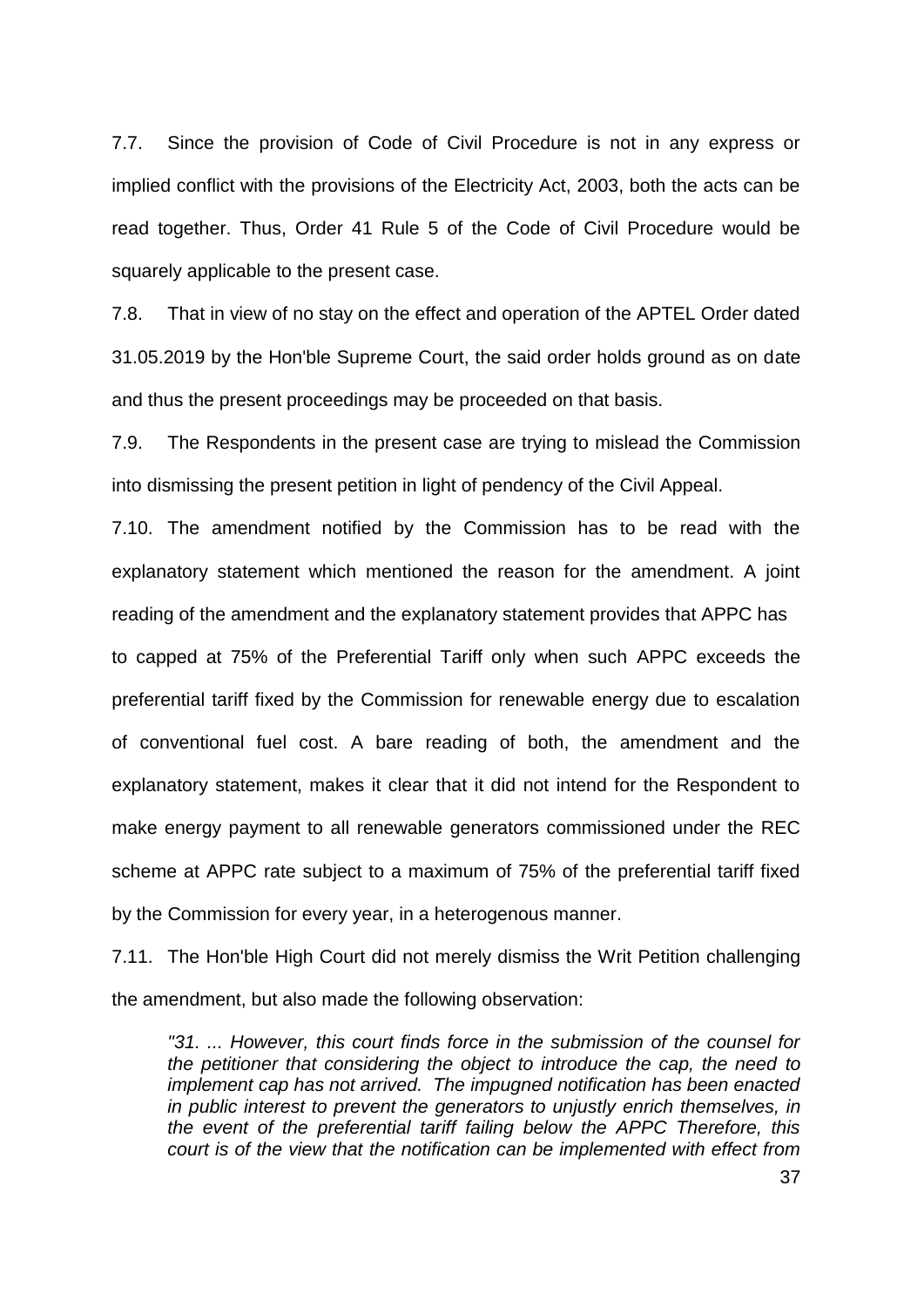*the date of such breach as notified by the TNERC. Therefore, granting liberty to the petitioners to move the TNERC for appropriate directions, the writ petitions are dismissed. No costs."* 

7.12. The Respondent No. 1 has filed the Civil Appeal before the Hon'ble Supreme Court and warrants no response from the Petitioner before the Commission.

#### **8. Written Submissions on behalf of the Petitioner:-**

8.1. The issue before the Commission pertains to seeking a refund of amount wrongly recovered by Respondent on the basis of erroneous application of the Notification bearing No. TNERC/RPO/19/3 dated 21.01.2013 applicable w.e.f. 19.06.2013 ("Amendment dated 19.06.2013").

8.2 By way of Order dated 28.12.2010, the Commission specified the Pooled Cost of Power Purchase by the Respondent for the FY 2009-10 as Rs.2.37 per unit. It was also specified by the Commission that the Pooled Cost of Power specified in Order dated 28.12.2010 would remain in force even beyond 31.03.2011, if no new rate is notified by 31.03.2011 by the Commission. The said rate of Rs.2.37 per unit remained in force till 31.03.2012 as no new rate was fixed by the Commission in the interim. Thereafter, the Commission by its Order dated 03.09.2012 specified the Pooled Cost of Power Purchase as Rs.2.54 per unit for FY 2012-13. Hence, the rate of Rs.2.54/-KWH was the Average Pooled Cost of Power Purchase ("APPC") rate prevailing at that time of the FY 2012-13. Subsequently, the APPC rates were revised from year to year by the Commission for FY 2012-2013, FY 2013-14, FY 2014-1S, FY 2015-16, FY 2016-17, FY 2017-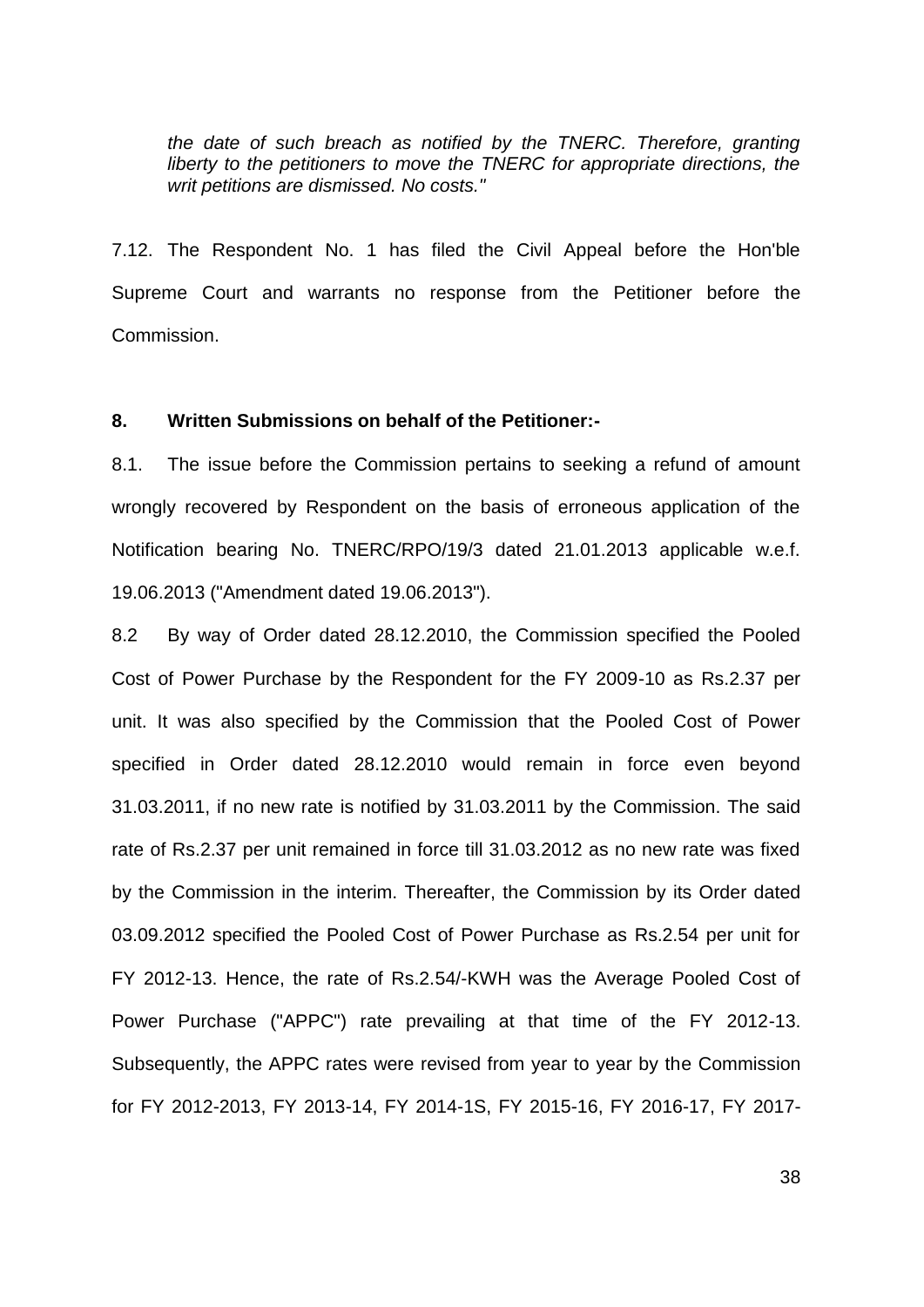18, FY 2018-19 at Rs.2.54, Rs.3.11, Rs.3.38, Rs.3.55, Rs.3.96, Rs.3.70, Rs.3.97 respectively, per unit.

8.3. By way of Amendment dated 19.06.2013, the Commission amended Regulation 2(1)(h) of the RPO Regulations by adding the words" ... subject to the maximum of 75% of the preferential tariff fixed by the Commission to that category / sub-category of NCES generators" to the definition of 'Pooled Cost of Power Purchase'. Hence, vide the Amendment dated 19.06.2013, a capping of 75% of preferential tariff was put on the APPC rate in anticipation of the APPC rate exceeding the preferential tariff in a particular year.

8.4. The Hon'ble APTEL's judgment dated 31.05.2019 ("APTEL Order dated 31.05.2019") along with Hon'ble High Court of Judicature at Madras' judgment dated 15.07.2016 has settled the interpretation and applicability of Amendment dated 19.06.2013 to all the WEGs as under. The High Court of Judicature at Madras vide order and judgment dated 15.07.2016 passed in Writ Petition No. 22097 of 2013 held as follows:

*"However, this court finds force in the submission of the counsel for the petitioner that considering the object to introduce the cap, the need to implement cap has not arrived. The impugned notification has been enacted in public interest to prevent the generators to unjustly enrich themselves, in the event of the preferential tariff falling below the APPC. Therefore, this court is of the view that the notification can be implemented with effect from the date of such breach as notified by the TNERC. Therefore, granting liberty to the petitioners to move the TNERC for appropriate directions, the writ petitions are dismissed."*

8.5. Similarly, the Hon'ble APTEL vide judgment dated 31.05.2019 held and declared as under:-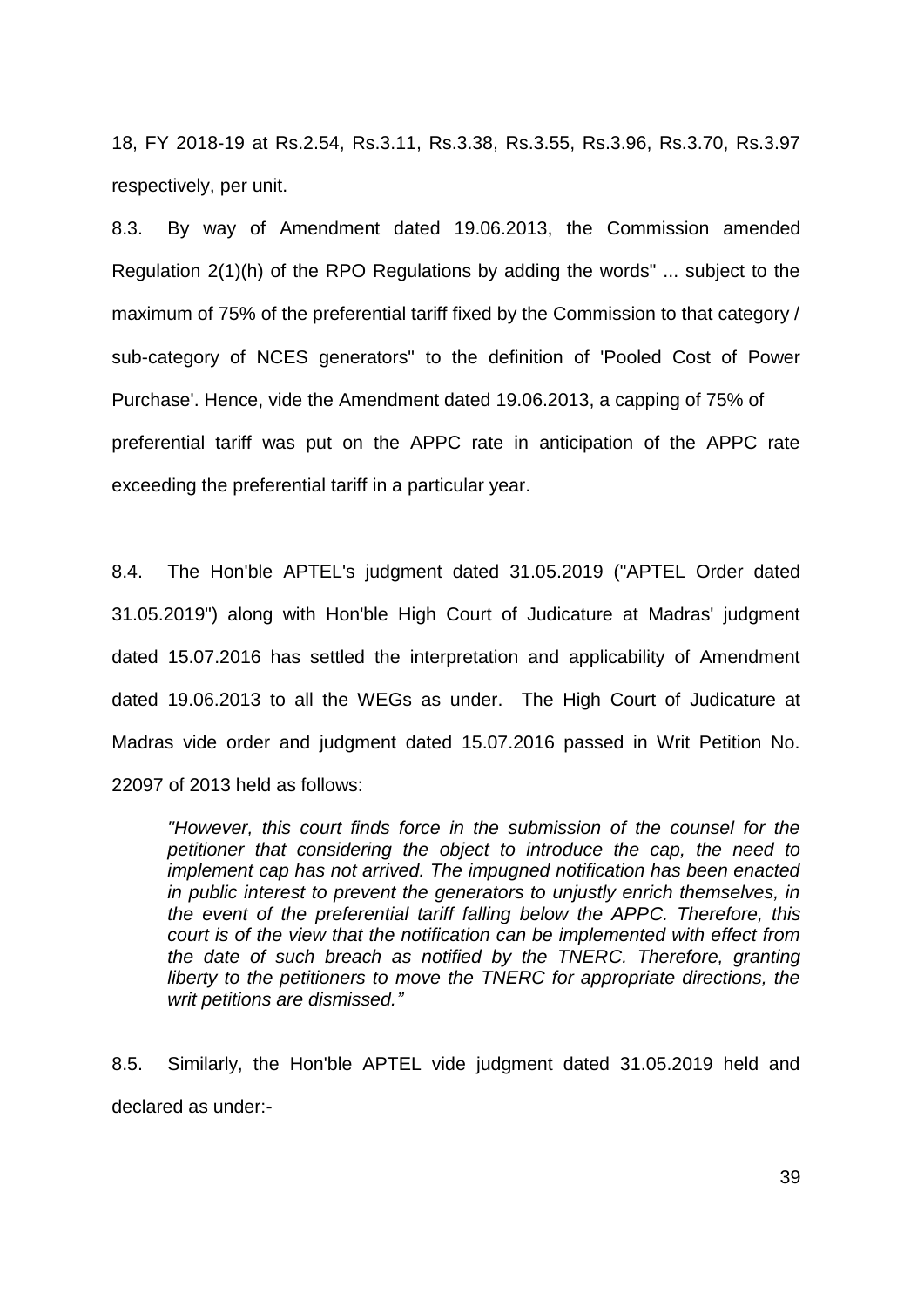*"The notification dated 19.06.2013 which amended the definition of the APPC shall not be given effect to in as much as till date, the APPC of a year has not exceeded the preferential tariff payable to wind generators for that corresponding year; and* 

*2. Being dynamic in nature (which may go up or down), the APPC rate shall be compared by the State Commission on a year to year basis and the proposed cap of 75% under the amendment shall be implemented for a particular year in which APPC rate crosses over the rate of preferential tariff for that corresponding year."*

8.6. A bare reading of the aforementioned Orders passed by the Hon'ble High Court and Hon'ble APTEL shows that the Amendment dated 19.06.2013 is not be given effect to unless the APPC of a particular year exceeds the preferential tariff for that corresponding year.

8.7. After the APTEL Order dated 31.05.2019, the law is settled as on date and the Petitioner's case is squarely covered under the same. It is submitted that despite the settled position of law as mentioned above, the Respondents have upon erroneous interpretation and application of the Amendment dated 19.06.2013 reduced the APPC rate, instead of the actual APPC rate.

8.8. The Respondents have argued that the Order be not pronounced in the present petition on the ground that a Civil Appeal is pending before the Hon'ble Supreme Court of India, bearing Civil Appeal No. 9268 of 2019 titled as "TANGEDCO v. Techno Electric and Engineering Co. Ltd. ("Civil Appeal") against the judgment dated 31.05.2019 passed by the Hon'ble Appellate Tribunal for Electricity in Appeal no. 232 of 2017 titled as "Techno Electric & Engineering Co. Ltd. v. TANGEDCO and Anr.".

8.9. The Civil Appeal was listed for hearing on 06.12.2019 on which date the Hon'ble Supreme Court was pleased to issue notice in the matter ("Supreme Court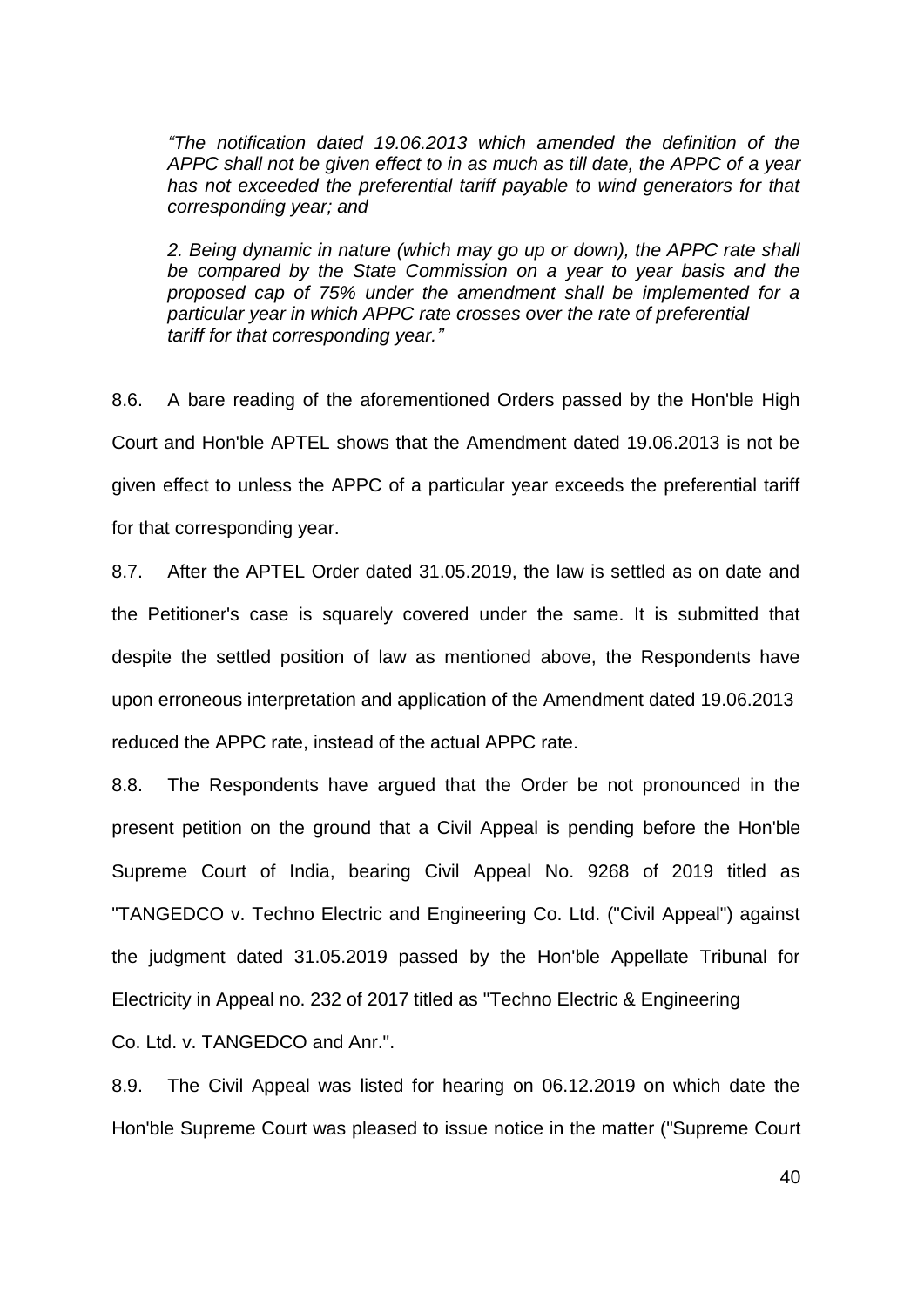Order dated 06.12.2019"). The Supreme Court Order dated 06.12.2019 is extracted herein for the sake of brevity:-

*"Delay condoned.* 

*Issue notice on the appeal as well as on the application for stay. "* 

8.10. Thereafter, the Civil Appeal was listed on 09.07.2020, on which date the Hon'ble Supreme Court directed the Registry to process the matter for listing as per rules. The Supreme Court Order dated 09.07.2020 is extracted herein for the sake of brevity:-

"*Sole respondent has filed counter affidavit.* 

*Registry to process the matter for listing before the Hon 'ble Court as per rules".* 

8.11. The Hon'ble Supreme Court vide order dated 06.12.2019, nor vide order dated 09.07.2020, did not grant any stay against the APTEL Order dated 31.05.2019. The APTEL Order dated 31.05.2019 is good law as on date. It is further submitted that the Civil Appeal has not been listed before the Hon'ble Supreme Court after 09.07.2020. The passing of Order in the present petition cannot be put on hold till the time the Hon'ble Supreme Court passes an Order deciding the Civil Appeal No. 9268/2019.

8.12. It is a well settled principle of law that mere pendency of appeal does not operate as stay of an order or decree.

8.13. The Order 41 Rule 5 of Code of Civil Procedure provides as under:

*"An appeal shall not operate as a stay of proceedings under a decree or order appealed from except so far as the Appellate Court may order, nor shall execution of a decree be stayed by reason only of an appeal having been preferred from the decree; but the Appellant Court may for sufficient cause order stay of execution of such decree."*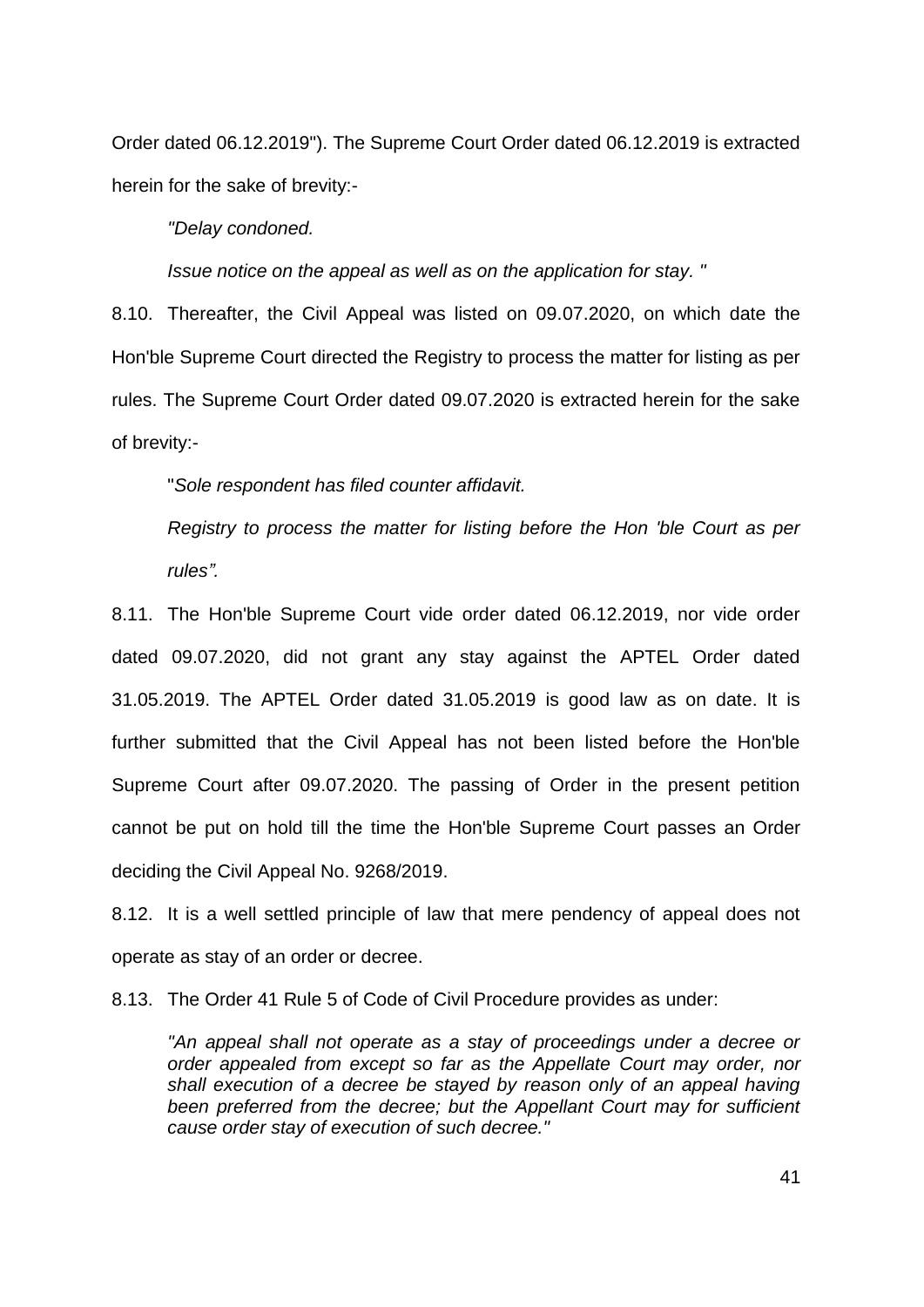Even though the Code of Civil Procedure is not *stricto sensu* applicable to a State Commission, but it can act as a guiding light for the State Commission.

8.14. Since the provision of Code of Civil Procedure is not in any express or implied conflict with the provisions of the Electricity Act, 2003, both the acts can be read together. Thus, Order 41 Rule 5 of the Code of Civil Procedure would be squarely applicable to the present case.

8.15. That in view of no stay on the effect and operation of the APTEL Order dated 31.05.2019 by the Hon'ble Supreme Court, the said order holds ground as on date and thus the present proceedings may be proceeded on that basis.

8.16. That the Amendment dated 19.06.2013 has to be read with the explanatory statement which mentioned the reason for the said amendment. The explanatory statement is extracted hereinbelowfor the sake of brevity:

"In the long run, Pooled Cost of Power Purchase may exceed the preferential tariff fixed by the Commission for renewable energy due to escalation of conventional fuel cost. It is prudent that a limit has to be fixed for arriving at the reasonable Pooled Cost of Power Purchase. Therefore, it is proposed to amend the said regulation".

8.17. A joint reading of the Amendment dated 19.06.2013 and the explanatory statement provides that APPC has to be capped at 75% of the Preferential Tariff only when such APPC exceeds the preferential tariff fixed by the Commission for renewable energy due to escalation of conventional fuel cost. A bare reading of both, the amendment and the explanatory statement, makes it clear that it did not intend for the Respondent to make energy payment to all renewable generators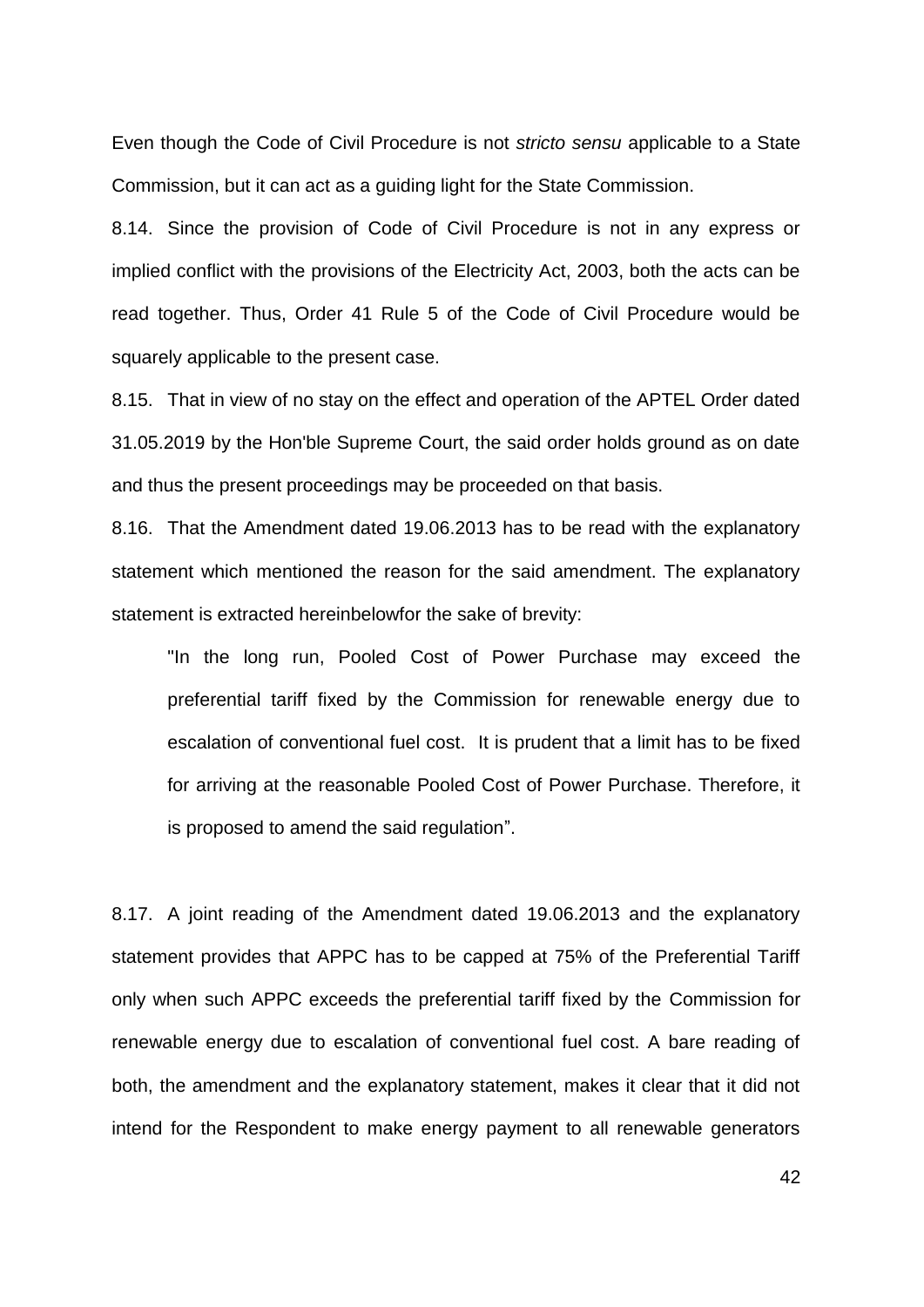commissioned under the REC scheme at APPC rate subject to a maximum of 75% of the preferential tariff fixed by the Commission for every year, in a heterogenous manner, but only when such APPC exceeds the preferential tariff fixed by the Commission.

8.18. The Hon'ble APTEL's judgment dated 31.05.2019 along with Hon'bfe High Court of Judicature at Madras' judgment dated 15.07.2016 has settled the interpretation and applicability of Amendment dated 19.06.2013 to all the WEGs. It is further submitted that it is a settled principle that the interpretation of a provision of law relates back to the date of the law itself and cannot be prospective from the date of the judgment because concededly the court does not legislate but only gives an interpretation to an existing law. Therefore, the benefit of the law as settled by Hon'ble APTEL and Hon'ble High Court of Judicature at Madras shall take effect from the date of Amendment i.e., 19.06.2013 and also accrue to all those WEGs who have received reduced tariff on account of erroneous interpretation of the Amendment dated 19.06.2013. (Cases on Interpretation of law relates back to the date of the law - Lily Thomas & Ors. v. Union of India and Ors (2000) 6 SCC 224 - para 59, Sarwan Kumar and Anr. v. Madan Lal Aggarwal (2003) 4 SCC 147 - para 20, Theerthagiri v. District Collector, Dharmapuri District and Anr (Madras High Court) 2010 (4) CTC 598 - para 13, Employees State Insurance Corp v. Birla Jute and Industries Ltd. (Calcutta High Court) (2008) SCC OnLine Cal342 - para 23-25)

8.19. The APPC did not exceed the preferential tariff for the years in question: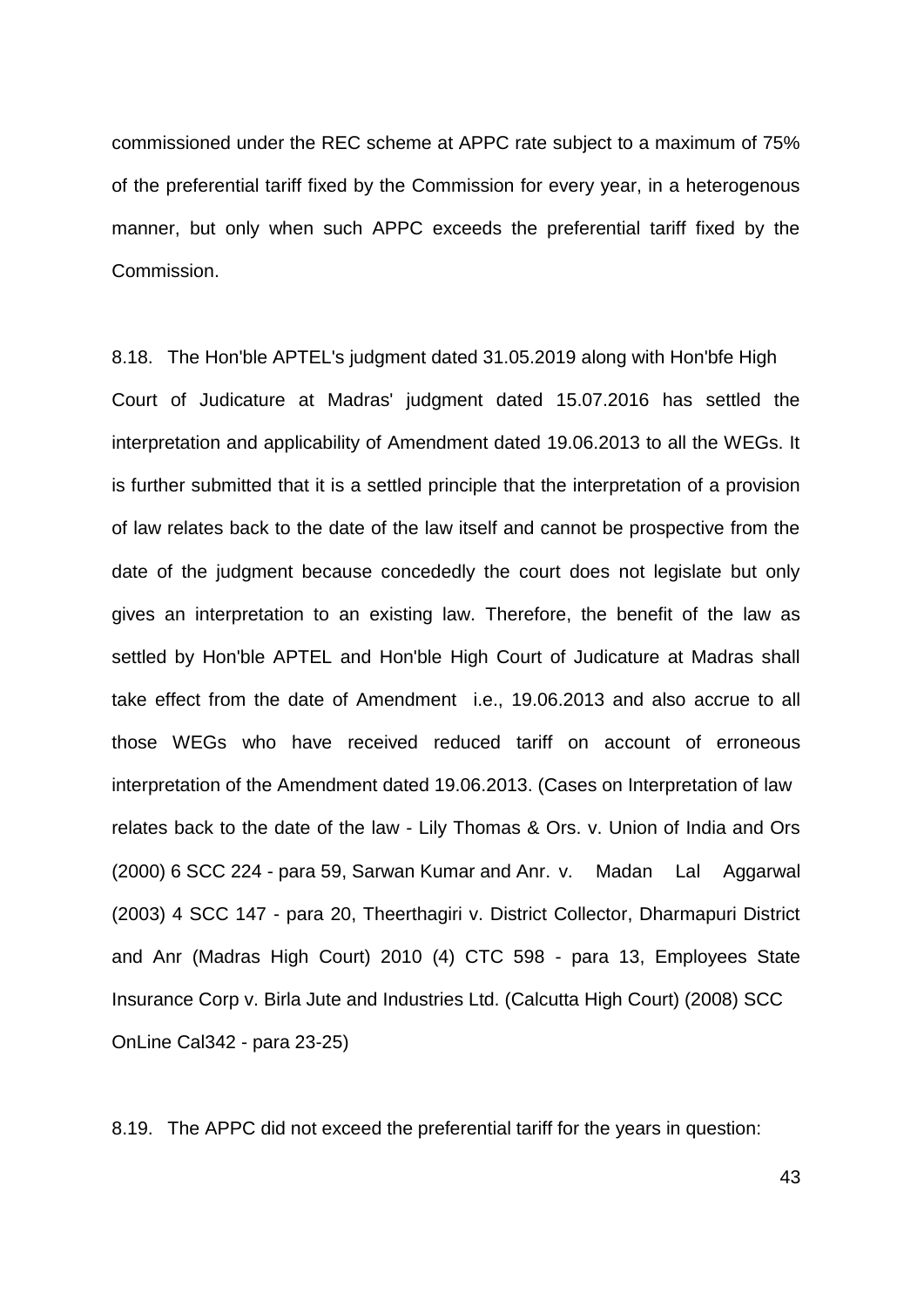| Financial<br>Year | <b>APPC Rate</b> | <b>Preferential Tariff</b> |
|-------------------|------------------|----------------------------|
| 2012-13           | 2.54             | 3.39                       |
|                   |                  | 3.96                       |
| 2013-14           | 3.11             | 3.96                       |
| 2014-15           | 3.38             | 3.96                       |
| 2015-16           | 3.55             | 3.96                       |
| 2016-17           | 3.96             | 4.16                       |
| 2017-18           | 3.70             | 4.16                       |

Therefore, due to the erroneous interpretation and application of the Amendment dated 19.06.2013 by the Respondent, the Petitioner received reduced tariff.

8.20. The Commission in Order No. 2/2020 dated 12.11.2020 has already implemented the Order dated 31.05.2019 passed by the Hon'ble APTEL in the case of M/s.Techno Electric & Engineering Co. Ltd. The Commission directed TANGEDCO to make payments to M/s. Techno Electric & Engineering Co. Ltd. at the full APPC rate without applying any cap for the years 2013-2014 to 2017 with interest rates as provided in the Energy Purchase Agreements. The relevant portion is extracted herein for the sake of brevity:

"7. Accordingly, in view of the directions of Hon'ble APTEL in para 12 of A. No.232 of 2017, Commission passes the following order:

(i) TANGEDCO is directed to make payments to the appellants at the full APPC rate without applying any cap for the years 2013 -2014 to 2017-2018 together with normal interest thereon at the rates provided in the Energy Purchase Agreement from the date the capped tariff was effected until date of payment to the Appellants.

During the hearing on 9.6 2020, TANGEDCO informed that an appeal has been filed before the Hon'ble Supreme Court of India. This order is subject to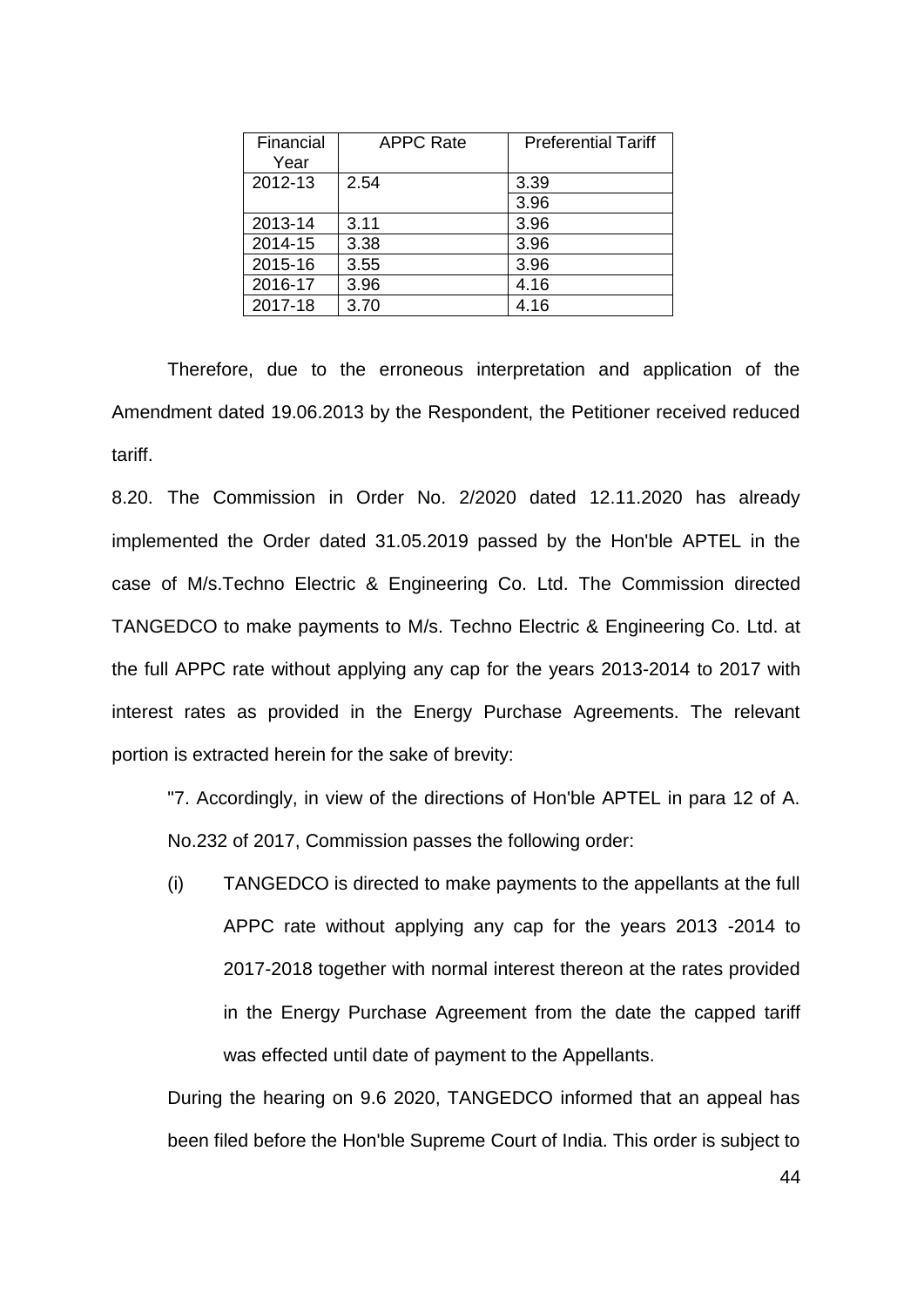the final outcome of the appeal filed by the Respondent TANGEDCO before the Hon'ble Supreme Court of India".

8.21. The Petitioner is thus, entitled to an amount of Rs.32,24,50,520/- upto November 2021 from the Respondent, together with interest at the rate of 1% per month as per Clause 6(2) of the Renewable Wind Energy Purchase Agreements dated 07.02.2014 entered into between the Petitioner and the Respondent.

8.22. The present Written Submissions are supplemental to the Petition and the Rejoinders (Rejoinder dated June 2020 and Rejoinder dated 29.01.2021) filed by the Petitioner and may be read accordingly. The Petitioner is not reiterating the stand taken by it in the pleadings already on record of the Commission, the same may be read as forming part of the present Written Submissions.

8.23. In view of the above, the Petitioner is entitled to the payment of amount of Rs.32,24,50,520/- till the month of November 2021 with *pendente. lite* interest. Further, the Petitioner is also entitled to 18'% Interest from the date of the order passed by the Commission till the date of payment of the amount due and payable to the Petitioner.

#### **9. Findings of the Commission:-**

**9.1.** The prayer of the petitioner is to direct the Respondent TANGEDCO to make payment of the balance amount of Rs.5,72,62,542/- that has become due to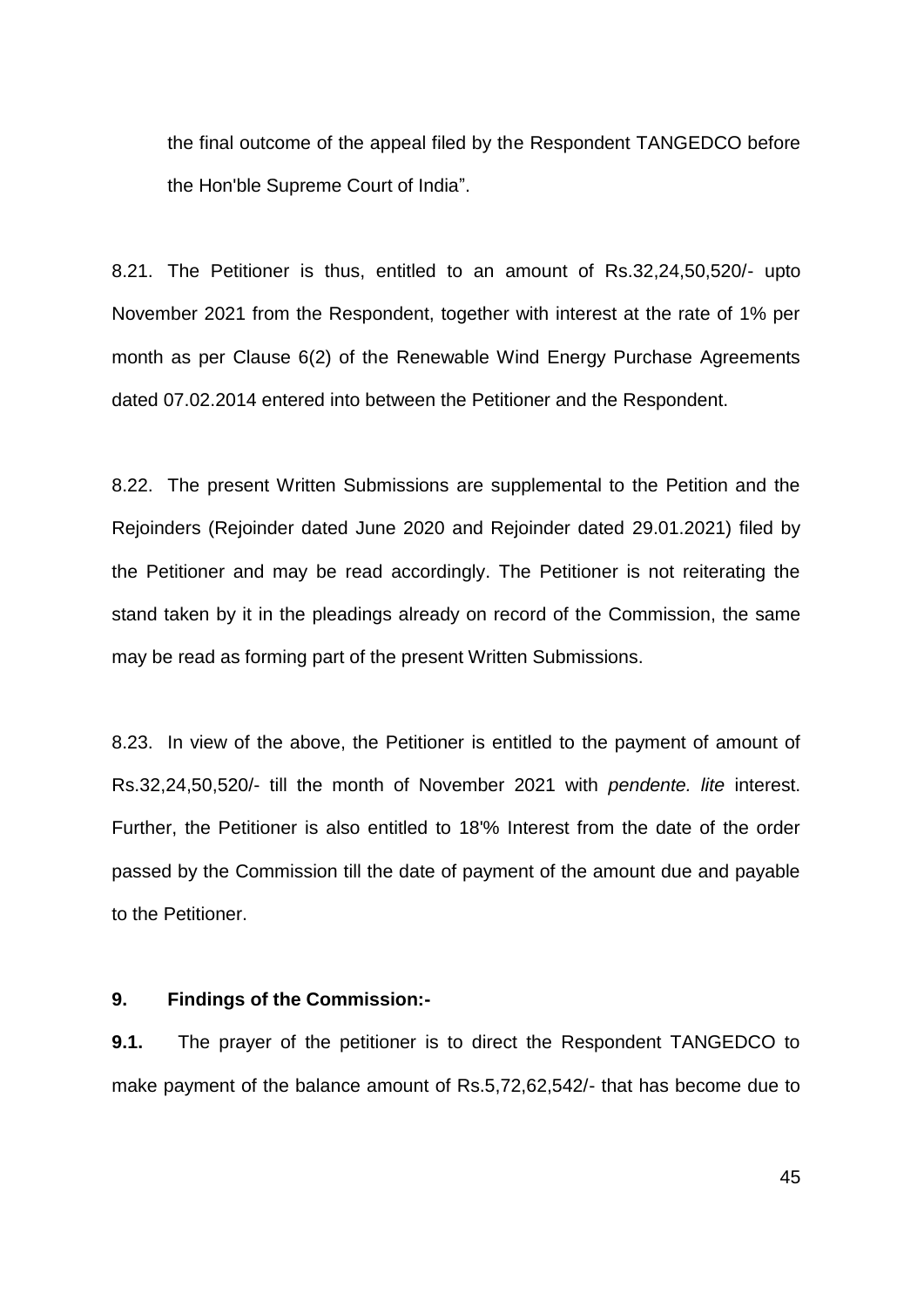the petitioner after the directions issued by the Hon"ble Appellate Tribunal of Electricity in A.No.232 of 2017 dt.31.5.2019.

**9.2.** The petitioner has entered into agreements with TANGEDCO for sale of energy from their 15 nos. windmills under the REC (Renewable Energy Certificate) scheme. Under this scheme the generators would get paid at a price not exceeding the Pooled cost of Power purchase in accordance to the provisions in the Commission"s Renewable energy Purchase Obligation regulations 2010. The petitioner"s machines have been commissioned in 2011. The Energy Purchase Agreements have been entered with the Distribution Licensee TANGEDCO during February 2014 where TANGEDCO has agreed to pay the price of energy at the Pooled cost of power purchase of Rs.2.54 per unit relevant at the time of execution of agreement. .

**9.3.** The petitioner was to be paid at APPC rates notified by the Commission each year. In 2013, an amendment was issued to the Pooled cost of power Purchase. By the amendment, the Pooled cost of power purchase was subject to a maximum of 75% of the preferential tariff fixed by the Commission to that category / sub category of NCES generators.

**9.4.** After the issue of the amendment, TANGEDCO in 2017 has issued a memo whereby the rates of APPC were compared to the preferential tariffs determined by the Commission and applicable for each year, and paid the petitioner at 75% of the preferential tariff applicable for each year.

46 **9.5.** The amendment issued to the RPO regulations defining "Pooled cost of purchase" was a matter contested by stakeholders before the Hon"ble High Court of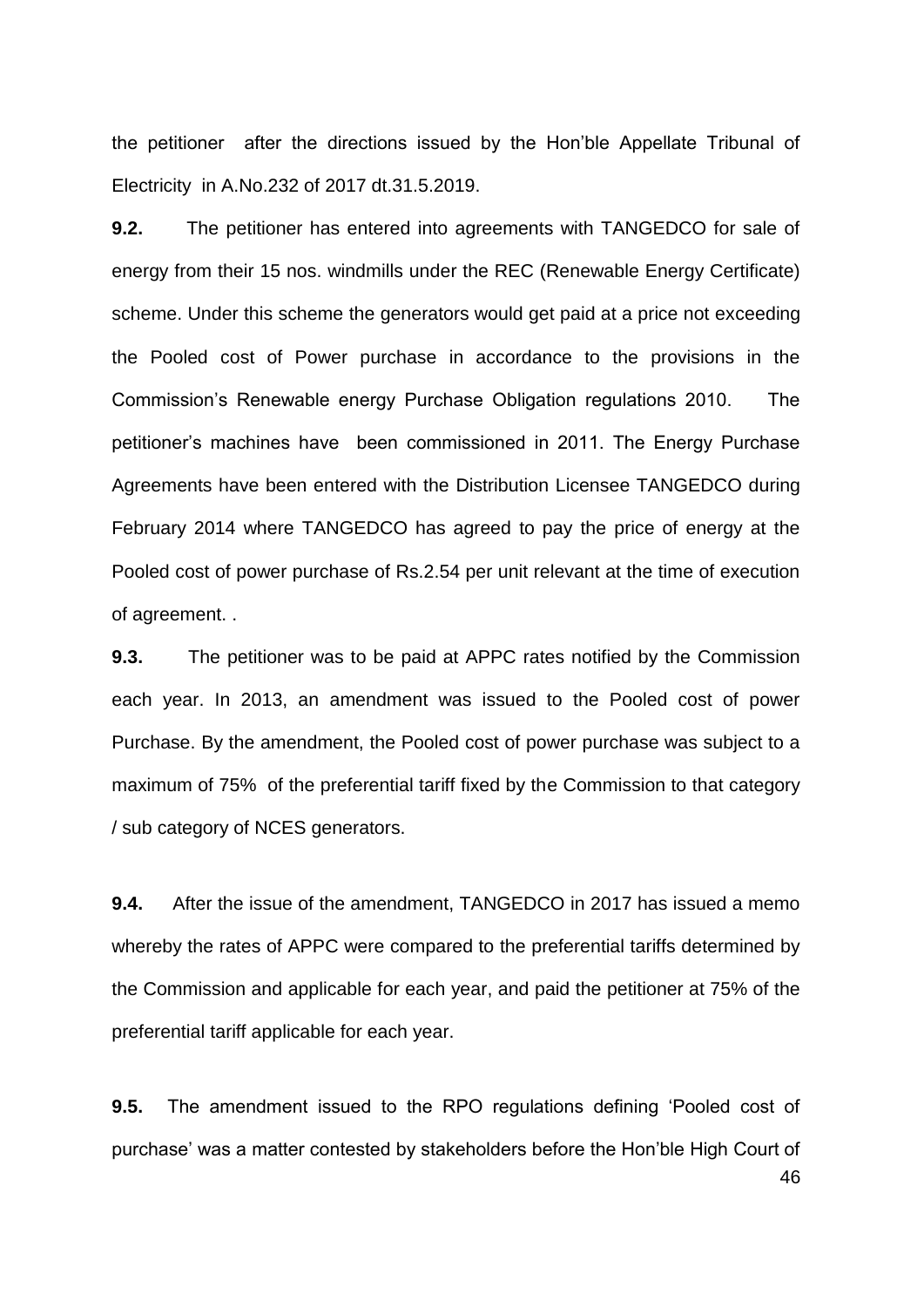Madras. The issue was remanded to the Commission where Commission passed orders in M.P No.22 of 2016. This order of the Commission was further contested before Hon"ble APTEL and APTEL in the judgement in A.No.232 of 2017 directed the Commission to issue necessary instructions to the Distribution Licensee, TANGEDCO, to make payment at the full APPC rate without applying any cap, for the relevant period, together with normal interest thereon.

**9.6.**Commission has issued a consequential order in Order No.1/2020 dt.12.11.2020 directing TANGEDCO to make payments as per the directions of APTEL subject to the outcome of the appeal filed by TANGEDCO before the Hon"ble Supreme Court of India.

#### Extract of Order No.1/2020 dt.12.11.2020:

*"7. Accordingly, in view of the directions of Hon'ble APTEL in para 12 of A.No.232 of 2017, Commission passes the following order : (i) TANGEDCO is directed to make payments to the appellants at the full APPC rate without applying any cap for the years 2013 -2014 to 2017-2018 together with normal interest thereon at the rates provided in the Energy Purchase Agreement from the date the capped tariff was effected until date of payment to the Appellants. During the hearing on 9.6 2020, TANGEDCO informed that an appeal has been filed before the Hon'ble Supreme Court of India. This order is subject to the final outcome of the appeal filed by the Respondent TANGEDCO before the Hon'ble Supreme Court of India"*

**9.7.** TANGEDCO maintains that the appeal is pending before the Apex Court and has cited a revenue impact of Rs.547.55 crores which cannot be recovered from the consumers in retrospect. Petitioner relied upon Order 41 Rule 5 of Civil procedure to contend that though CPC is not strictly applicable to the Commission, since it is not in express or in implied conflict with the provisions of electricity Act